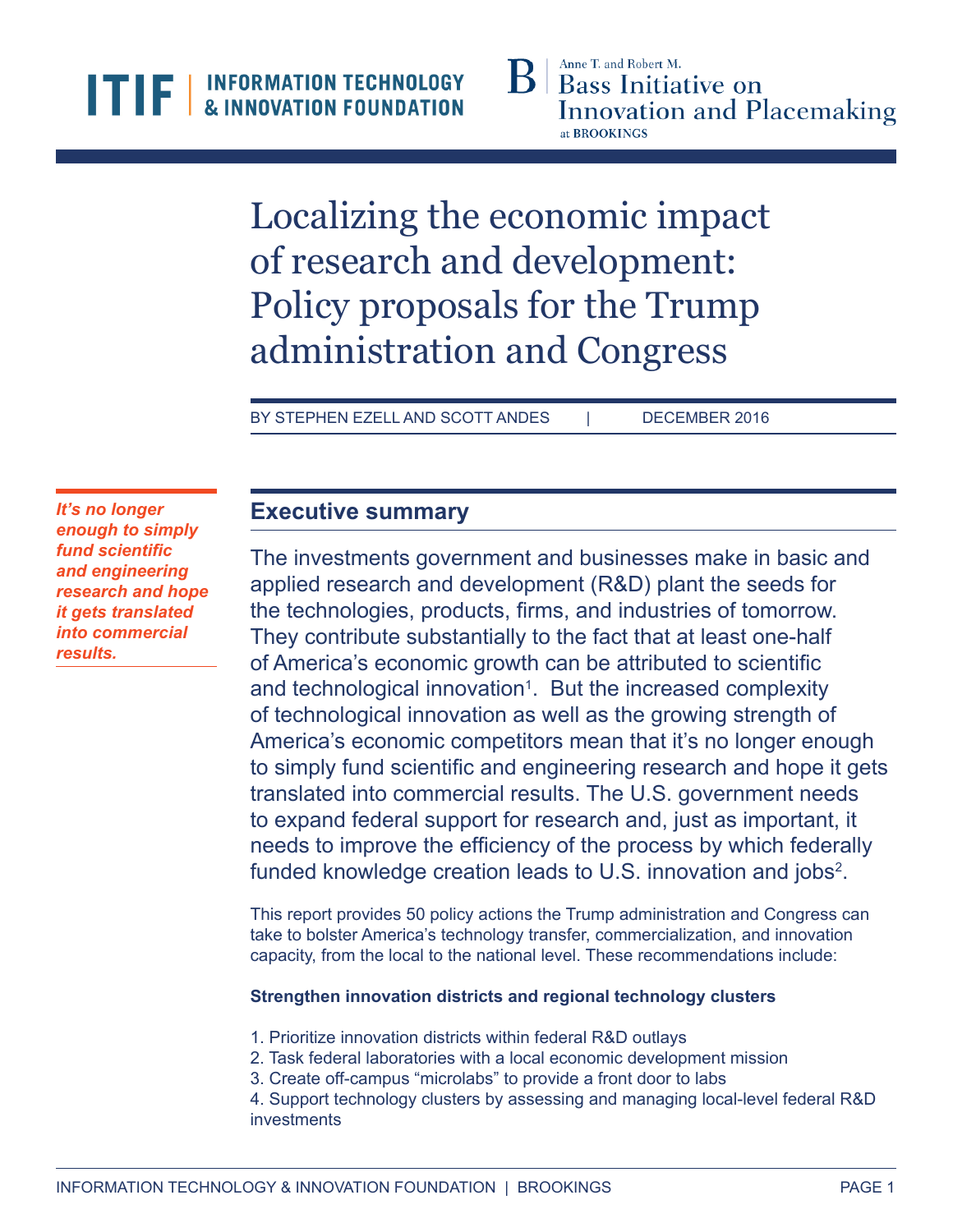5. Assess federal real estate holdings and reallocate physical research assets to innovation districts

6. Allow labs to repurpose a small portion of existing funds for timely local collaboration

7. Standardize research partnership contracts within cities

8. Create NIH regional pre-competitive consortia to address national health concerns

9. Allow DOE labs to engage in non-federal funding partnerships that do not require DOE approval

- 10. Dismantle funding silos to support regional collaboration
- 11. Incentivize cross-purpose funding based on the economic strength of cities
- 12. Expand the national Regional Innovation Program
- 13. Support the innovation potential of rural areas
- 14. Facilitate regional makerspaces
- 15. Introduce an "Open Commercialization Infrastructure Act"

#### **Bolster institutions supporting tech transfer, commercialization, and innovation**

16. Establish a core of 20 "manufacturing universities"

17. Complete the buildout of Manufacturing USA to 45 Institutes of Manufacturing Innovation (IMIs)

18. Create a National Engineering and Innovation Foundation

19. Create an Office of Innovation Review within the Office of Management and **Budget** 

20. Create a network of acquisition-oriented DoD labs based in regional technology clusters

- 21. Establish manufacturing development facilities
- 22. Establish a foundation for the national energy laboratories

#### **Expand technology transfer and commercialization-related programs and investments**

23. Increase the importance of commercialization activities at federal labs/research institutes

24. Allocate a share of federal funding to promote technology transfer and commercialization

25. Develop a proof-of-concept, or "Phase Zero," individual and institutional grant award program within major federal research agencies

26. Fund pilot programs supporting experimental approaches to technology transfer and commercialization

27. Support university-based technology accelerators/incubators to commercialize faculty and student research

28. Allow a share of SBIR/STTR awards to be used for commercialization activities 29. Increase the allocation of federal agencies' SBIR project budgets to commercialization activities

30. Modify the criteria and composition of SBIR review panels to make commercialization potential a more prominent factor in funding decisions 31. Encourage engagement of intermediary organizations in supporting the development of startups

32. Expand the NSF I-Corps program to additional federal agencies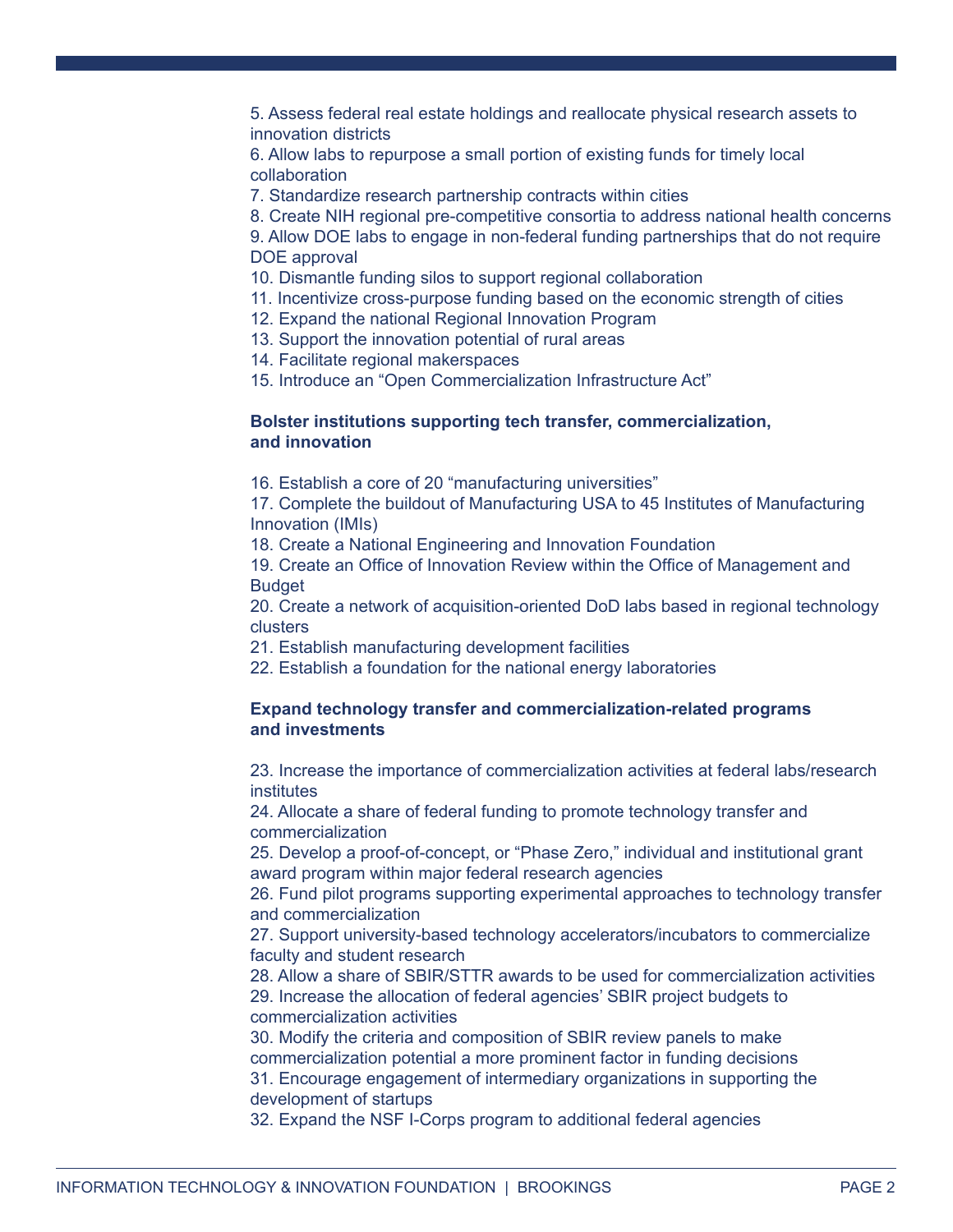33. Authorize and extend the Lab-Corps program

34. Provide federal matching funds for state and regional technology transfer and commercialization efforts

35. Incentivize universities to focus more on commercialization activities

36. Establish stronger university entrepreneurship metrics

37. Expand the collaborative R&D tax credit to spur research collaboration between industry and universities and labs

38. Increase funding for cooperative industry/university research programs at universities

39. Establish an International Patent Consortium

#### **Promote high-growth, tech-based entrepreneurship**

- 40. Encourage student entrepreneurship
- 41. Help nascent high-growth startups secure needed capital
- 42. Establish an entrepreneur-in-residence program with NIH
- 43. Implement immigration policies that advantage high-skill talent
- 44. Implement a research investor's visa

#### **Stimulate private-sector innovation**

- 45. Implement innovation vouchers
- 46. Incentivize "megafunds" around high-risk research and development
- 47. Increase R&D tax credit generosity
- 48. Ensure that small and medium-sized enterprises are familiar with available R&D tax credits

49. Implement an innovation box to spur enterprises' efforts to commercialize technologies

50. Revise the tax code to support innovation by research-intensive, pre-revenue companies

# **Introduction**

Innovation is key to increasing economic growth and wages in the moderate to long run. Yet innovation does not fall like "manna from heaven," as economists once suggested. It is the product of intentional human action, and, to have more of it, we must enact public policies that connect research and development investments to firms and inventors in the communities where they are located.

After seven years of growth following the end of the Great Recession and after over 70 straight months of employment growth, there is a case to be made that the country has rebounded and the main thrust of economic policy should focus on those who have been left behind. But the reason so many Americans aren't seeing their wages rise fast enough isn't just because they've been left behind, it's because the country as a whole isn't moving ahead fast enough.

It's certainly true the labor market has begun to inch closer to full employment (in fact, in December 2016 the unemployment rate dropped to 4.6 percent), but that's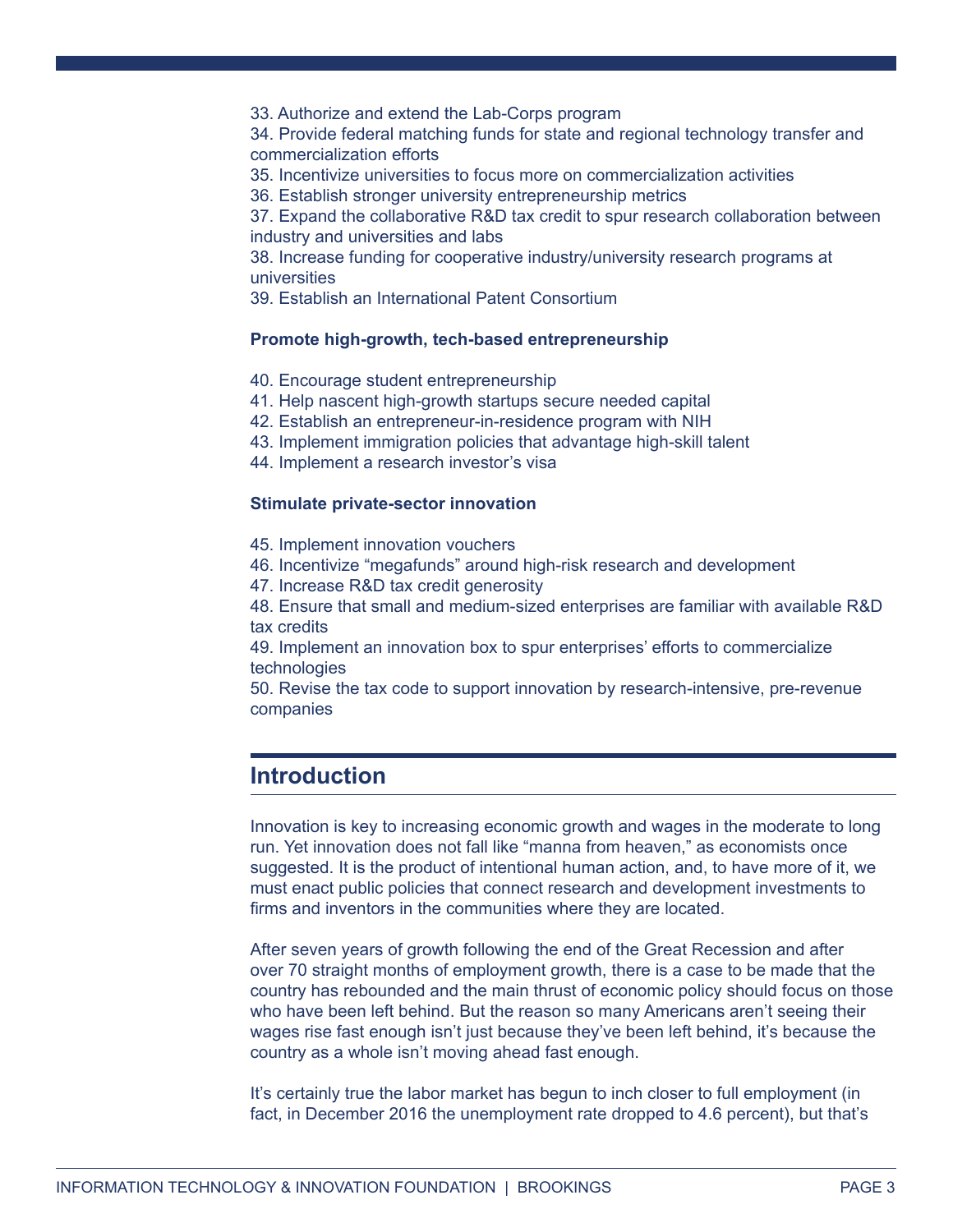*America's innovation economy exists at three levels: technological, industrial, and spatial.*

far from a leading indicator of the health of the U.S. economy. For the reality is the economy still has a long way to go to return to its full potential. Employment growth in the 36 months following the trough of the recession was the slowest of the 11 post-World War II recoveries, and average productivity growth was twice as high in the four decades following World War II as it has been since the end of the Great Recession<sup>4</sup>. Brookings economists Martin Baily and Nicholas Montalbano describe the country's productivity growth as "weak since 2004 and dismal since 2010." And as the Information Technology and Innovation Foundation (ITIF) reports, U.S. productivity growth over the last decade is the lowest since the government started recording the data in the late 1940s<sup>5</sup>. Yet if the United States could boost its productivity levels by even just one percentage point, it could make the economy \$2.3 trillion bigger than it is otherwise projected to be in 10 years while shrinking the federal budget deficit by more than \$400 billion<sup>6</sup>.

Meanwhile, other countries are increasing their technological sophistication, capturing crowded international markets and pushing U.S. firms—and, by extension, U.S. workers—behind. And whereas once America's leading technology competitors were largely isolated to Western Europe and Japan, today many developing nations are crafting innovation strategies designed to wrest leadership in advanced technology categories such as life sciences, clean energy, new materials, flexible electronics, computing and the internet, and advanced manufacturing. As evidence of these trends, the United States has run a trade deficit in advanced technology products every year since 2002; the cumulative deficit since 2010 is \$580 billion<sup>7</sup> . Improving America's capacity to innovate is a key step toward confronting these challenges.

America's innovation economy exists at three levels: technological, industrial, and spatial. Much innovation occurs in particular technology areas, for example life science innovation funded by the National Institutes of Health (NIH), additive manufacturing supported by America Makes, and composite and lightweight materials supported by the Institute for Advanced Composites Manufacturing Innovation (IACMI) and the Lightweight Innovations for Tomorrow (LIFT) Institutes for Manufacturing Innovation, respectively. Innovation also occurs across firms in the same industries that collaborate to drive technology advancements (e.g., aerospace and automotive). For this reason, sector- and technology-based innovation policies and programs like Manufacturing USA's Institutes of Manufacturing Innovation and the Advanced Research Projects Agency-Energy do an effective job targeting R&D dollars.

The spatial level of innovation includes not just hot spots like Silicon Valley; Austin, Texas; or Boston, but also scores of communities throughout the country in places like Chattanooga, Tenn.; Denver; Minneapolis; Mobile, Ala.; and Pittsburgh, Pa. which are intensively developing their innovation ecosystems at the regional level. Indeed, as ITIF has shown, innovation occurs in all of America's 435 congressional districts<sup>8</sup>.

This dispersion matters because regional technology clusters engender concentrated knowledge flows and spillovers, workers with specialized skills, and dense supply chains that improve firm productivity. Many R&D-intensive firms benefit from proximity to innovation resources such as universities and federal laboratories, and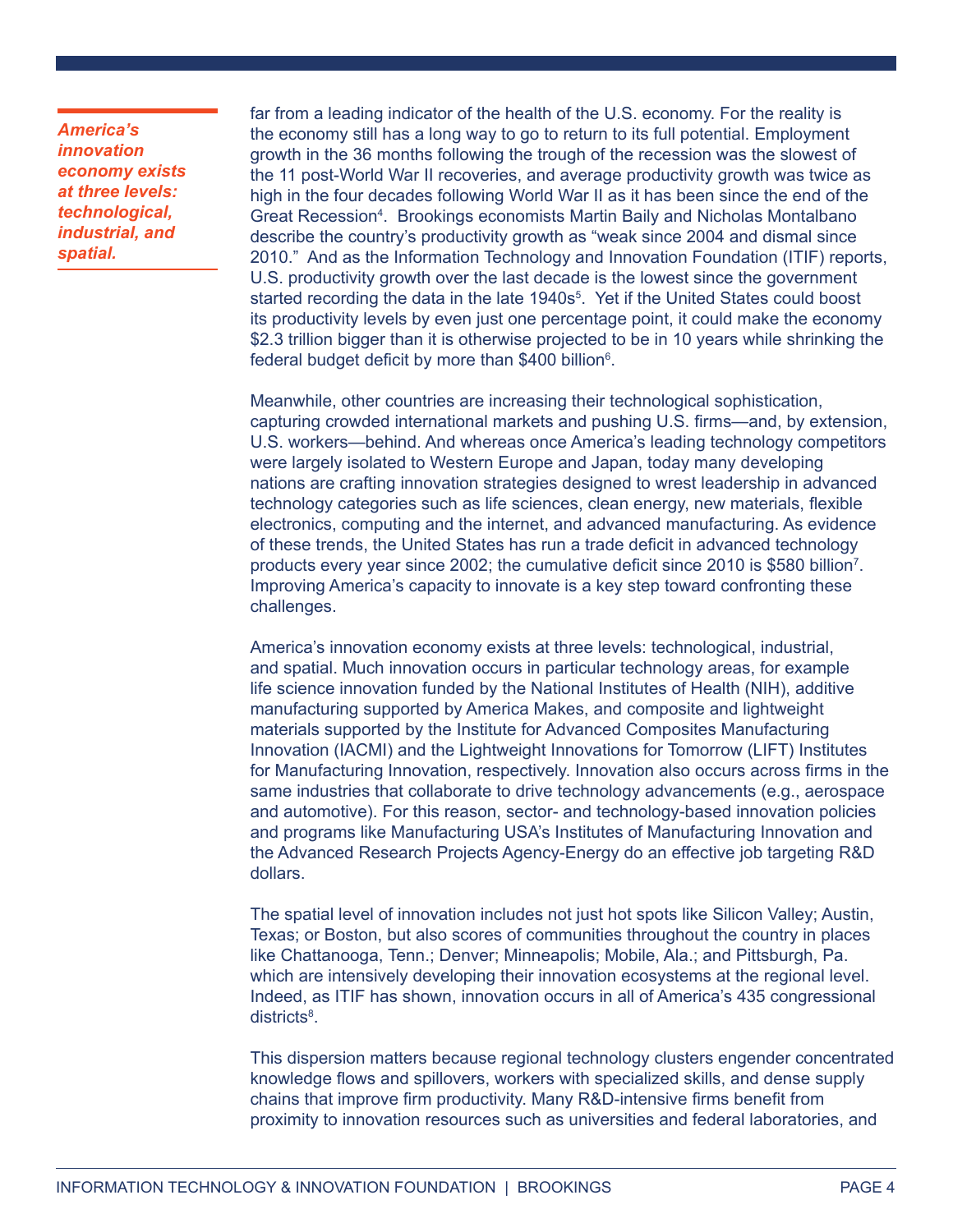*If America's innovation economy is to function maximally, Washington needs to promulgate smart policies and initiatives that effectively work in concert at the city, regional, state, and national levels.*

this closeness produces myriad "ecosystem" benefits<sup>9</sup>.

This is particularly the case for knowledge spillovers—the ability of workers and firms to learn from one another without incurring costs. Recent research shows that the value of proximity for firms and workers to share ideas attenuates extremely quickly with distance. For example, Rosenthal and Strange find that, for software companies, the spillover benefits are 10 times greater when firms are within one mile of each other than when they are two and five miles apart, and by 10 miles there are no more within-city localization benefits<sup>10</sup>.

In other words, to be effective, technology policy needs to focus not just on the first two levels, technology and industry, but also on the spatial—the regional. Thus, if America's innovation economy is to function maximally, Washington needs to promulgate smart policies and initiatives that effectively work in concert at the city, regional, state, and national levels.

The central component of an effective national technology policy system is robust government funding of scientific and engineering research. But in that respect, the United States is failing. If the federal government invested as much in R&D today as a share of GDP as it did in 1983, we would be investing over \$65 billion more per year11. Unfortunately, given budget and political constraints, the Trump administration and the forthcoming 115th Congress may find it difficult to significantly increase overall federal investment in science and technology. This despite the fact that doing so would be a wise investment, as economists estimate that a 1 percent increase in the U.S. R&D capital stock improves GDP by  $0.13$  percent<sup>12</sup>. But regardless, one thing on which America should be able to achieve bipartisan consensus is the need to find ways to increase the return on investment from existing resources and programs.

What follows are 50 policy recommendations President Trump and Congress can enact to improve the economic impact of existing resources (with some modest additional investments). Many of these recommendations could be added to the COMPETES-related reauthorization legislation currently being considered in both the House and Senate. The recommendations are divided into five categories: strengthening innovation districts and regional technology clusters; launching or extending institutions supporting America's innovation economy; facilitating technology transfer and commercialization activities; promoting the formation of highgrowth firms; and stimulating private-sector innovation. These recommendations are the output of a joint research effort between the Brookings Institution and ITIF.

# **Why and how federal R&D policy impacts local economies**

The federal government invests \$146 billion a year in R&D, and whether these dollars are directed to military bases, federal laboratories, universities, or small technology firms, they come to ground in communities and play a critical role in local technological capacity. Federal investments often drive high-skilled employment, fund local universities and hospitals, support high-tech entrepreneurs, and lead to exports from large companies—all of which bring outside dollars and jobs into a region.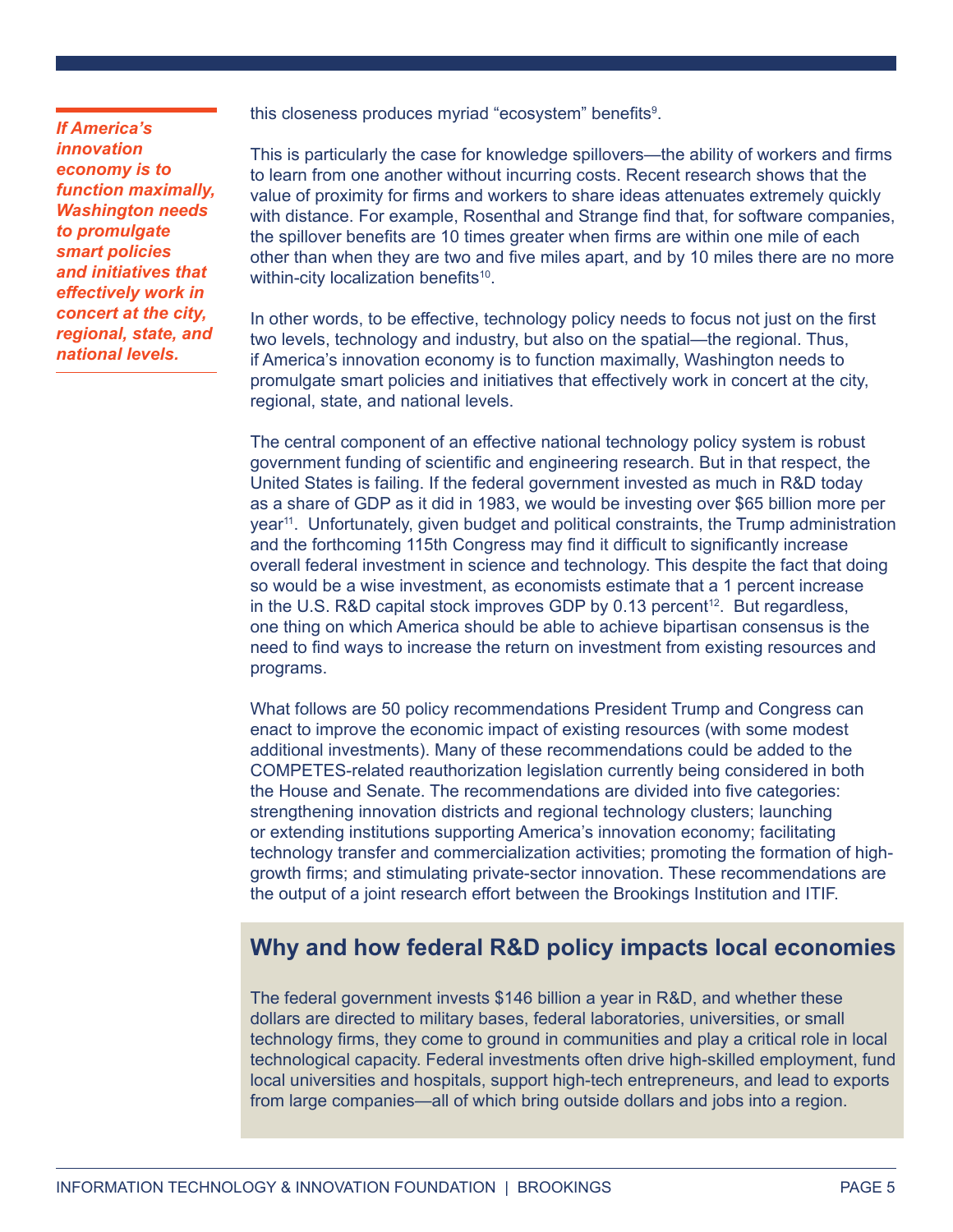To maximize and capture the benefits of R&D within regional economies, mayors, regional economic developers, and philanthropic and private-sector leaders should understand their federal research portfolio. Indeed, regions should take stock of their portfolios as they would any other asset class. To do so, regional leaders need to understand how the federal government funds research.

The government allocates R&D through federal agencies. While most agencies have some level of R&D budget, 84 percent of funding flow from the Department of Defense (DoD), the Department of Health and Human Services (DHHS), the Department of Energy (DoE), and the National Science Foundation (NSF). These agencies have different areas of investment and different funding vehicles that impact local economies.



## *Figure 1: Share of federal R&D allocated by leading federal agencies*

The Department of Defense: With 49 percent of all federal R&D, DoD represents the largest federal investor in research. But DoD's size is not the only reason the department matters for local communities. No other federal agency has such a quasi-fiduciary relationship with the commercial outcomes of its own R&D funding. DoD pursues basic and applied research through its dozens of labs located in 22 states and then transfers that research to firms that create products and services for the military. For regions, DoD funding often implies near-to-market engineering, computer science, and material research that local firms can utilize to meet defense and civilian needs. Yet research partnerships are conducted predominantly through large defense contractors and less often with small and medium-sized firms<sup>13</sup>.

The Department of Health and Human Services: DHHS invests over \$32 billion every year in research, the vast majority of which is conducted by and through the National Institutes of Health. The primary vehicle for NIH R&D is competitive grants: currently more than 80 percent of NIH funding is awarded through 50,000 grants to more than 300,000 researchers at universities, medical schools, and other research institutions.

*Source: The National Science Foundation, 2015.*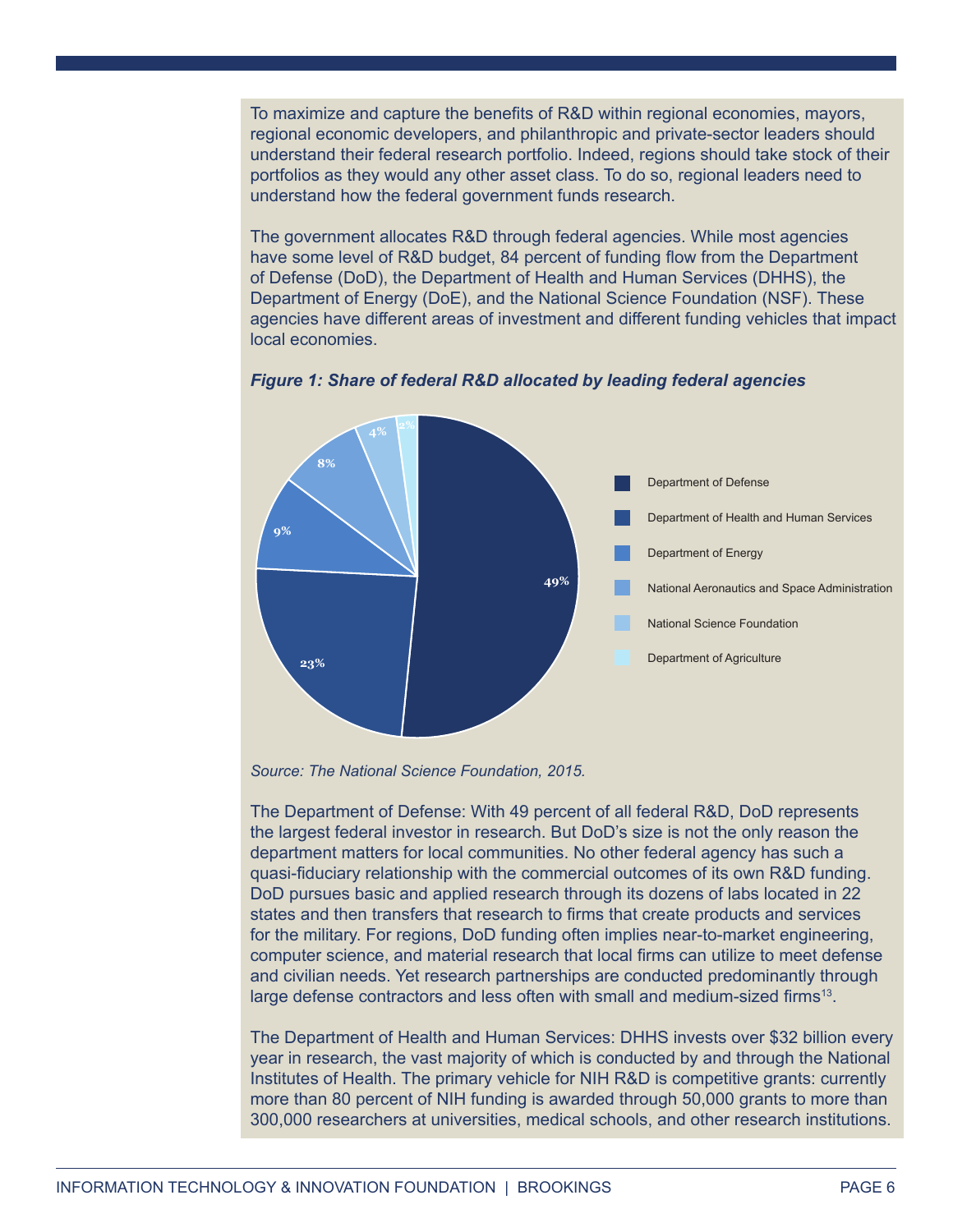*By understanding what government funding flows to their respective regions and then how to leverage agencies' distinct funding vehicles, leaders can better maximize the local influence of R&D.*

NIH research dollars touch every state and almost every city, and so the agency is ideally situated to play an important role in improving the return on investment of federal R&D at the local level. Also, because the lion's share of investment comes from NIH's grants to research universities and medical schools, as opposed to being spent at its own labs, NIH is in a unique position to incentivize commercialization across the U.S. university system. Finally, through its investments in teaching hospitals, NIH represents a critical employment driver for local communities.

The Department of Energy: DoE invests heavily in its 17 federal laboratories across the country. Though the labs are not located in dense regional technology clusters, they exist at the frontiers of science and often partner with universities, firms, and other research institutions to improve product development in industries such as aerospace, automobiles, battery storage, and information technology. Regions with companies and institutions that have DoE partnerships are often at the cutting edge of technology and are ideally situated for high-value technology exports.

The National Science Foundation: NSF is an independent federal agency that invests specifically in basic science and engineering and scientific education. Unlike other agencies that focus on specific missions (e.g., defense, health, energy), NSF has a broad mandate to fund discovery, learning, and the research infrastructure across scientific domains. Like NIH, the primary funding vehicle for NSF is its competitive grants that are distributed across the nation's educational, training, and research institutions. NSF represents roughly one-quarter of federal investments in basic science at U.S. universities and colleges

By understanding what government funding flows to their respective regions and then how to leverage agencies' distinct funding vehicles, leaders can better maximize the local influence of R&D.

# **Strengthen innovation districts and regional technology clusters**

Regional technology clusters are a key driver of economic growth and should be viewed by the incoming administration and Congress as a critical component of innovation policy. Large-scale manufacturing clusters can be found in suburban research parks and key agriculture technology clusters in many rural areas throughout the United States.

In many technology sectors—particularly life sciences, software and digital design, and robotics—the geography of innovation is changing. Firms in these industries are now beginning to relocate research activities into employment-dense areas of cities (generally the downtowns and midtowns) to be in greater proximity to other firms, universities, and research labs $14$ . Companies are also realizing that attracting and retaining talented workers increasingly means situating themselves in amenity-rich places where their workers want to live. The result has been a rise of "innovation districts," defined by the Brookings Institution as "geographic areas where leading anchor institutions and companies cluster and connect with entrepreneurs. They are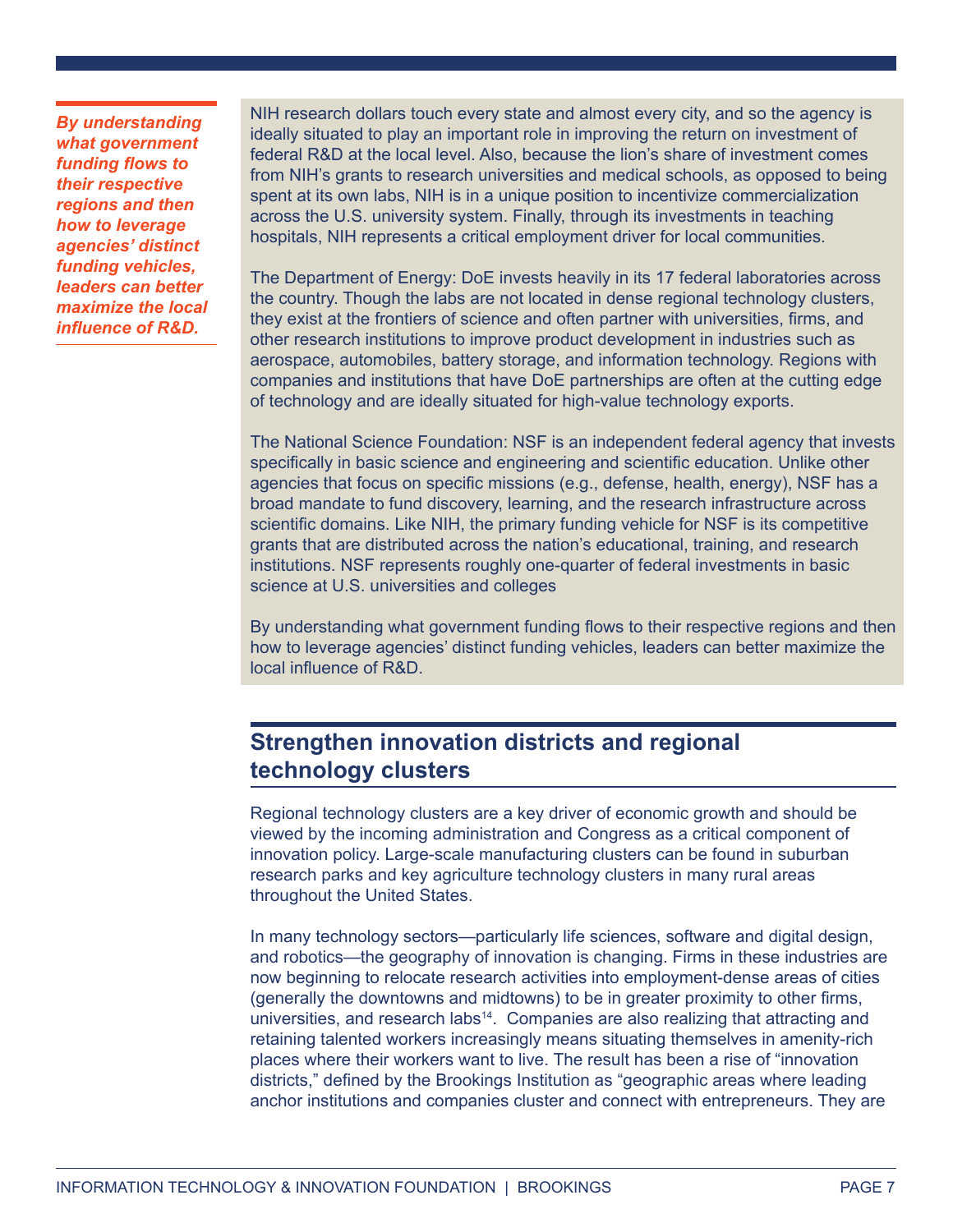*Reconfiguring the federal government's \$146 billion annual R&D investment portfolio to achieve greater economic outcomes should therefore be a prime objective of national policy.*

physically compact, transit- and broadband-accessible, and offer mixed-use housing, office, and retail."<sup>15</sup>

Innovation districts are critical to the nation's innovation capacity because they are home to some of the country's leading universities, research labs, and high-value companies and they generate outsized economic output. For example, research universities located within employment-dense areas of cities outperform their rural and suburban peers in terms of number of patents, invention disclosures, licensing revenue, and startups per student.<sup>16</sup> But federal laboratories built in the shadow of World War II are often located far from firms and cities and have difficulty impacting regional economies. And too often cluster policy receives lip service from Washington, with little actual attention paid to how the federal government can accelerate the economic capacity of regional economies. Reconfiguring the federal government's \$146 billion annual R&D investment portfolio to achieve greater economic outcomes should therefore be a prime objective of national policy.

In order to strengthen innovation districts and other regional technology clusters, the next administration should work with Congress on the following goals:

## **1. Prioritize innovation districts within federal R&D outlays**

Federal agencies that fund R&D should prioritize innovation districts because the density of corporate research centers and entrepreneurs increases the likelihood that research will lead to commercial outcomes. Moreover, Federally Funded R&D Centers (FFRDCs) and University Affiliated Research Centers (UARCs) should be assessed in part based on their proximity to corporate research and employment density, and federal grants in engineering, computer science, life sciences, and other similar fields should prioritize academic institutions located within innovation districts. Of course, the geographic location of research assets is not the ultimate determinant of economic impact, but co-location and density are important and should be a consideration for all funding agencies.

#### **2. Task federal laboratories with a local economic development mission**

Federal agencies such as DoD, DoE, DHHS, and the NSF that own and fund federal laboratories and FFRDCs should adopt an explicit mission to support the regional economies in which they are located. Many lab managers and agencies approach regional economic development as mutually exclusive from their core missions; this is especially true for weapons labs located within the Departments of Defense and Energy. But defense and weapons labs like Sandia and Los Alamos in New Mexico have successfully integrated regional economic development programs within their broader research objectives. For example, both labs have partnered with the state of New Mexico on the New Mexico Small Business Assistance Program, which connects small businesses seeking technical assistance with lab researchers.17 Every federal agency and federal lab should view regional economic development as part of its overarching mission. Moreover, increasing the technical capacity of the regions in which labs are located is mutually beneficial for the labs and the local economy. Moreover, given the mobility of the scientific workforce, creating homegrown talent helps labs address attrition.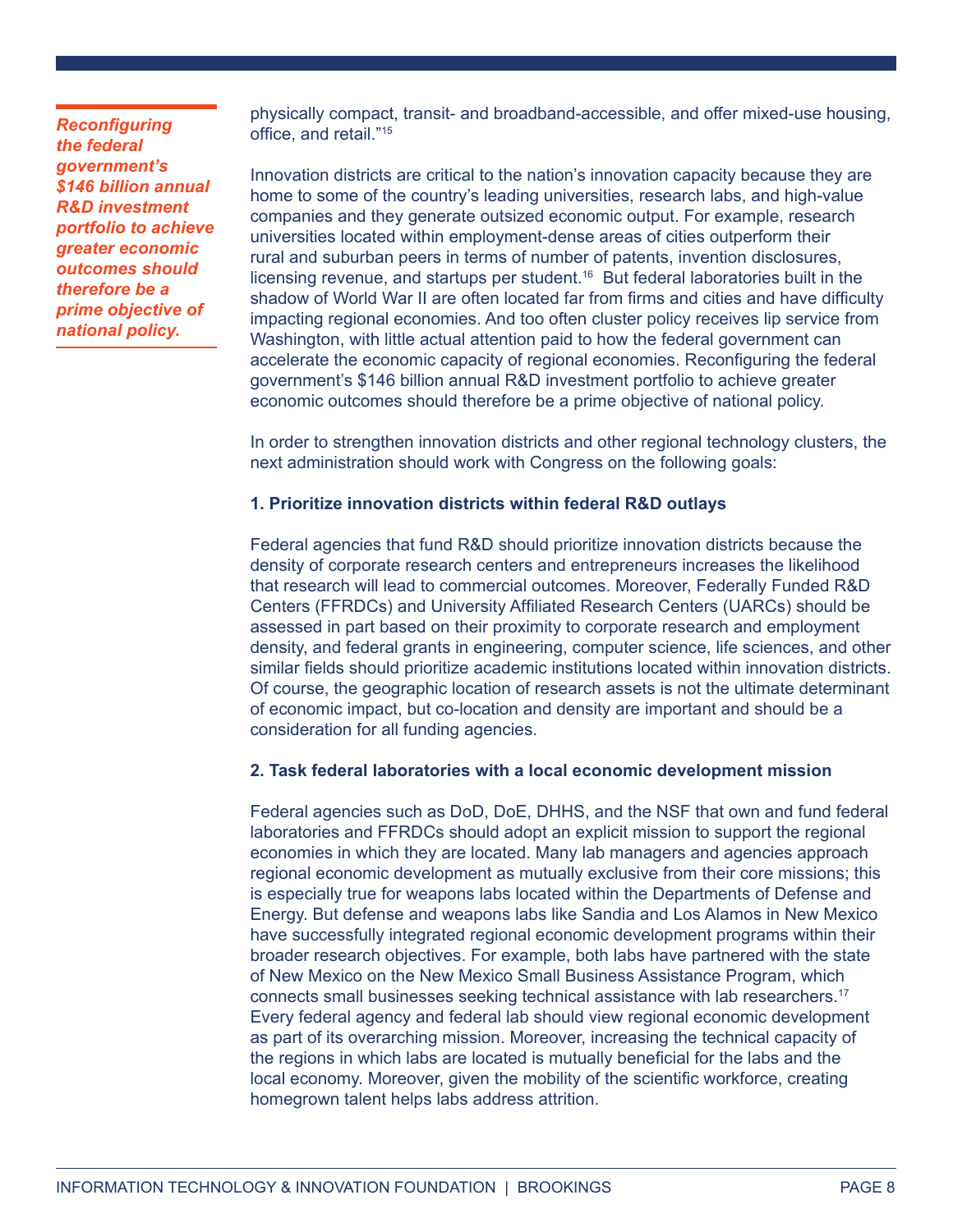# **3. Create off-campus "microlabs" to provide a front door to labs**

Federal funding agencies, state governments, and regional consortia that utilize the lab system should work together to create and co-fund a number of off-campus, small-scale "microlabs"—co-located within or near universities or private-sector clusters—that would cultivate strategic alliances with regional innovation clusters. Microlabs would help overcome the problems that most labs are located outside of technology clusters and that most lab research occurs behind the walls of main campuses. These microlabs could take the form of additional joint research institutes or new facilities that allow access to lab expertise for untapped regional economic clusters. Accessible, off-campus lab space would also help labs engage with small to medium-sized enterprises (SMEs). The next administration should work to create microlabs and require state buy-in, or state governments or regional consortia could create voucher programs in concert with DoE and particular labs. Several federal labs are already creating microlabs in cities; for example, Argonne National Laboratory has created office space in the Chicago Innovation Exchange, located on the University of Chicago's Hyde Park campus. Another example is Cyclotron Road, a program of Lawrence Berkeley National Laboratory funded by the DOE EERE Advanced Manufacturing Office, which provides assistance to entrepreneurial researchers to advance technologies until they can succeed beyond the research lab. Cyclotron Road plays a pivotal role in providing entrepreneurs with technology development support (often leveraging technologies coming directly out of the Lawrence Berkeley laboratory) and helps them with identifying the most suitable business models, partners, and financing mechanisms for long-term impact.18 Beyond external offices, microlabs can serve as funding gateways to align multiple public and private research dollars to meet industry needs.

### **4. Support technology clusters by assessing and managing local-level federal R&D investments**

The \$146 billion invested by the federal government in R&D takes place within specific institutions within communities, and these resources often dwarf the research investments and research-driven employment of non-federal companies and institutions. But federal research dollars do not necessarily pass through local political, civic, or private-sector leadership. As such, mayors, chambers of commerce, and philanthropies are often unaware of the innovation portfolio of their regions. The issue is most pronounced in large cities that can have over a billion dollars flowing annually from Washington. Without understanding their regional innovation portfolios, regions cannot coordinate and maximize federal investment for local economic growth. To address this knowledge barrier, the federal government should help regions understand their research inflows by packaging their federal dollars by institution, areas of science, connections to global markets, and other data points. However, the federal government will never be able to whole cloth catalog what regions need to know about their innovation assets. Therefore, the government should also fund and advise regional innovation asset inventory and management assessments that are tailored to the specific economic development goals of individual communities.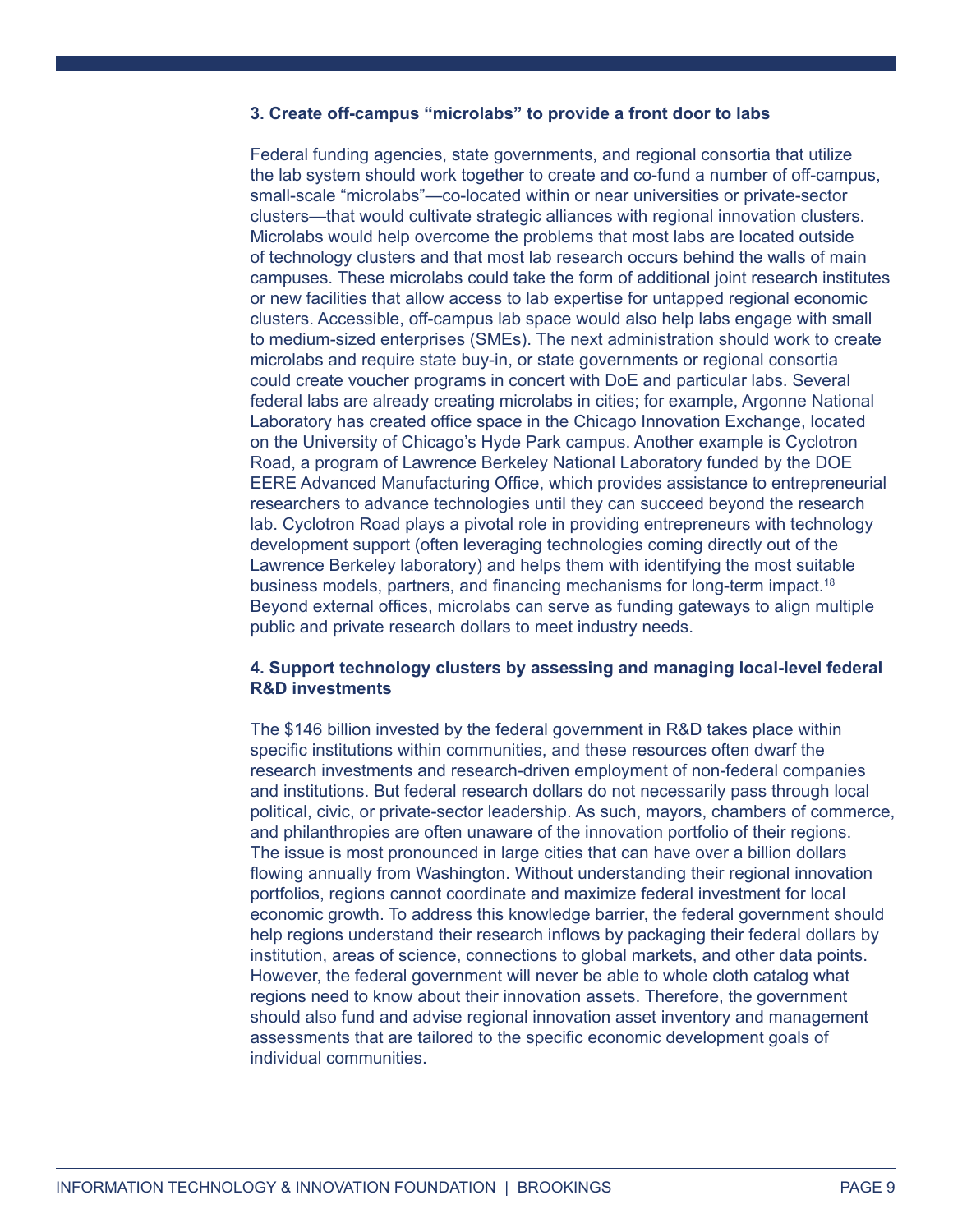# **5. Assess federal real estate holdings and reallocate physical research assets to innovation districts**

The federal government owns billions of dollars' worth of real estate that houses operations from post offices to federal laboratories. There is no national registry of these holdings and little information regarding their commercial value. Many of these physical operations were created before innovation districts and other technology clusters came into existence and are poorly placed to take advantage of the agglomeration benefits of cities. The Trump administration should task the General Services Administration with identifying federally owned real estate parcels and strategically move research-intensive activities into existing federal buildings in cities. Agencies should also be able to register unused space within their own research institutions to identify and allocate vacant space for regional entrepreneurship and private-sector use. Congressional appropriation committees have traditionally been skeptical of allowing federal labs discretion on the use of space, but allowing lab managers to contract out unused space would increase the flexibility and regional responsiveness of the lab system. For example, Amtrak operates an office building in the heart of the Philadelphia innovation district, just a few blocks from Drexel University and the University of Pennsylvania. Amtrak does no research and extracts little benefit from being near major research universities; on the other hand, NIH, DoD, and NSF operate or fund numerous facilities that would greatly benefit from such a location. One mechanism for better allocating physical assets would be to create an intra-governmental auction whereby agencies could identify strategically located federal buildings and bid on these parcels. Agencies like Amtrak that don't value their legacy locations in cities could sell such buildings to agencies that would benefit, creating a market dynamic within the federal government.

# **6. Allow labs to repurpose a portion of existing funds for timely local collaboration**

Increasing collaboration between regional universities and tech-based entrepreneurs and corporate partners requires greater flexibility in funding contracts. The next administration should allow federal labs to set aside a small amount—perhaps 5 percent—of fiscal year funding for unexpected research partnerships that may emerge throughout the year and that clearly align with lab mission and research goals. Labs would not be required to reserve these funds, nor be required to invest in regional partnerships, but interested labs would have the option. Similar repurposing rules should be encouraged for all federal funding opportunity announcements (FOAs) intended for federal labs.

#### **7. Standardize research partnership contracts within cities**

Virtually all innovation districts cluster numerous research institutions, but each one has its own rules relating to the commercialization of research. Cities should work to develop standardized partnership contracts that all research facilities can adopt to help researchers access the full spectrum of activity within a city. For example, in Philadelphia, the Wistar Institute—a National Cancer Institute-designated Cancer Center—has created a simple, standard contract for research partnerships that has been adopted by a number of medical schools in the city. The federal government should incentivize cities with multiple academic medical centers, federal labs,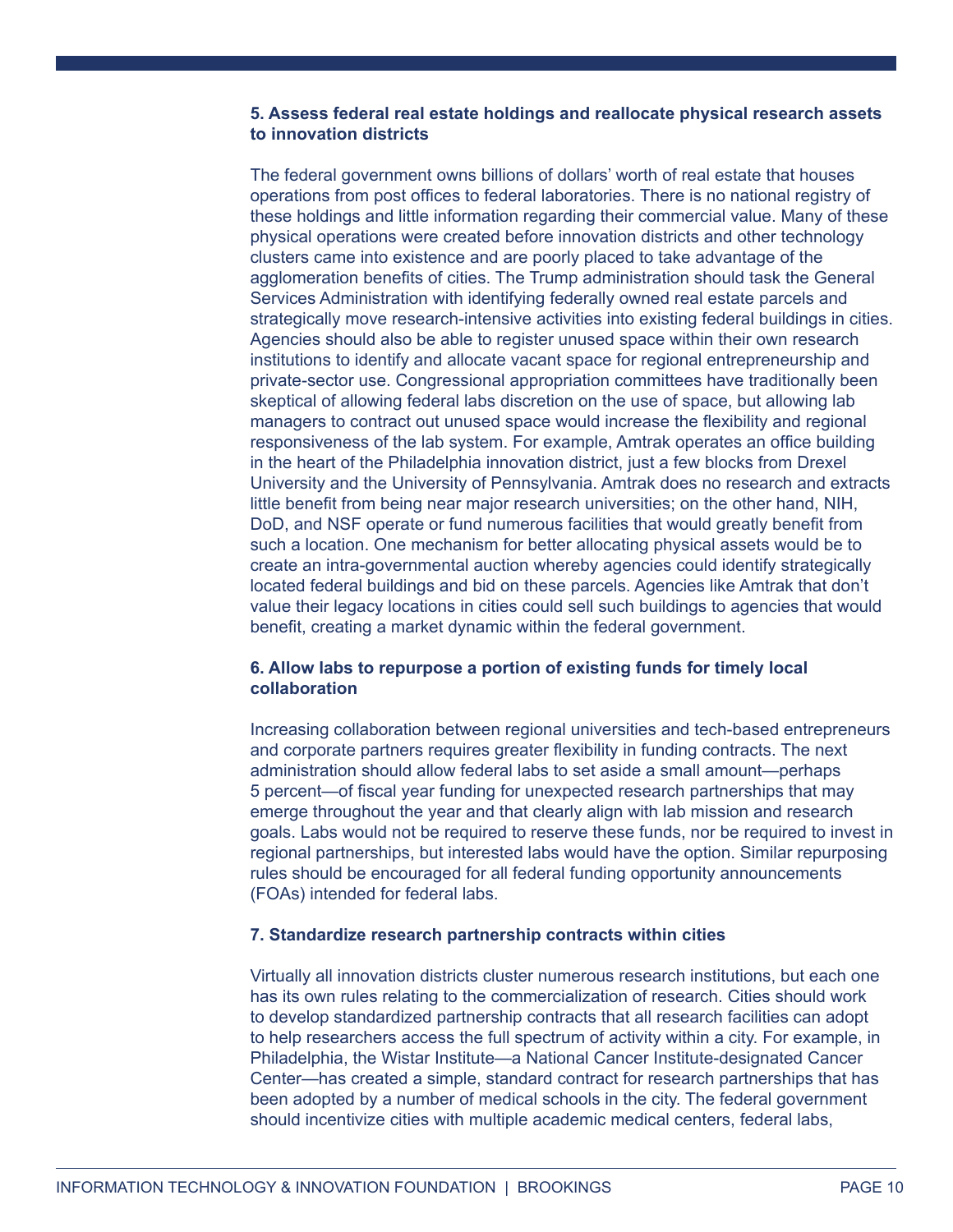universities, and research institutions to develop standardized, simple research partnership agreements. Their development could either occur through pilot grants from the Economic Development Agency or directly through federal R&D funding agencies, such as NIH. The latter may be particularly effective given that in many cities research institutions with similar areas of expertise receive federal funding from the same federal agencies.

### **8. Create NIH regional pre-competitive consortia to address national health concerns**

Given that over 80 percent of NIH R&D funding is allocated through its more than 50,000 grants across the country, the agency is ideally situated to support regional technology development. However, most NIH research grants don't directly incentivize partnerships that lead to collaboration—particularly at the institutionalleadership level (e.g., for universities, the provost of research or president level). Rather, most collaboration around NIH grants occurs at the principal investigator level. While partnerships between researchers are important, more can be done to stimulate research-based partnerships between the public, civic, and private sectors.

To improve the commercial impact of research grants, the next administration should support regional pre-competitive consortia to address national health concerns. When applying for NIH grants, research institutions should be incentivized to coordinate with peers in their region. Making the consortia pre-competitive (i.e., uninvolved in patent development) will help to avoid intellectual property disputes and allow the efforts of its members to dovetail more closely with the academic missions of NIH research grants. One way to further incentivize partnerships would be to give grant proposals extra weight if multiple technology transfer offices, privatesector actors, and others within a city are designated as principal investigators. NIH already supports some pre-competitive consortia at the national level, such as the Accelerating Medicines Partnership and within its Clinical and Translational Science Awards, but doing so even more within technology clusters at the local level would enable research institutions to take advantage of proximity to form more long-lasting partnerships.<sup>19</sup>

### **9. Allow DoE labs to engage in non-federal funding partnerships that do not require DoE approval**

Currently, DoE must approve all non-DoE lab funding; this model is out of date, given that external funding is not trivial. For example, Oak Ridge National laboratory (ORNL) and Pacific Northwest National laboratory (PNNL) already receive 50 percent and 80 percent of their respective budgets from outside their DoE offices (though the majority of funding still comes from the federal government from agencies such as DoD). DoE should acknowledge that today's multidisciplinary lab work requires varied funding sources. As labs increase their relevance to regional technology clusters, DoE should allow non-federal funding partnerships at lab managers' discretion. Initially, DoE could specify a minimum amount of regional funding to be drawn from non-federal sources without its approval, and then gradually expand the minimum.<sup>20</sup>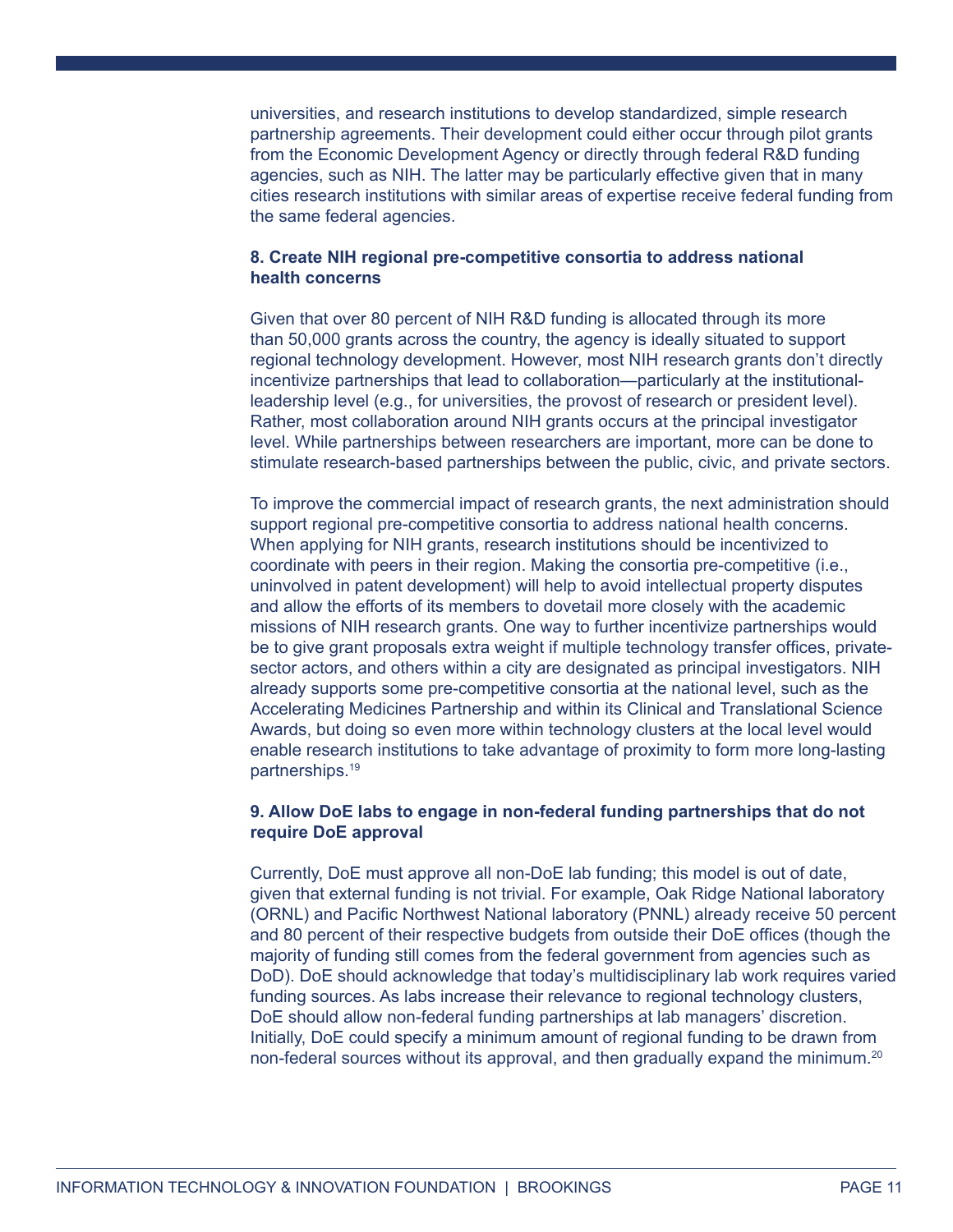# **10. Dismantle funding silos to support regional collaboration, in a fashion similar to Manufacturing USA or the energy hubs**

Stove-piped appropriations keep lab research projects unnecessarily compartmentalized and hinder lab managers from responding to regional demands. Labs should be funded to encourage broad, flexible engagements with numerous public- and private-sector actors. To this end, Congress and DoE should reorganize lab funding to mimic the financial design of Manufacturing USA (formerly known as the National Network for Manufacturing Innovation) or DoE's energy hubs, institutions through which large, unencumbered appropriations are directed to complex, multidisciplinary regional technology and economic issues.

#### **11. Incentivize cross-purpose funding based on the economic strength of cities**

Like countries, cities and states specialize in technologies and industries. However, federal R&D funding agencies often ignore the potential interplay between seemingly discrete technologies, and doing so dampens the innovative potential of innovation districts. For example, Houston is an epicenter of the oil and gas and the health care industry, but little of the \$160 million DHHS invests annually in the University of Texas MD Anderson Cancer Center considers what the health care field can learn from oil and gas. On the ground, researchers, medical professionals, and industry leaders in Houston recognized the potential for cross-pollination between these two areas of specialization and created "Pumps & Pipes," an association of medical, energy, aerospace, and academic professions with the stated goal of problem solving through "using the other guy's toolkit."<sup>21</sup> Federal agencies should map the research and industrial comparative advantages of cities and create cross-agency funding opportunities in those areas. They should seek similar synergies with state-based technology-based economic development organizations, through which individual states focus on a few core technologies for economic development advantage.

# **12. Expand the national Regional Innovation Program**

Regional innovation programs have proven a highly successful form of economic development for communities across the United States.<sup>22</sup> Programs such as the i6 Challenge and the Jobs and Innovation Accelerator Challenge have helped local, regional, and state entities leverage existing resources, spur regional collaboration, and support economic recovery and job creation in high-growth industries. The Regional Innovation Program operated by the Economic Development Administration identifies and supports regional innovation clusters, convenes relevant stakeholders, creates a cluster support framework, disseminates information, and provides targeted capital investments to spur economic growth. $^{23}$  There is great demand for this program from regions all around the nation, but in 2015 just \$15 million in grants were awarded. More funding is needed, and more needs to be done to support regional innovation programs in the United States. Accordingly, the next administration and Congress should expand funding for the Regional Innovation Program to as much as \$75 million.<sup>24</sup>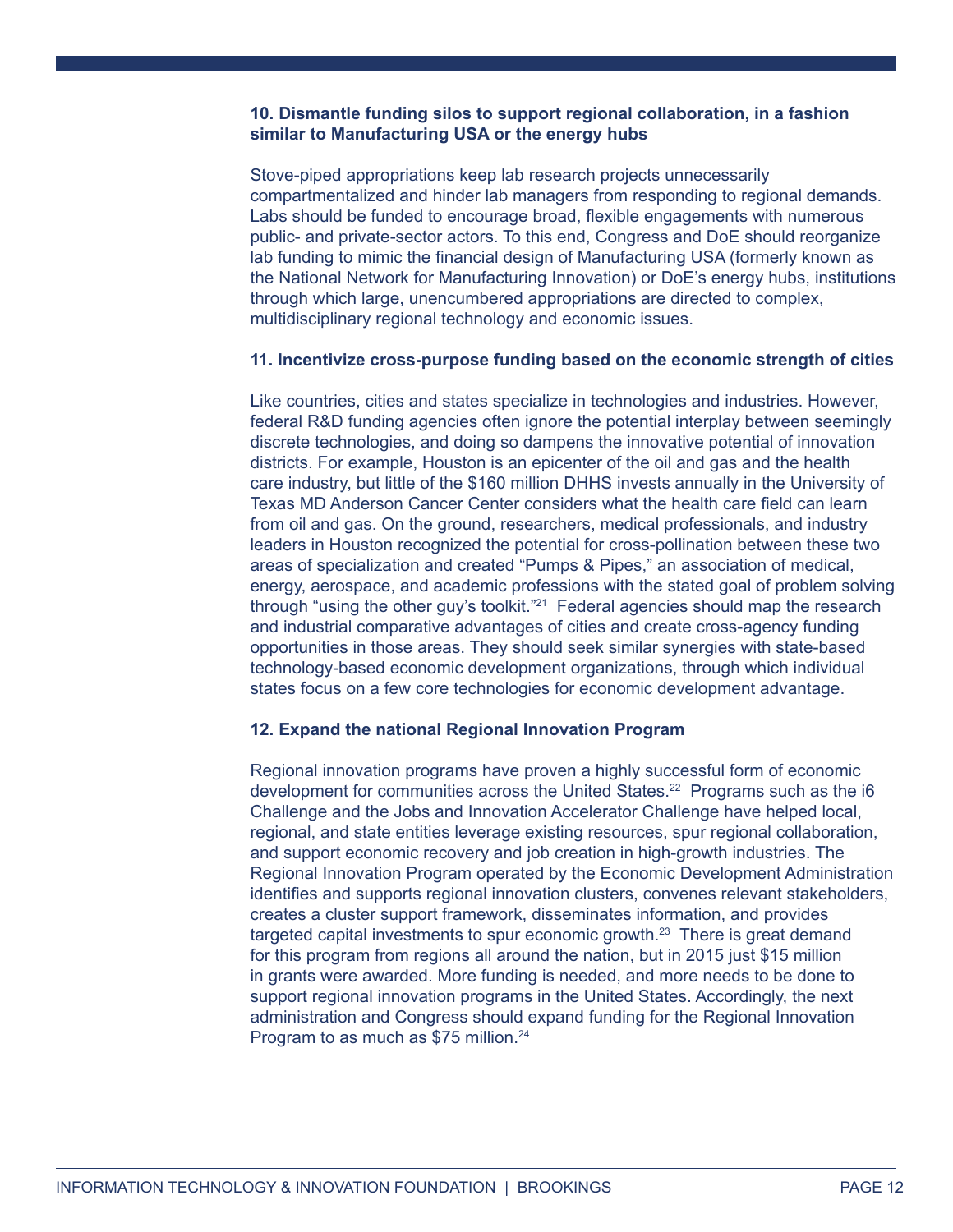#### **13. Support the innovation potential of rural areas**

While the vast majority of technology development, commercialization, and innovation occurs in cities and metropolitan regions, the innovation potential of more rural areas should not be neglected, both for these areas' own economic growth prospects and for the contributions they can make to America's innovation system. For example, consider the Natural Resources Research Institute (NRRI) located at the University of Minnesota Duluth. NRRI is a non-profit applied research organization, chartered by the Minnesota legislature, that works to develop and deliver the understanding and tools needed to better utilize Minnesota's mineral, forest, energy, and water resources in a way that expands value-added and jobs in rural communities.<sup>25</sup> Other programs that support rural technology entrepreneurship and manufacturing include the Ben Franklin Technology Partners of Central and Northern Pennsylvania, which funds young companies and provides professional assistance in areas like prototype development and customer site visits.<sup>26</sup>

But the next administration could support a network of institutes such as NRRI nationwide across more sectors, including aquaculture, agriculture, wind and water energy, and mining. One idea would be to have the U.S. Department of Agriculture (USDA) lead a major technology initiative around getting more value-added out of rural communities, whether from fish, fiber, food, wind, water, etc. Such a program, perhaps in coordination with the U.S. Department of Commerce's Manufacturing Extension Partnership (MEP), could also build on and support existing rural manufacturing clusters, such as snowmobiles in northern Minnesota, wine in Western New York, or shipbuilding in Michigan. One aspect of this could be supporting rural Internet of Things projects, such as pilot programs for farms and vineyards. $27$ 

#### **14. Facilitate regional makerspaces**

Makerspaces are community centers that combine manufacturing equipment and education for the purposes of enabling community members to design, prototype, and create manufactured works that couldn't be created with the resources available to individuals working alone.<sup>28</sup> But well-staffed and programmed makerspaces are located disproportionately in large cities. To more fully realize regional innovation potential, especially in manufacturing, the federal government should support a Public Library Makerspace grant program that enables the use of libraries not only for public education but also for economic development. Such a program would democratize the maker movement into communities that are traditional laggards in technology infrastructure, like broadband. This approach would make more widely available so-called lower-level innovation infrastructure (e.g., 3-D printing capability) that could seed innovations that ultimately feed into universities or federal labs. Another proposal to expand access to makerspaces is proposed legislation (in the House, H.R. 1622, in the Senate, S. 1705) that calls for a federal charter to launch a non-profit "National Fab Lab Network" (NFLN).29 NFLN would act as a publicprivate partnership whose purpose is to facilitate the creation of a national network of fabrication labs and serve as a resource to assist stakeholders with their operations. The network would be comprised of local digital fabrication facilities providing community access to advanced manufacturing tools for learning skills, developing inventions, creating businesses, and producing personalized products.<sup>30</sup>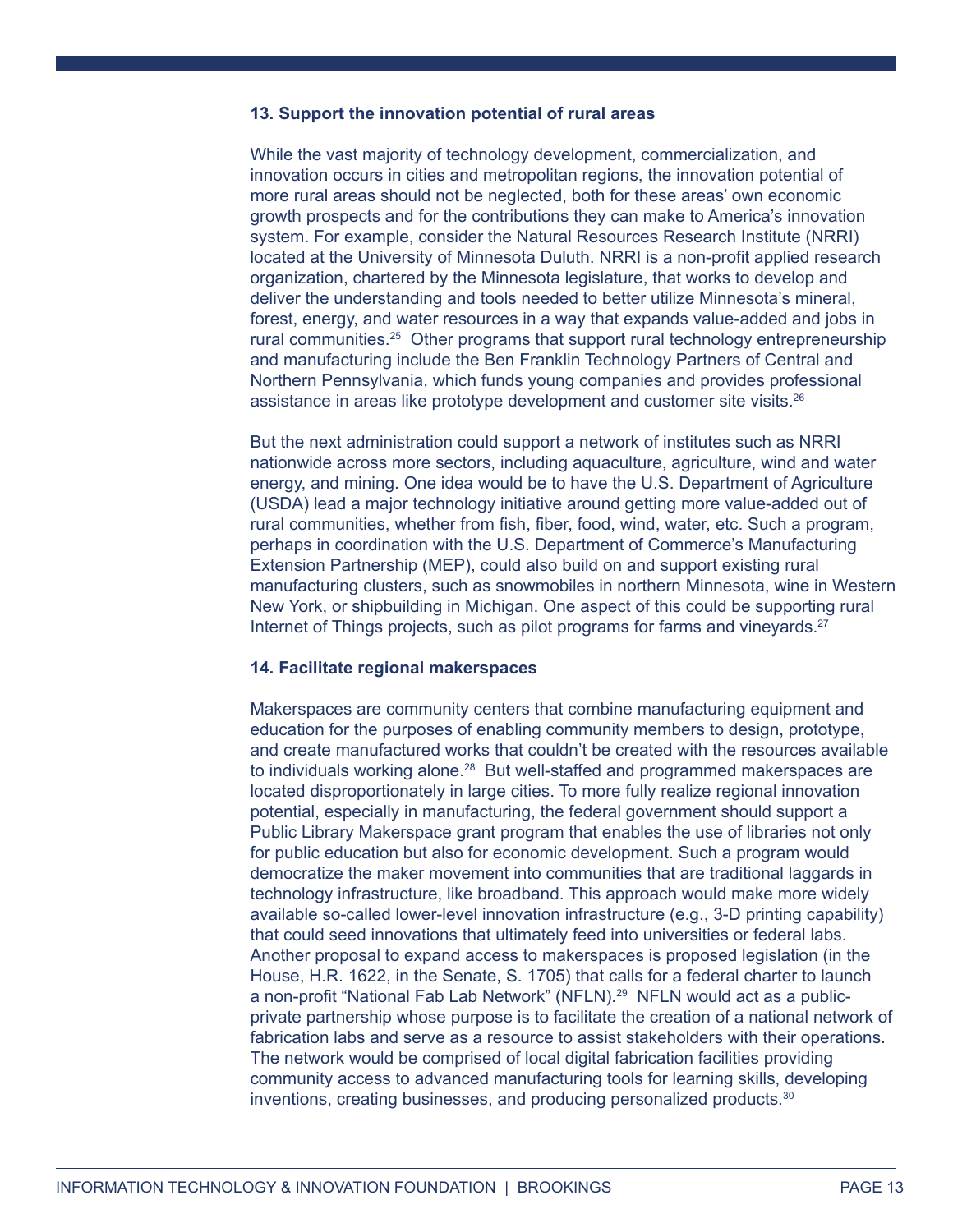#### **15. Introduce an "Open Innovation Infrastructure Act"**

Another way to increase the use of America's national R&D infrastructure would be through an Open Innovation Infrastructure Act, which would permit the private use of public-funded equipment and facilities—including universities, federal labs, and public libraries—for certain activities related to entrepreneurial education and training as well as for economic development and job creation. At present, buildings financed through tax-exempt bonds are not permitted to develop private programming within the facility, even though many private operations—such as incubators, accelerators, and training programs—that benefit entrepreneurs and others are important for broader economic development. For example, a small business that would like to use a 3-D printer in a makerspace at a public library to develop a commercial product is restricted from doing so. Such an Open Innovation Infrastructure Act would remove many such barriers.

#### **Summary**

Some worry the concept of innovation districts is just the latest urban fad, but there is nothing new about the economics of clusters and agglomeration—they have been studied by economists for over a century. Just as research parks defined much of the geography of innovation over the last half of the 20th century, innovation districts and other technology clusters are becoming emblematic of this century's spatial science and technology research. The next administration should consider innovation districts—and other regional clusters of technology generation (rural, suburban, and urban)—as strategic assets in the same vein as federal laboratories, military research facilities, and the university system. These institutions would not exist as they do without longstanding, substantial support from the federal government. The new president should add innovation districts to the list of national treasures that are supported and nurtured by the federal government, in partnership both with cities and with state technology-based economic development organizations.

# **Bolster institutions supporting tech transfer, commercialization, and innovation**

In the private sector, firms need to innovate to respond to competition. Likewise, the competition for innovation leadership among nations has only grown fiercer.<sup>31</sup> Throughout its history, the United States has responded to international economic competition by chartering new institutions to bolster its innovation economy. For instance, the Morrill Act of 1862 chartered new universities in the agricultural and mechanical arts.<sup>32</sup> In the 1980s, the United States launched Sematech (a semiconductor research consortium) and the Manufacturing Extension Partnership in part as a response to heighted German and Japanese economic competition. The Obama administration launched Manufacturing USA in part to address the erosion of America's industrial commons. Meanwhile, America's global competitors have launched new institutions of their own, as documented in ITIF's report, *The Global Flourishing of National Innovation Foundations*, which catalogued the efforts of almost 50 nations in chartering national innovation foundations and articulating national innovation strategies.<sup>33</sup> Yet the United States still lacks a national innovation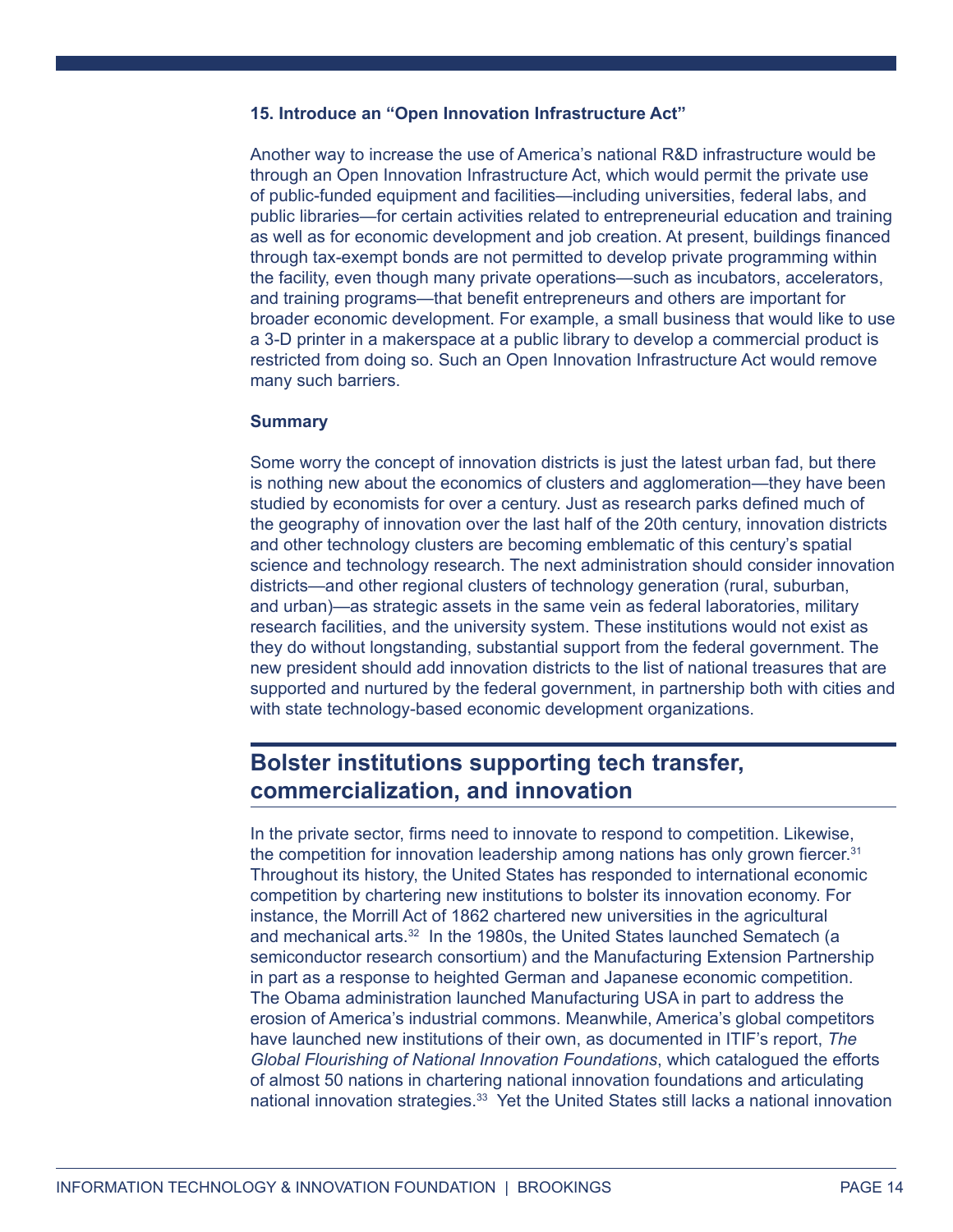foundation. Addressing that need and other proposals to expand the institutions underpinning America's innovation economy are considered below.

### **16. Establish a core of 20 "manufacturing universities"**

Across many American universities, the focus on engineering as a science has increasingly moved university engineering education away from a focus on realworld problem solving toward more abstract engineering questions, leaving university engineering departments more concerned with producing pure knowledge than working with industry to help it solve problems. To address this, the United Sates should designate a core of at least 20 "manufacturing universities" that revamp their engineering programs to focus more on manufacturing engineering and on work that is relevant to industry.<sup>34</sup> This effort would include more joint industry–university research projects, more student training that incorporates manufacturing experiences through co-ops or other programs, and a Ph.D. program focused on turning out more engineering graduates who work in industry.

At these manufacturing universities, criteria for faculty tenure would consider professors' work with or in industry as much as their number of scholarly publications. In addition, these universities' business schools would integrate closely with engineering and focus on manufacturing issues, including management of production. The schools would also appoint a chief manufacturing officer, as Georgia Tech has done, to oversee universities' interdisciplinary manufacturing programs and ascertain how they can maximize their impact on regional economic development. A good model for these manufacturing universities is the Olin College of Engineering in Massachusetts, which reimagined engineering education and curricula to prepare students "to become exemplary engineering innovators who recognize needs, design solutions, and engage in creative enterprises for the good of the world." Olin's students now launch more startups per graduate than even MIT.

The Manufacturing Universities Act seeks to establish a competitive grant program for universities that propose to revamp their engineering programs and to focus much more on manufacturing engineering and in particular work that is more relevant to industry. Academic institutions receiving a manufacturing university designation would be eligible for an annual award of up to \$5 million for up to four years.<sup>35</sup> The Manufacturing Universities Act of 2015 was incorporated into the 2017 National Defense Authorization Act (NDAA) passed by the Senate in June 2016, but it was not included in the House's version of the NDAA. Ideally, the conference version of the NDAA that comes out of committee would include the manufacturing universities legislative text. The next administration should make implementation of the manufacturing universities legislation a top priority, directing relevant agencies (notably NSF and the National Institute of Standards and Technology) to implement it swiftly and effectively.

## **17. Complete the buildout of Manufacturing USA to 45 Institutes of Manufacturing Innovation**

Manufacturing USA, launched in 2013 as the National Network for Manufacturing Innovation by the Obama administration and endorsed on a bipartisan basis by Congress through the Revitalizing American Manufacturing Innovation Act, has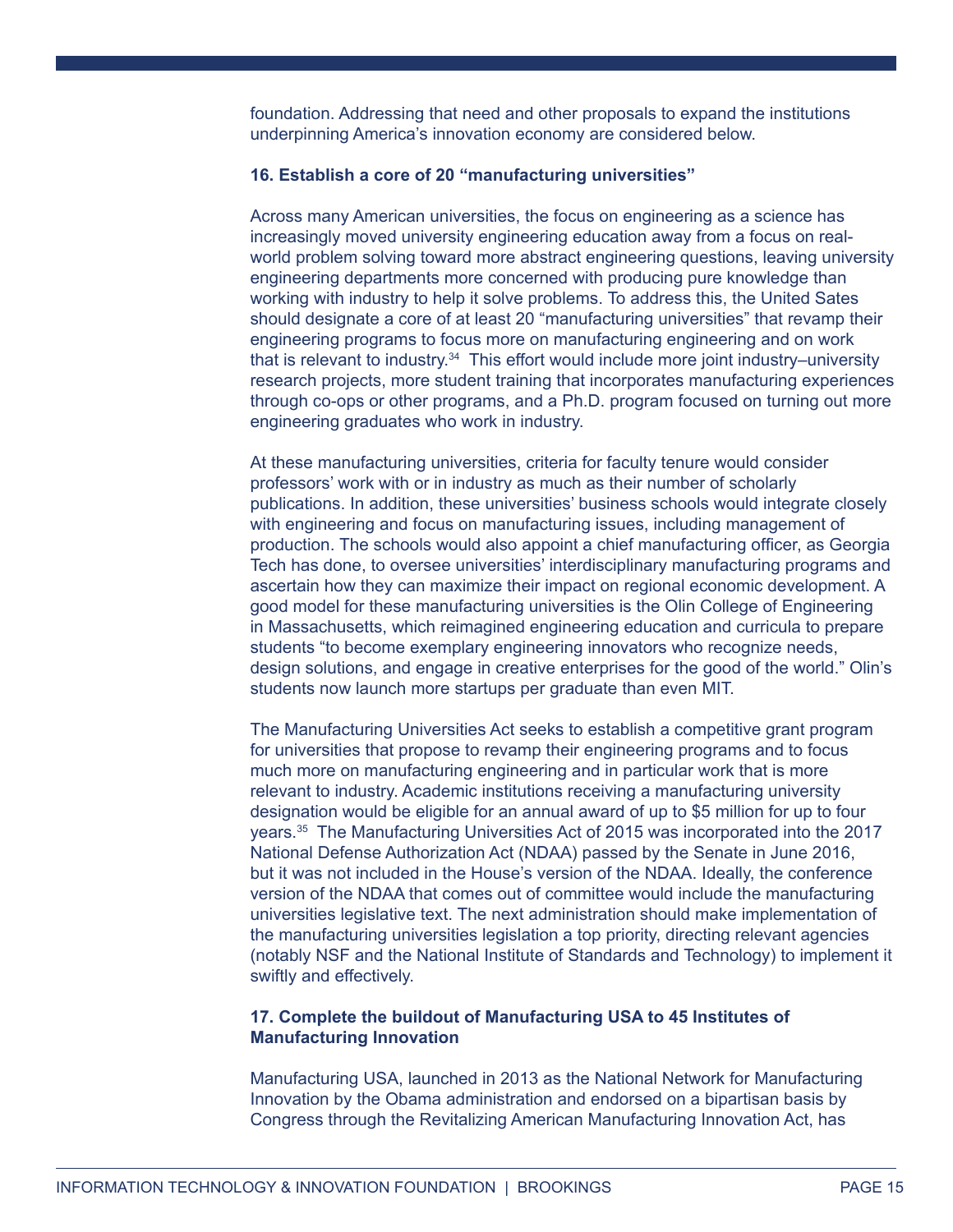played a pivotal role in revitalizing America's industrial commons and helping ensure U.S. leadership across a range of advanced manufacturing process and product technologies.<sup>36</sup> Thus far, nine Institutes of Manufacturing Innovation have been launched, focused on additive manufacturing, digital manufacturing and design innovation, lightweight and modern metals, power electronics, advanced composites, integrated photonics, flexible hybrid electronics, clean energy smart manufacturing, and revolutionary fibers and textiles. As of December 2016, six more IMIs are under development, including two in a competition to be overseen by DoE (focused on Chemical Process Intensification and Sustainable Manufacturing), two expected to be led by the Department of Defense (focused on Regenerative Medicine and Assistive and Soft Robotics), and two more open topic competitions to be spearheaded by the Department of Commerce. The Obama administration has articulated a vision for a total of 45 IMIs. The Trump administration should collaborate with Congress to provide funding and authorization to build out the 45-institute network of industry-led Manufacturing USA institutes.

## **18. Create a National Engineering and Innovation Foundation**

Science-based discoveries without a commercialization component mute the potential impact of R&D. Connecting discovery with production requires engineeringbased innovation, an appropriable activity through which U.S. establishments can add and capture value.<sup>37</sup> And this requires the United States getting better at generating pathways that turn science into U.S.-made high-technology products. Engineering is not science; the two have distinctly different purposes. As Sridhar Kota, formerly assistant director for advanced manufacturing at the Office of Science and Technology Policy, writes, "Science is about analysis and discovery and dissemination of knowledge. Engineering is about synthesis and invention and turning ideas into reality through a process called innovation and through translational research and entrepreneurship."<sup>38</sup> Both science and engineering are instrumental if American firms are to introduce successful innovations over the long term.

Yet the United States invests significantly more in scientific research than it does in engineering. For example, of the total federal research investments in science and engineering in 2008, approximately 14 percent were allocated to engineering development and the remainder to other scientific fields. $39$  NSF invests roughly onetenth on engineering education as it does on science and mathematics education.

Accordingly, it's time to raise the profile of engineering within our national innovation system. While NSF supports phenomenal work, its primary mission is funding scientific research while its engineering support programs get short shrift. Therefore, the next administration should work with Congress to create a National Engineering and Innovation Foundation as a separate entity operating alongside the National Science Foundation.<sup>40</sup> The new National Engineering and Innovation Foundation would consolidate the current Engineering Directorate within NSF including the ERC and I/UCRC programs, the tech commercialization parts of the National Institute of Standards and Technology (e.g., including MEP and the Advanced Manufacturing Technology Consortia (AMTech) program), DoD's Manufacturing Technology (ManTech) program, and DoE's Advanced Manufacturing office into a single entity with an engineering and innovation focus.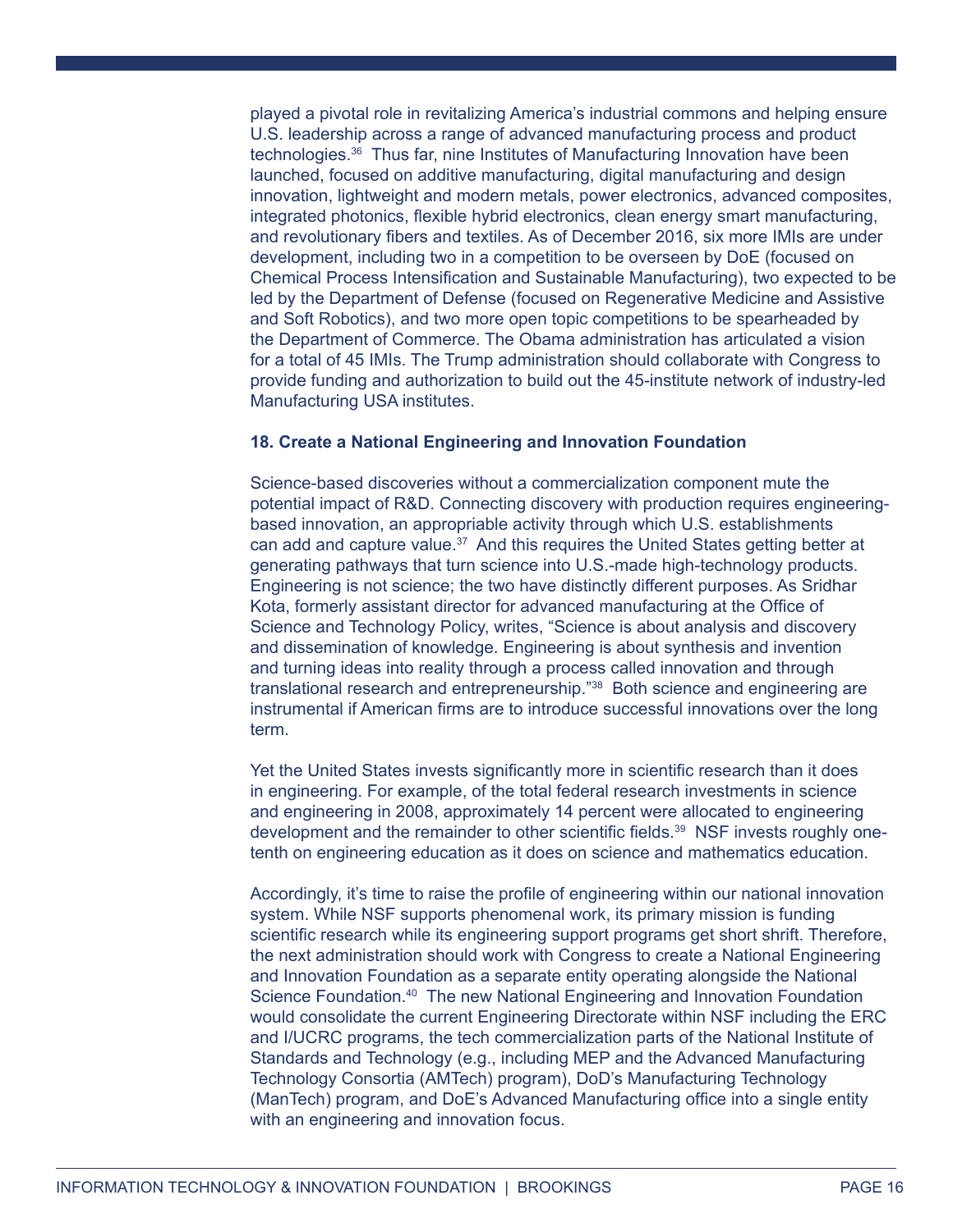# **19. Create an Office of Innovation Review within the Office of Management and Budget**

Because federal agencies often propose regulations with little consideration given to their effect on innovation, Congress should task the Office of Management and Budget's Office of Information and Regulatory Affairs with creating an Office of Innovation Review (OIR) to review proposed regulations to determine their effect not just on costs in the short term but also on innovation over the long term. OIR would have the specific mission of being the "innovation champion" within agency rulemaking processes.<sup>41</sup> It would have authority to push agencies to either affirmatively promote innovation or to achieve a particular regula¬tory objective in a manner least damaging to innova¬tion. OIR would be authorized to propose new agency actions and to respond to existing ones, and could incorporate a "competitiveness screen" in its review of federal regulations that affect globally traded industries.

# **20. Create a network of acquisition-oriented DoD labs based in regional technology clusters**

The Department of Defense is uniquely positioned to commercialize research from its over \$70 billion of R&D investments annually because it invests with the intent of deploying R&D outcomes throughout its own operations. According to its own accounting, between 2000 and 2014 DoD paid private companies that had licensing arrangements with its labs \$3.4 billion for military technology; during the same period, companies that licensed technology from DoD labs generated \$20 billion in sales outside of  $DoD<sup>42</sup>$  This is a positive outcome, because it suggests that even the licensing arrangements companies have with DoD that don't end in procurement still generate broader economic impact. In other words, companies pay to use technology generated by DoD and then develop products and services around the technological discovery to meet defense as well as market needs. This continuous cycle of development well positions the department's R&D to impact the broader economy in general and regional clusters in particular. But the same report finds that the majority of licensing agreements are signed with a few large defense contractors, leaving many regions without such firms out of the game.<sup>43</sup> Moreover, as DoD seeks to acquire technologies beyond munitions, moving into areas such as software, material science, autonomous systems and vehicles, energy, and medical devices, it will need a broader scope of suppliers.

To increase the breadth of R&D-based procurement, the Trump administration should create a network of applied defense R&D facilities around regional technology clusters.<sup>44</sup> The network would be similar to Manufacturing USA but with numerous smaller centers that are highly focused around the virtuous cycle of firms working with DoD labs and creating products and services that meet military needs. DoD is already moving in this direction, in accordance with Secretary of Defense Ash Carter's Third Offset strategy, which seeks to counter declining force sizes with the development of novel capabilities and concepts.<sup>45</sup> For example, the Defense Innovation Unit Experimental (DIUx) seeks to create bridges between the Pentagon and the commercial technology sector. It currently has locations in Silicon Valley, Boston, and Austin, Texas; last year it awarded 12 contracts worth \$36.3 million. While DIUx is a good start, its budget is tiny compared to the changing demands for new technologies within the military. Accordingly, DoD should invest \$500 million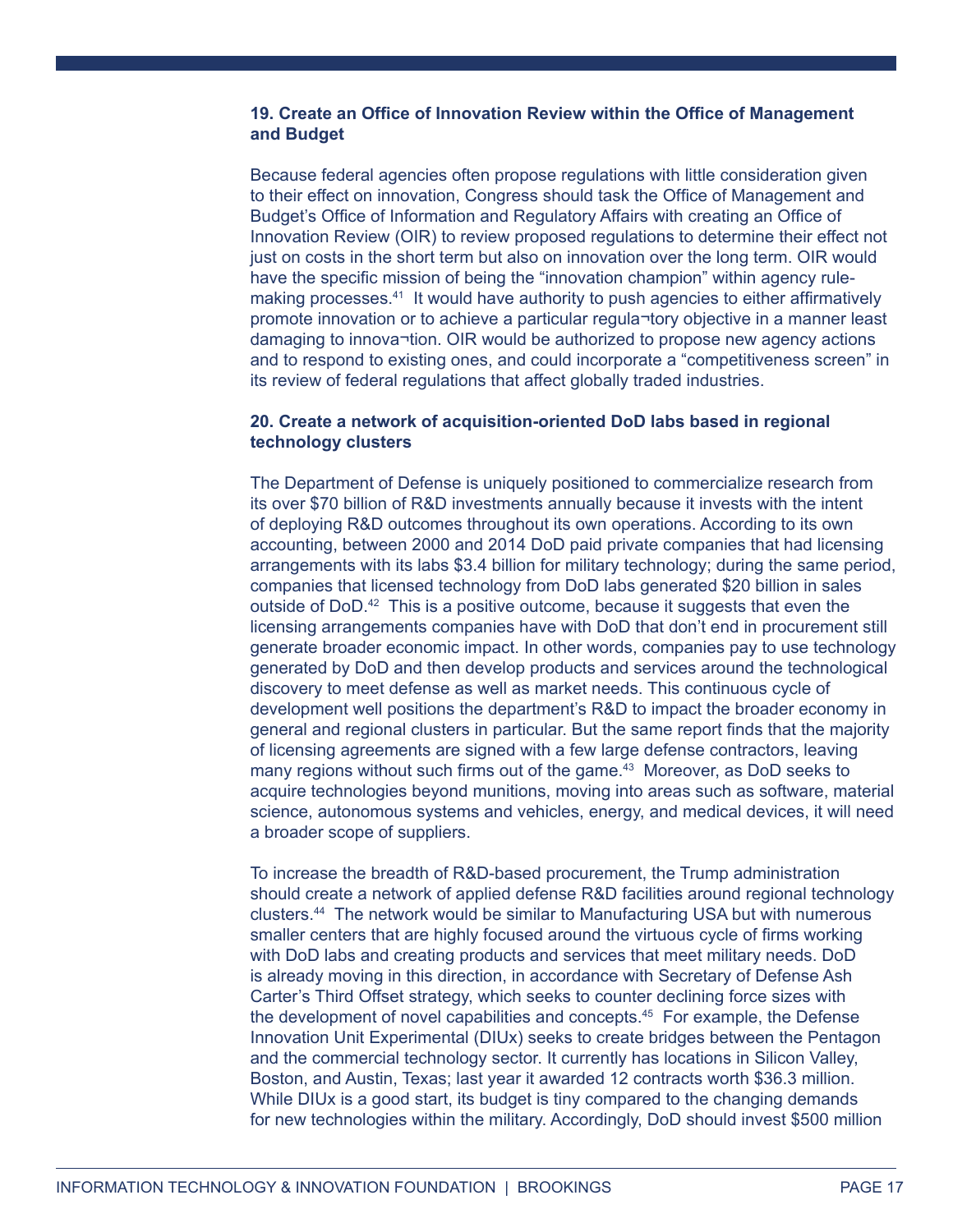to develop 50 similar centers as technology platforms across the country. Given that DoD already operates dozens of laboratories across 22 states, in many cases existing labs could shift their research and commercialization strategies to better align with adjacent technology clusters. In other regions, the department would need to develop new assets.

### **21. Establish manufacturing development facilities**

Oak Ridge National Laboratory in Tennessee operates the Department of Energy's first manufacturing development facility (MDF), which focuses on assisting industry's adoption of new manufacturing technologies that can lower production costs, speed time to market, and reduce energy consumption in manufacturing processes. The facility focuses on additive manufacturing (3D printing), carbon fiber and other composites, and new battery technologies and is also the location of the Institute for Advanced Composites Manufacturing Innovation, part of Manufacturing USA.46 The MDF helps bridge basic research at Oak Ridge and the real-time commercial needs of industry. Also, because East Tennessee has historical technical strengths in composites and advanced manufacturing, the MDF is strategically positioned to amplify the region's economy. The next administration should create 20 additional manufacturing development facilities to bring to market the fruits of scientific and technical research discoveries made by federal laboratories run by DoD, DHHS, DoE, and other federal agencies. It is important to note that MDFs are not the same thing as manufacturing institutes; rather, they are specific lab departments, offices, or facilities that are either currently located behind the fence or new facilities that would traditionally be developed behind the fence. Therefore, relocating these assets would require less funding than developing new manufacturing institutes (which are also intended to meet different needs).

#### **22. Establish a foundation for the national energy laboratories**

A number of agencies—including USDA, the Department of Veterans Affairs, the Department of the Interior, NIH, the Food and Drug Administration, and DoD—have established foundations to provide them with more flexibility to accomplish their missions. These foundations are legally chartered to accept donations from alumni inventors and scientists, philanthropists, and high-wealth individuals to support research efforts in ways that federal and private funding alone cannot. Foundations are often highly capitalized, for example the foundation for the National Institutes of Health has a \$100 million endowment and a \$500,000 operating budget. Based off of the success of existing research foundations, the next administration should create a foundation for the national energy laboratories. Because many philanthropies are forbidden by their charters to fund overhead, and the federal lab system is congressionally mandated to charge overhead from donations, a foundation for the national energy labs could serve as a funding intermediary between the civic sector and federal labs. The foundation could also endow research chairs around areas of national interest, help support moving translational research to market, and even fund and take equity in startups.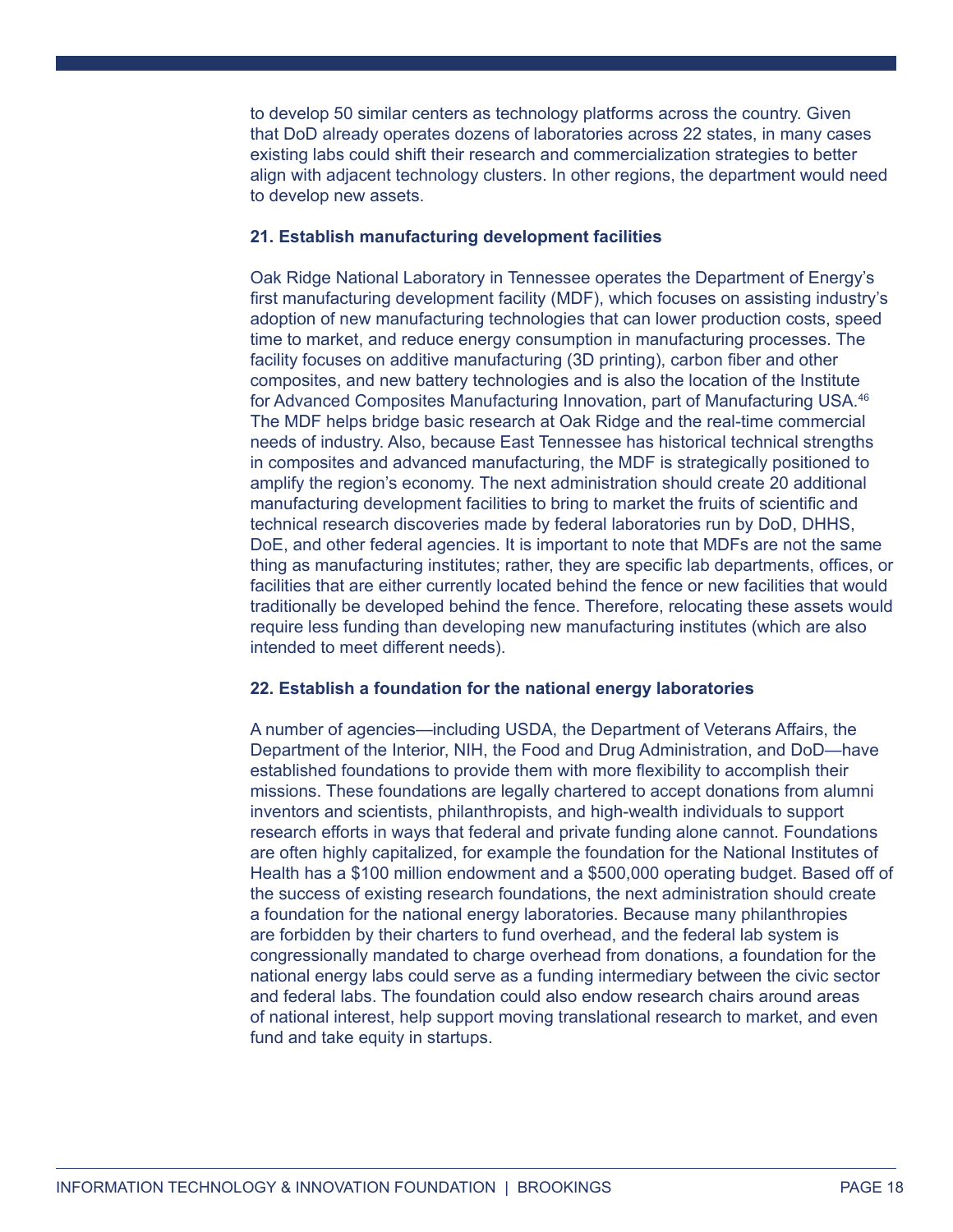# *Publicly funded research institutions federal laboratories, universities, academic hospitals, military and space laboratories, and non-profit research centers—represent core assets in the U.S. innovation system.*

# **Summary**

If the United States wishes to keep pace in the increasingly intense competition for global innovation leadership, it will need to evaluate its existing base of institutions underpinning America's innovation system and consider new ones that can play important roles in bolstering the country's levels of technology transfer, commercialization, and innovation. In launching the Manufacturing USA network of Institutes of Manufacturing Innovation, the United States has shown a commendable ability to do so, but it alone is not enough and continued institutional innovation will be needed going forward.

# **Expand technology transfer and commercializationrelated programs and investments**

Publicly funded research institutions—federal laboratories, universities, academic hospitals, military and space laboratories, and non-profit research centers—represent core assets in the U.S. innovation system. Not only do these institutions push the frontiers of science, they are anchors of regional economic growth. While the charters of many of these facilities are related to mission-oriented, non-economic public priorities, their activities are deeply tied to the future of the American economy. Strong R&D in defense supports aerospace and materials science industries, clean energy research promotes clean technologies such as wind turbines and new batteries, and scientific advances in public health lead to drug discoveries and health information technology platforms, to name but a few examples. These institutions also train and employ current and future generations of scientists and engineers. However, realizing the economic potential of R&D activities is no sure thing. In order for university and lab research to reach the market, these institutions must be supported by strong policies, incentives, and funding streams that collectively make commercialization a priority.

To date, the efficacy of technology transfer mechanisms at federal laboratories and federally supported universities is mixed.<sup>47</sup> Some labs and universities have elevated the importance of technology transfer and put in place creative and impactful policies to promote commercialization in their economic regions. For example, in 2015 the Oak Ridge National Laboratory established an innovation voucher program to enable technical assistance to small and medium-sized manufacturers in the state. And universities such as MIT, Pepperdine, and Carnegie Mellon have strong track records of implementing flexible, business-friendly technology transfer agreements. Unfortunately, as the report *Innovation U 2.0: Reinventing University Roles in a Knowledge Economy* documents, there is little consistency and insufficient adoption of best practices across universities, federal laboratories, and funding agencies.<sup>48</sup>

As the largest funder of federal laboratory and university research, the executive branch has an enormous opportunity to incentivize the commercialization of research. President Obama's Lab-to-Market Initiative was a step in the right direction, but there is more to be done. In order to unleash the full economic power of federally funded universities and laboratories, the incoming administration should work with Congress in the following areas: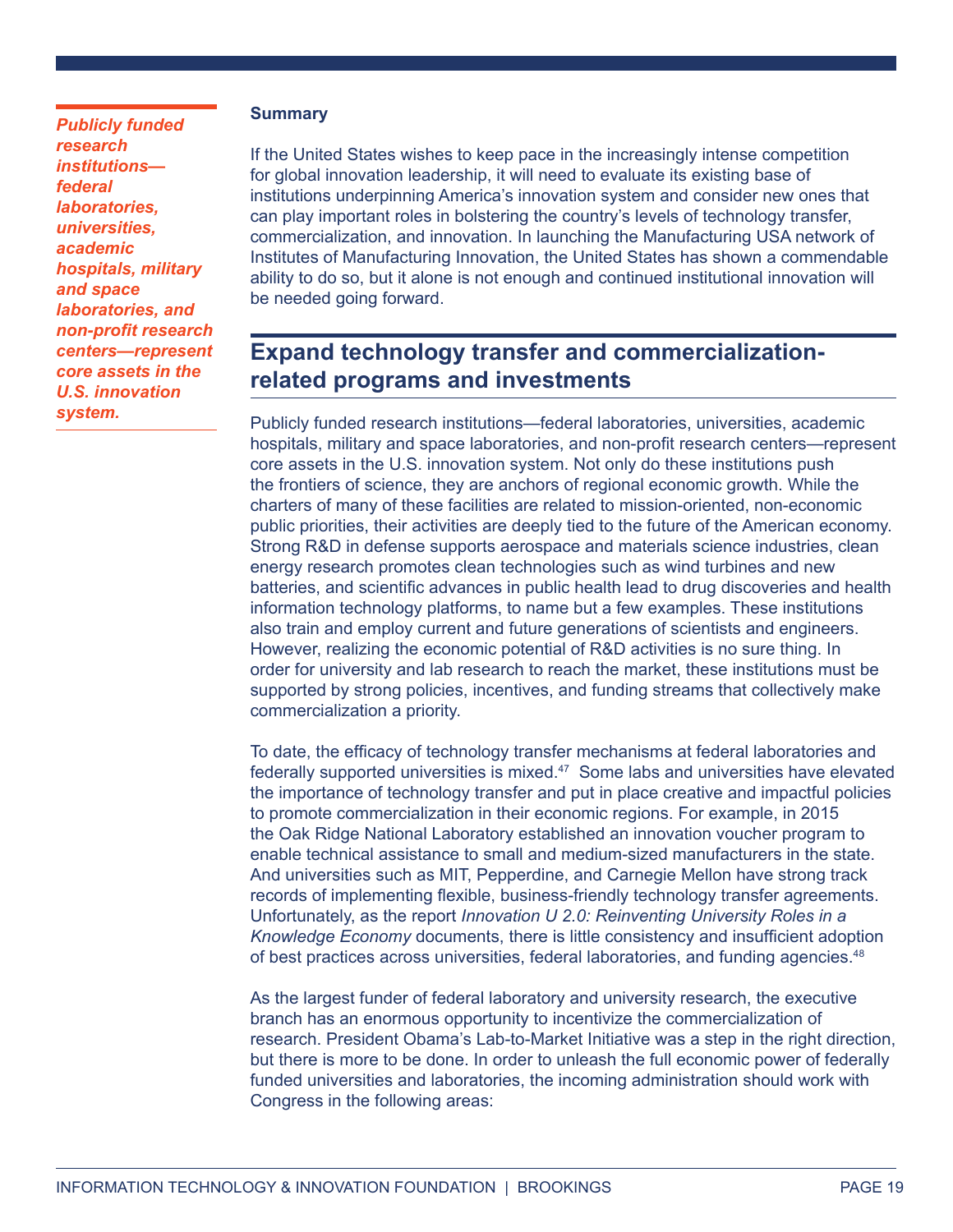*The current federal system for funding research pays little attention to the commercialization of technology.*

# **23. Increase the importance of commercialization activities at federal labs/ research institutes**

America's federal laboratories are insufficiently incentivized to invest time, energy, and resources in facilitating technology transfer, in large part because technology transfer is not even one of the eight main criteria in the Performance Evaluation and Management Plan (PEMP), a kind of annual report card for the federal labs.<sup>49</sup> Rather, PEMP treats successful transfers of technology to market as an afterthought. Elevating this important function to its own category would have significant impacts on the management of the labs and help to reverse the buildup of decades of skepticism and intransigence toward commercialization. Adding a ninth category to the PEMP for "Technology Impact" would create a mechanism to evaluate the economic impact of lab-developed technology, creating a stronger incentive for lab managers to focus on market implementation of valuable government intellectual property assets and technical capabilities.50

# **24. Allocate a share of federal funding to promote technology transfer and commercialization**

The current federal system for funding research pays little attention to the commercialization of technology, and is based instead on the linear model of research that assumes that basic research gets easily translated into commercial activity. Yet the reality is that the innovation process is choked with barriers, including institutional inertia, coordination and communication challenges, and lack of funding for proof of concept research and other "valley of death" activities. Accordingly, federal policy should explicitly address this challenge and allocate more funding toward commercialization activities.

The incoming administration should work with Congress to establish an automatic set-aside program that takes a modest percentage of federal research budgets and allocates this money to technology commercialization activities.51 For instance, the Information Technology and Innovation Foundation has suggested that Congress allocate 0.15 percent of agency research budgets (about \$110 million per year) to fund university, federal laboratory, and state government technology commercialization and innovation efforts.52 Such funds could be used to provide "commercialization capacity-building grants" to organizations pursuing specific innovative initiatives to improve an institution's capacity to commercialize faculty research as well as "commercialization accelerator grants" to support institutions of higher education pursuing initiatives that allow faculty to directly commercialize research.53 These funds could also support a variety of different initiatives, including mentoring programs for researcher entrepreneurs, student entrepreneurship clubs and entrepreneurship curricula, industry outreach programs, and seed grants for researchers to develop commercialization plans.

In addition, the incoming administration should broaden beyond universities the number of institutions that are eligible for commercialization funds. At the state and regional levels many organizations outside the university play a critical role in assisting faculty and students in the commercialization of research. Institutions like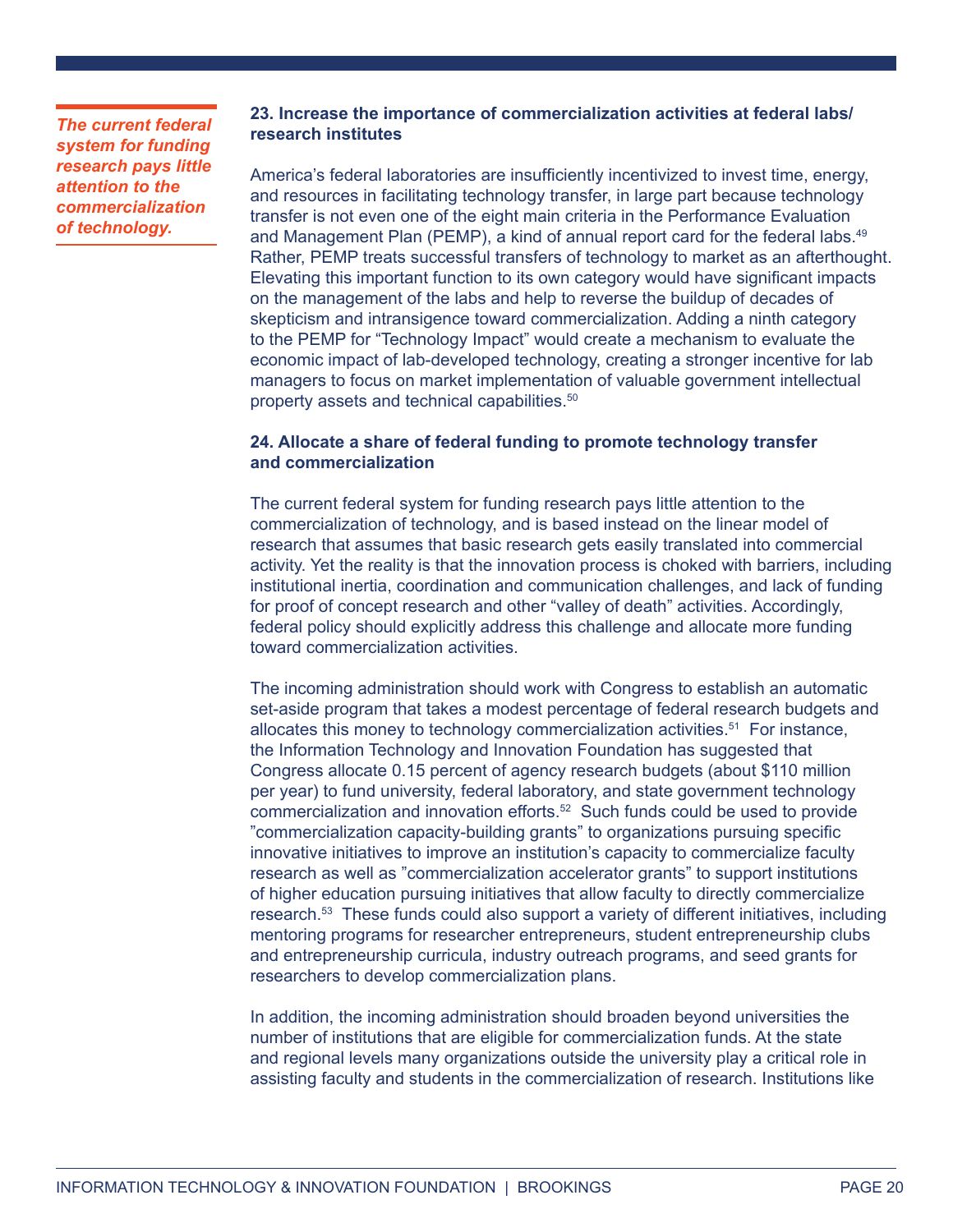*Congress could support these types of novel approaches by providing \$5 million annually to fund experimental programs exploring new approaches to university and federal laboratory technology transfer programs.*

BioCrossroads in Indiana and TEDCO in Maryland offer mentorship, funding, and access to customers for research entrepreneurs. These organizations should be eligible for federal research dollars specifically aimed at technology transfer.

# **25. Develop a proof-of-concept, or "Phase Zero," individual and institutional grant award program within major federal research agencies**

The Small Business Innovation Research (SBIR) and Small Business Technology Transfer (STTR) programs support innovation, but both SBIR and STTR approval are a high bar for early-stage companies. There is often insufficient funding available at universities (or from other sources) to push nascent technologies to the point where these companies are positioned to receive an SBIR or STTR grant. The problem is essentially that researchers and universities do not have the resources available to support the proof-of-concept work, market analysis, and mentoring needed to translate ideas and nascent technologies from the university laboratory into a commercial product.

A national "Phase Zero" proof-of-concept program would not only help more projects cross the "valley of death," but would also help enhance the infrastructure (e.g., expertise, personnel, support, small business, and venture capital engagement) and facilitate the cultural change necessary for universities, federal laboratories, and other non-profit research organizations to support commercialization activities.

America's competitors have recognized the need for such an instrument. For instance, the European Research Council (ERC) has announced a new proof-ofconcept funding initiative to help bridge the gap between ERC-funded research and the earliest stage of marketable innovations.<sup>54</sup> These awards can be as high as \$215,000 for individual researchers, in total, equivalent to about 1 percent of ERC's budget.<sup>55</sup> Here in the United States, the Wallace H. Coulter Foundation has established Translational Research (for individual researchers) and Translational Partnership (for institutions) Awards for proof-of-concept research in biomedical engineering.<sup>56</sup> The Translational Research Awards are made in amounts of approximately \$100,000 per year, while the university grants have a duration of five years at over \$500,000 per year.

Similarly, NIH's Research Evaluation and Commercialization Hub (REACH) program fosters the development of therapeutics, preventatives, diagnostics, devices, and tools that address diseases within NIH's mission in a manner consistent with business case development. The work supported by the REACH program may include technical validation, market research, clarification of intellectual property position and strategy, and investigation of commercial or business opportunities.<sup>57</sup> Finally, a number of states, such as Kentucky and Louisiana, have developed Phase Zero grants to help firms apply for SBIR grants and support early proof-of-concept research. One way for the federal government to implement such a proof-of-conceptprogram would be through a grant program for states that agree to match the funds dollar-for-dollar.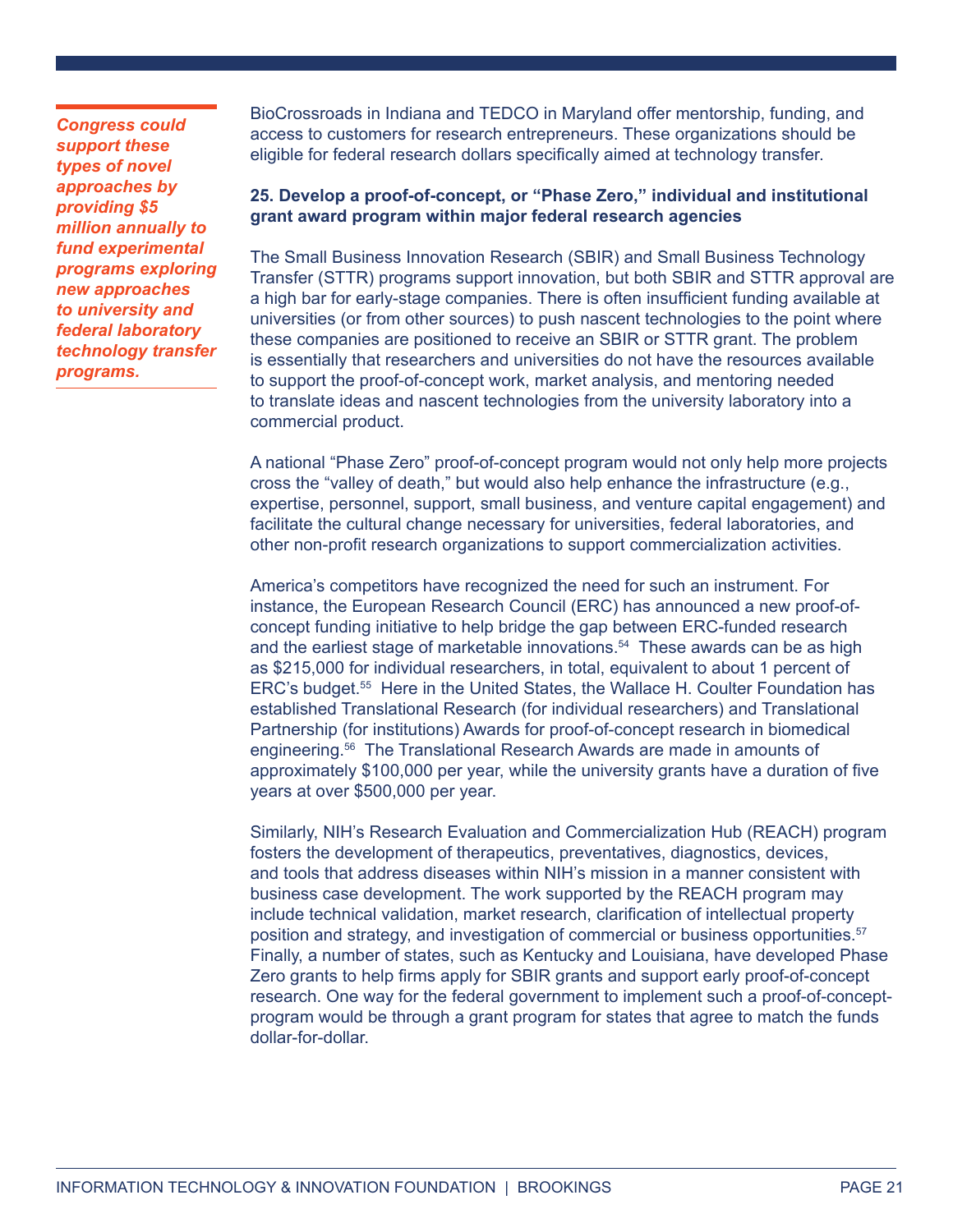# **26. Fund pilot programs supporting experimental approaches to technology transfer and commercialization**

A number of organizations throughout the United States are experimenting with novel approaches to bolster technology transfer from universities and federal laboratories to industry and to accelerate the commercialization of university-developed technologies. For example, the Applied Physics Laboratory (APL) at Johns Hopkins University is considering an Innovation Launch Program that would leverage a \$110,000 investment to support 10 entrepreneurial student teams in commercializing intellectual property developed at APL. Congress could support these types of novel approaches by providing \$5 million annually to fund experimental programs exploring new approaches to university and federal laboratory technology transfer programs. This effort could be funded either through one central agency or through the respective R&D mission agencies and managed by the Department of Commerce's Office of Innovation and Entrepreneurship. Organizations would apply for the grants, and winning proposals would be selected on criteria such as innovative approach to demonstrating a new model, recent documented success of the program, and willingness to publicly disclose best practices learned from the programs. The effort could be thought of as a "Commercialization Experiments Program."

# **27. Support university-based technology accelerators/incubators to commercialize faculty and student research**

As universities try to develop new pathways to commercialize research, the federal government can do more to support university efforts to promote research-based entrepreneurs. For example, Stanford has created StartX, Johns Hopkins has created Fast Forward, and MIT has created the Deshpande Center as technology accelerators and incubators that assist university students and faculty in establishing entrepreneurial ventures that seek to move university-developed discoveries and inventions into the commercial sector. These programs and co-working spaces provide a range of support services that may include physical space, legal advice on incorporation and preferred treatment of intellectual property, connections to sources of capital, and a range of business, technical, and potential customer contacts important to launching a new business. While these types of accelerators are increasingly proliferating throughout the U.S. university system, additional funding could support development into a wider set of universities and colleges, particularly those that don't have large endowments or wealthy alumni to self-fund such programs.

## **28. Allow a share of SBIR/STTR awards to be used for commercialization activities**

Billed as "America's Seed Fund," the Small Business Innovation Research and Small Business Technology Transfer programs provide over \$2 billion per year to qualified small businesses to fund R&D activities through multiple federal agencies. While SBIR accounts for only 3.4 percent of federal extramural research funding, the program punches well above its weight, with as much as 22 percent of America's top innovations (as reflected by studies of previous winners of *R&D Magazine*'s R&D 100 innovation awards) coming from companies that received SBIR grants at some point in their history.<sup>58</sup>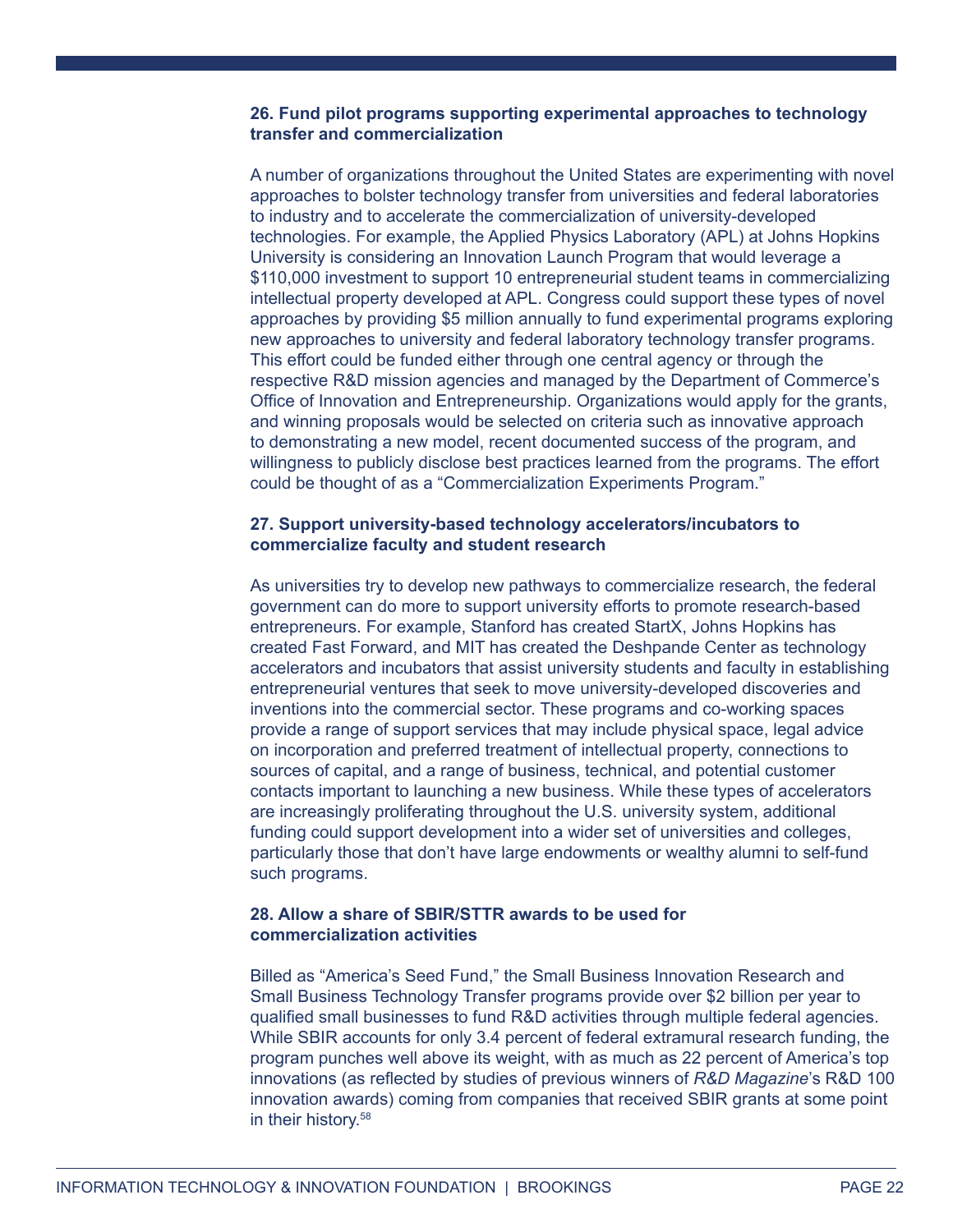Yet SBIR's impact could be even greater, particularly if some facets of the program were geared slightly more strongly toward commercialization. In particular, awardees are currently prohibited from utilizing grant money to fund critical commercialization activities related to building product or service prototypes, acquiring commercial customers, attracting private capital, or accelerating market entry. These activities cover the gamut of important commercial activities, including intellectual property development and prosecution, marketing and market development, and the recruitment of key team members associated with customer acquisition (e.g., marketing and sales)—all critical to commercialization.<sup>59</sup>

SBIR awardees should be permitted to expend up to 5 percent of their award funds for commercialization-oriented activities. For Phase 1 awardees this expansion would include a narrow set of allowable activities (such as market validation), while for Phase 2 awardees, who are closer to market, a broader set of allowable activities would include market validation, intellectual property protection, business model development, and market research. The Support Startup Businesses Act (S. 2751) has a similar goal; it would allow SBIR grantees to devote up to \$30,000 for commercialization expenses.<sup>60</sup>

#### **29. Increase the allocation of federal agencies' SBIR project budgets to commercialization activities**

In addition to permitting SBIR awardees to increase the share of funds they can allocate to commercialization-oriented activities, the federal agencies making SBIR awards should do the same. Though some participating agencies offer SBIR/ STTR award "supplements" to awardees to select their own vendors (or offer commercialization programs organized by outside vendors), these are capped at \$5,000 per year per awardee for commercialization activities and cannot be used to fund company employees specifically devoted to these activities.

Accordingly, SBIR/STTR-sponsoring federal agencies should increase the share of SBIR project funds that can be allocated toward commercialization. Agencies should be encouraged or required to evaluate the performance of outside vendors in order to ensure quality, and to match outside vendors to SBIR awardees in order to ensure an appropriate fit with respect to sector, stage, region, and other applicable factors.<sup>61</sup> Additionally, agencies should implement their current authority to allow each individual SBIR awardee to choose outside vendors that provide such services to that awardee. This proposal has been incorporated into the SBIR and STTR Reauthorization and Improvement Act of 2016.

# **30. Modify the criteria and composition of SBIR review panels to make commercialization potential a more prominent factor in funding decisions**

All participating agencies consider commercialization potential and plans in their grant funding decisions. However, agencies differ in the weight or emphasis they place on commercialization. In particular, some agencies, such as NASA and DoD, intend to use the commercial products that flow from their own R&D. In agencies where the intended customers are external, a greater portion of the merit review evaluation criteria and scoring should include commercialization factors, such as the company's understanding of market opportunity, product development timelines, and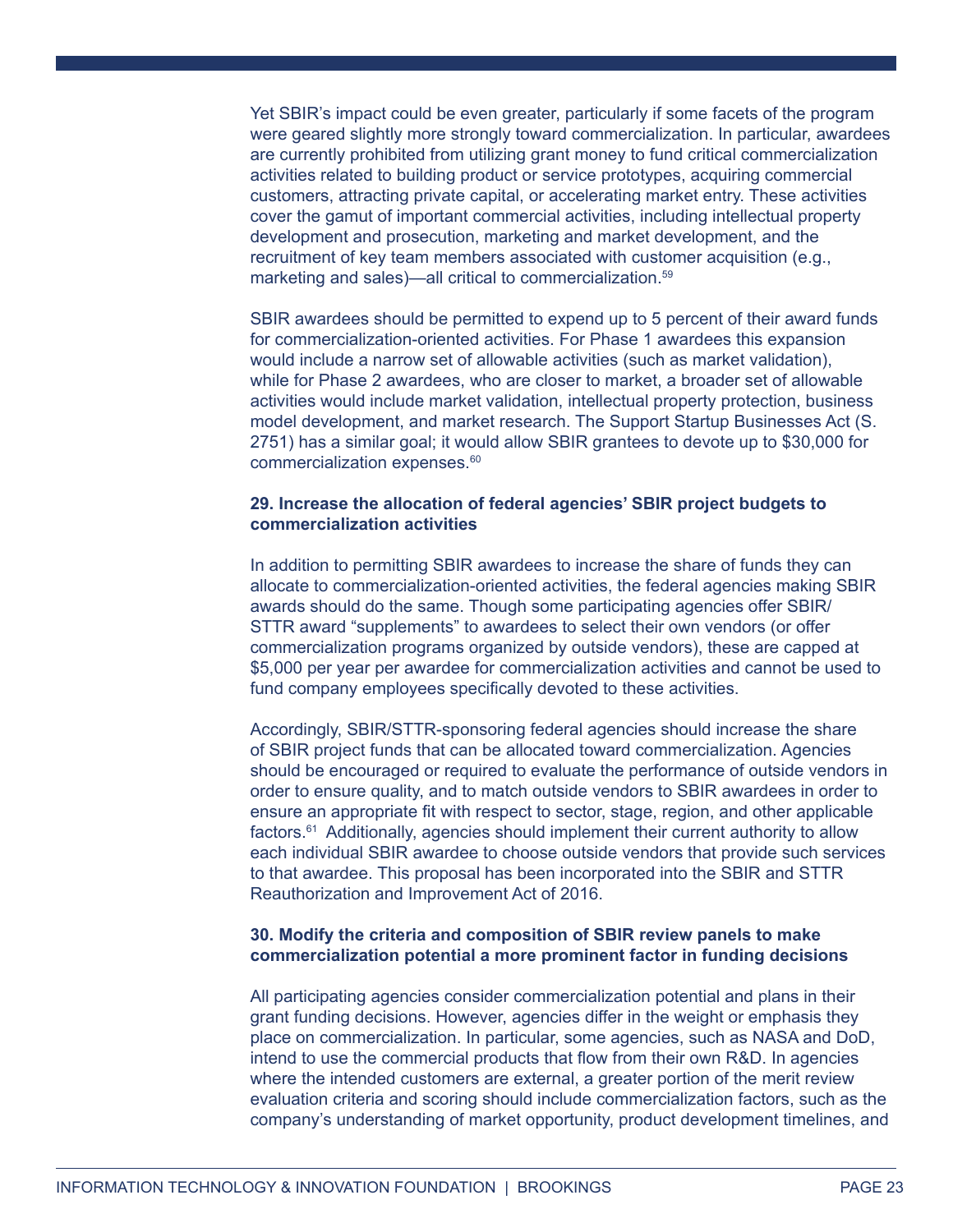needed resources.62 Further, to evaluate these important criteria, the composition of SBIR/STIR review panels at these agencies should include industry experts, investors with relevant industry or technology expertise, and/or representatives from commercialization intermediary organizations or venture development organizations.

# **31. Encourage engagement of intermediary organizations in supporting the development of startups**

While agencies have expanded their commercialization programs through funding services offered by third-party organizations, federal R&D funding agencies should fund and encourage the engagement of science- and technology-oriented intermediary organizations that have been effective in translating science-based plans into commercial opportunities in regions around the country. As a key pillar of economic development, these organizations could more effectively leverage federal funding, engage local resources in various functions, and generate local interest amongst awardees. Therefore, funding agencies should systematically map intermediary organizations within technology clusters and support startup grant awardees in connecting with these institutions. Moreover, these organizations should be eligible for federal R&D funding that relates to technology commercialization.

SBIR/STTR investments that are coupled with guidance from regional intermediaries experienced in helping innovators have greater likelihood for success and long-term stability.<sup>63</sup> Currently, ad hoc consultations occur across the board, but this proposal would help fund and create formal pathways linking the many efforts that have grown in the past few years to the program itself and add a level of higher-touch support to companies than federal agencies are able to provide.

#### **32. Expand the NSF I-Corps program to additional federal agencies**

The National Science Foundation's I-Corps program has successfully helped scientists and researchers translate federally funded technologies into marketable products and services. I-Corps has three distinct components: teams, nodes, and sites. Teams are composed of the principal investigator(s), an entrepreneurial lead, and a mentor. Nodes serve as hubs for education, infrastructure, and research that engage academic scientists and engineers in innovation. Sites are academic institutions that catalyze the engagement of multiple local teams in technology transition and strengthen local innovation.<sup>64</sup>

NIH and DoE have created similar programs, but current funding levels are too low to truly impact startup activity across the vast panoply of federal funding agencies. The scale of NSF's I-Corps program should be increased across the federal government so that it can be made available to scientists and engineers at all federal agencies. For example, the American Innovators and Entrepreneurs Act would provide additional funding for the I-Corps program and encourage collaboration between the NSF I-Corps program and other federal agencies, including the Small Business Administration. The bill would also ensure accountability regarding the I-Corps program by requiring NSF to submit to Congress biennial reports regarding the program's effectiveness.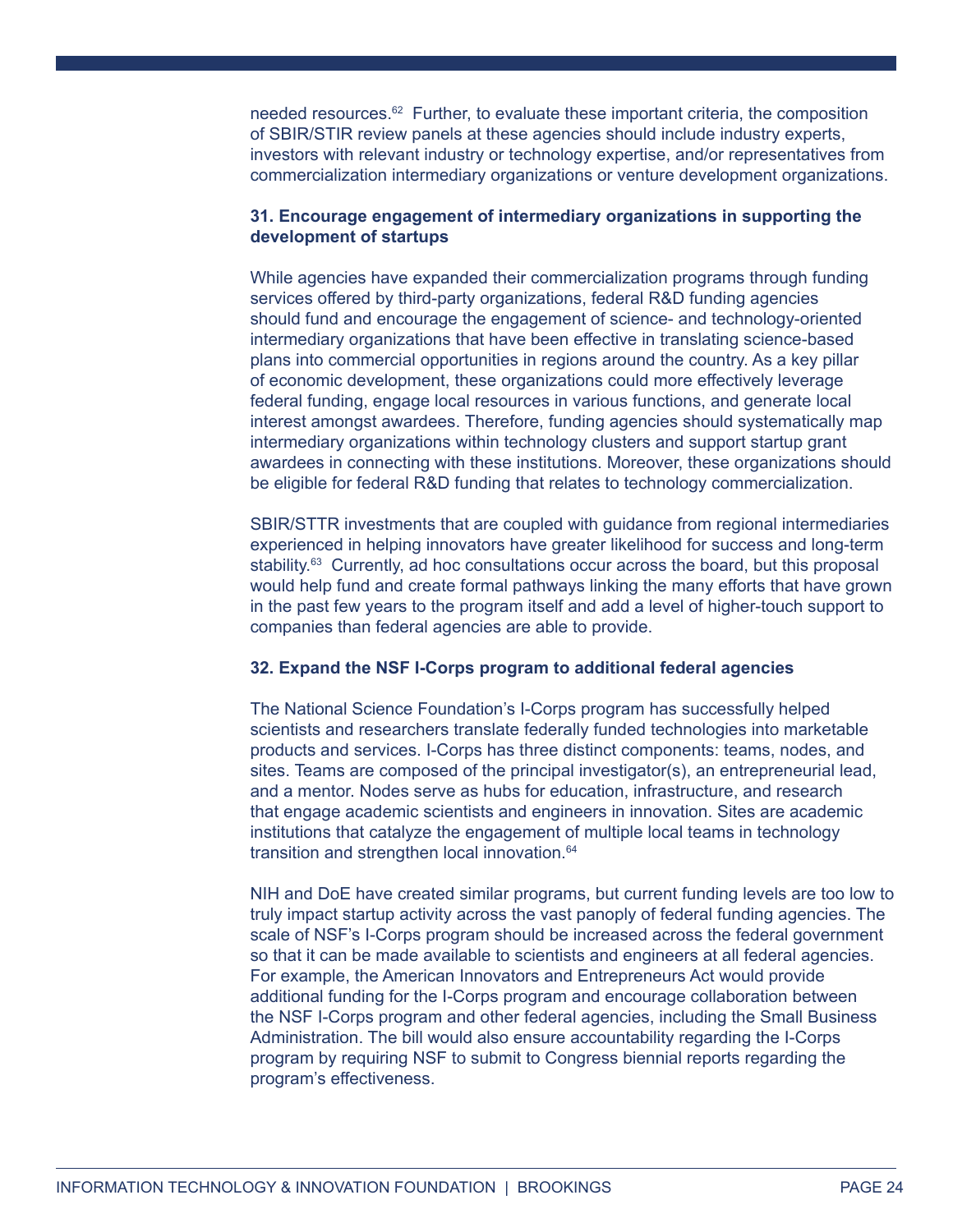The I-Corps program gets paid out of 3 percent administrative funds generated as part of general SBIR program funding, but the current version of the SBIR/STTR Reauthorization of Act of 2016 failed to include a five-year reauthorization of that element of the program, meaning that in theory funding for the SBIR program could lapse in August 2017 (before the following fiscal year begins in October 2017). Congress should reinsert allowance for the 3 percent administrative funding for I-Corps into the SBIR/STTR Reauthorization of Act of 2016, or if necessary provide a fix in subsequent COMPETES or National Defense Authorization Act (NDAA) legislation. Further, ideally, the final SBIR/STTR Reauthorization of Act of 2016 would contain language affirming the permanency of the commercialization pilot program for civilian agencies by omitting the words "pilot program" from current Small Business Act legislation (15 U.S.C. 638(gg)(7) and inserting the words "commercialization development program" instead.

## **33. Authorize and extend the Lab-Corps program**

The Department of Energy created the Lab-Corps pilot program (modeled after NSF's I-Corps program) for the national labs to support investments in technology maturation, entrepreneurs, mentors, scientists, and engineers. The program has not been formally authorized by Congress, but the Accelerating Technology Transfer to Advance Innovation for the Nation (ATTAIN) Act would authorize the program and expand it to engage all national laboratories as well as entrepreneurs and innovators who are competitively selected through an open solicitation.

### **34. Provide federal matching funds for state and regional technology transfer and commercialization efforts**

Many states and regions fund technology transfer and commercialization efforts between their universities and the private sector; examples include TEDCO in Maryland and the Georgia Research Alliance. These programs have strong track records and are strategically tied to regional technical capabilities. But states underfund these efforts, in part because the benefits can spill over beyond their borders. Federal funds should match these state efforts at some percentage level to bolster their impact. One example is Senate bill S. 4047, which would create a Federal Acceleration of State Technologies Deployment Program, or "FAST," a federal funding strategy for accelerating the local commercialization of newly developed technologies by matching cash-poor state programs.<sup>65</sup> The matching federal funds would be available concomitant with a state's level of investment (pro-rated against state population with a maximum cap) in its technology commercialization programs. States would use the money for direct, merit-based project grants to existing SMEs or to startup companies looking to commercialize new products or technologies (with the expectation that a major source for those technologies would be ones currently untapped at local colleges and universities).

#### **35. Incentivize universities to focus more on commercialization activities**

A number of countries have sought to increase their R&D efficiency by using existing funding for scientific research to incentivize universities to focus more on technology commercialization.<sup>66</sup> For example, in Sweden, 10 percent of regular research funds allocated by the national government to universities are now distributed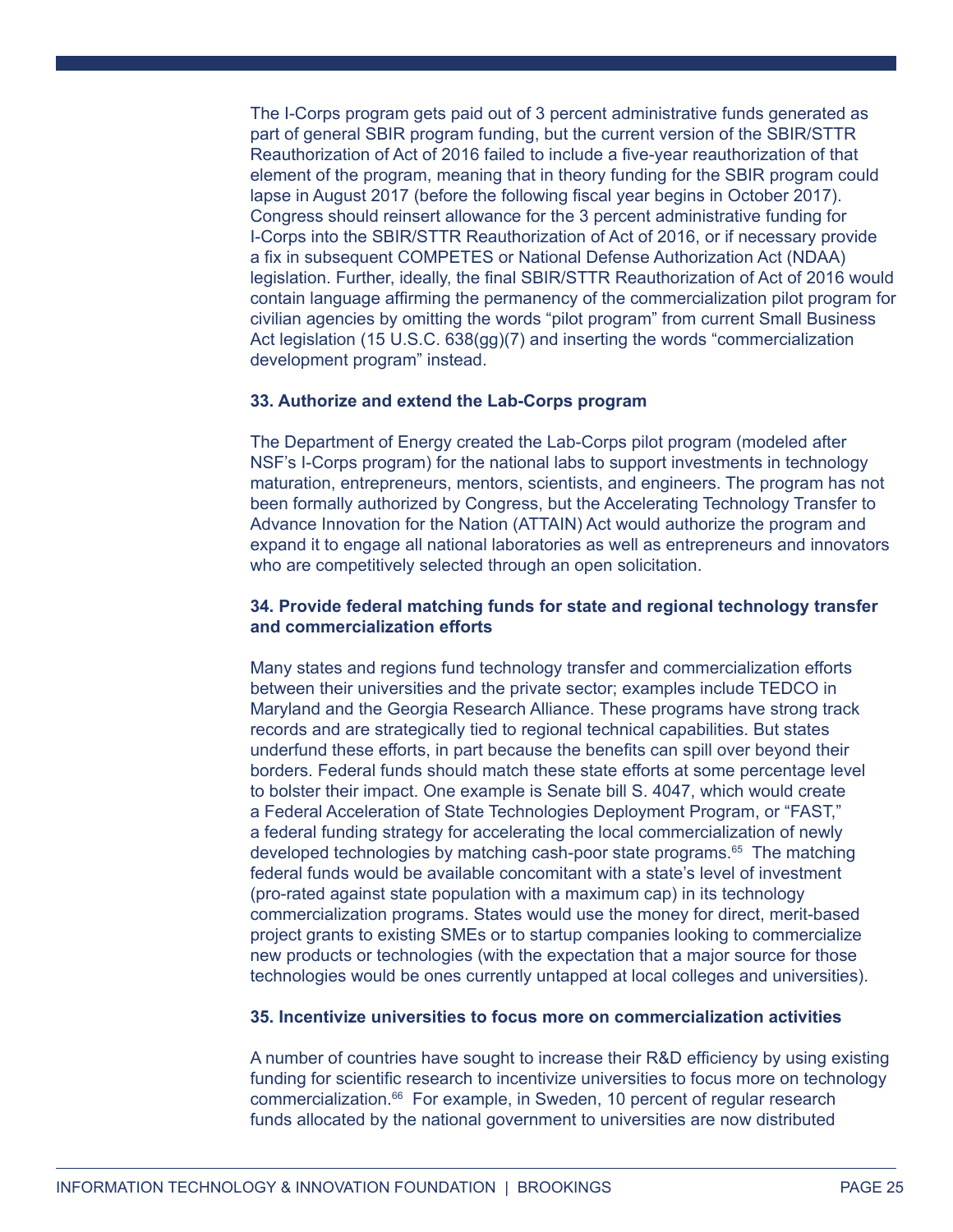using performance indicators. Finland allocates 25 percent of the research budgets of Finnish universities based on "quality and efficacy," including the quality of scientific and international publications and the university's ability to attract research investment from businesses. In other words, without increasing government budgets, these nations are using existing funds to provide an incentive for universities to become greater engines of national innovation.<sup>67</sup>

In the United States, federal research funding agencies, particularly the National Science Foundation, should consider allocating a small share (e.g., 5 percent) of university R&D funding based on indicators of universities' effectiveness in attracting industry funding for university research as well as success at commercializationoriented activities (e.g., number of faculty and student spinoffs or startups, extent of technology licensing, etc.). As in Sweden, the amount of industry-funded university research should be the first variable used to make such allocation decisions. This goal could be achieved by making a share of NSF institutional support grants (which support infrastructure, research, teaching, etc.) contingent on industry collaboration and commercialization performance.

#### **36. Establish stronger university entrepreneurship metrics**

The United States should collect better data regarding new business startups coming out of U.S. universities. For example, Congress could direct the National Science Foundation to develop a metric by which universities report such information annually. Funding agencies could use this data to reward universities—for example, by giving bonus points on research grant proposals. In addition, the Department of Commerce could use data available through the ES-202 form (unemployment insurance tax records), which tracks how many employees an establishment has every quarter. If the form noted the university that the founder of the organization attended, it could reveal which colleges and universities have graduates who are founding and running high-growth businesses.

## **37. Expand the collaborative R&D tax credit to spur research collaboration between industry and universities and labs**

Over the last two decades, firms have increased their collaborations with institutions, particularly universities, in order to lower the cost of research and increase effectiveness by maximizing idea flow and creativity. Recognizing this, at least a dozen nations have established collaborative R&D tax credits designed to incentivize industry investment in collaborative research, often including universities, and enrolling multiple partners to do so. $^{68}$  The United States has a collaborative R&D credit, but only for the energy sector: as part of the Energy Policy Act of 2005, Congress created an energy research credit that allowed companies to claim a credit equal to 20 percent of the payments to qualified research consortia for energy research. The next administration and Congress should allow firms to take a flat credit of 20 percent for collaborative research undertaken in conjunction with universities, research institutes, federal laboratories, or multi-firm consortia.<sup>69</sup> This has been suggested before: in 2006, several bills were proposed which would have allowed all research consortia, not just energy-related ones, to become eligible for a 20 percent credit.70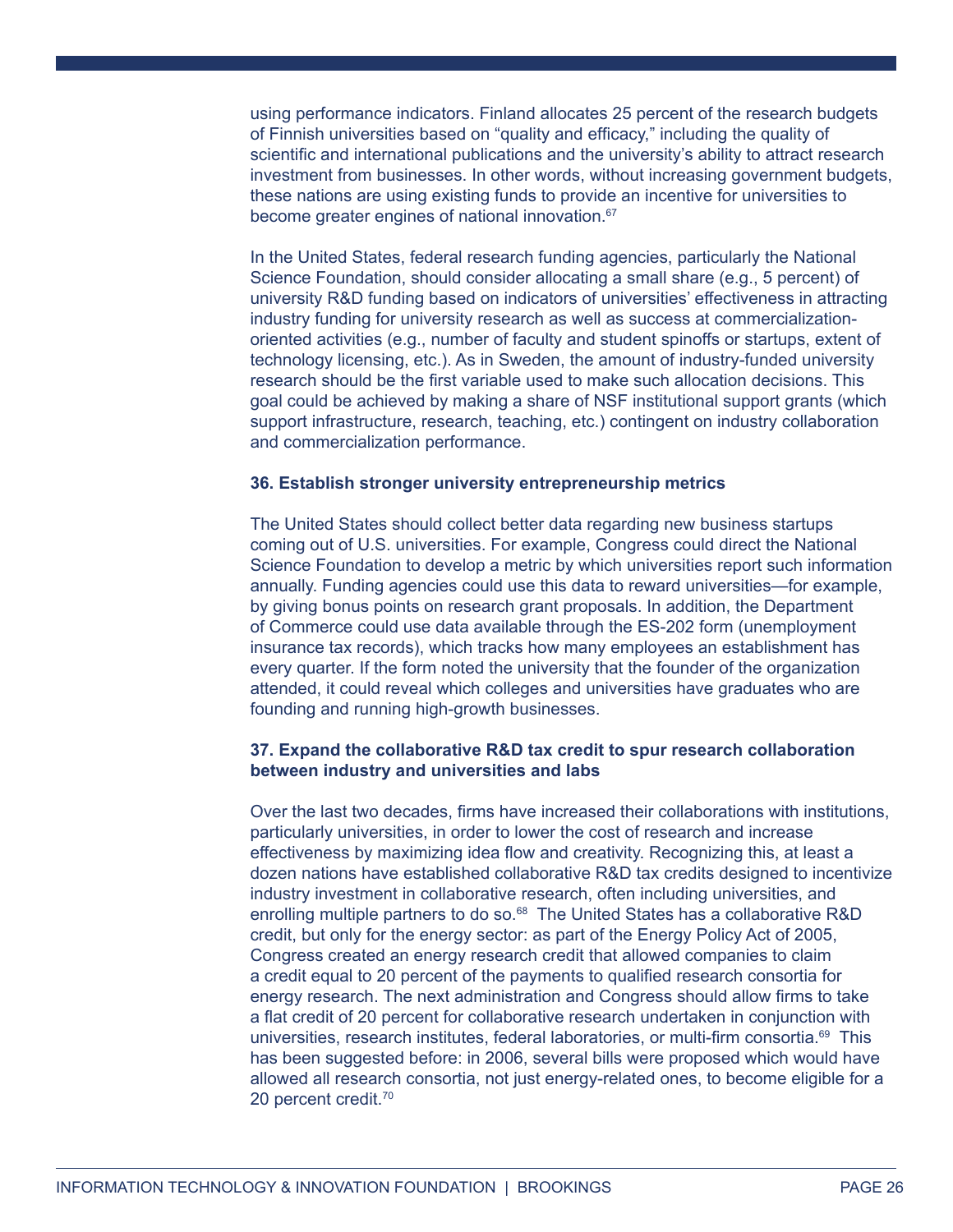*The ERC and I/ URC programs represent some of the most impactful initiatives in the federal government... the goal is to prioritize those federal programs and initiatives that have demonstrated the most powerful impacts.*

# **38. Increase funding for cooperative industry/university research programs at universities**

Industry-university partnerships spur greater levels of commercialization and innovation. In the United States, NSF's Engineering Directorate operates two kinds of industry-university partnerships: Engineering Research Centers (ERCs) and Industry/University Cooperative Research Centers (I/UCRCs). The ERCs are a group of 19 interdisciplinary centers located at universities, where academia and industry collaborate in pursuing strategic advances in complex engineered systems and systems-level technologies that have the potential to spawn whole new industries or to radically transform the product lines, processing technologies, or service-delivery methodologies of current industries.<sup> $71$ </sup> The 75 I/UCRC programs forge partnerships between universities and industry, featuring industrially relevant fundamental research, industrial support of and collaboration in research and education, and direct transfer of university-developed ideas, research results, and technology to U.S. industry to improve its competitive posture in global markets.<sup>72</sup> In other words, the ERCs are focused on collaborative research among universities in advanced engineering systems, whereas the I/UCRCs bring in the industry component of advanced engineering systems research in collaboration with universities.

The Trump administration should work with Congress to increase I/UCRC funding to at least \$50 million annually (a considerable increase from the \$8 million budgeted in 2016).<sup>73</sup> The National Science Foundation has requested \$61 million to fund 18 ERCs in FY 2017, but by 2020 Congress and the administration should look to grow the network of ERCs to 30 with appropriations of \$100 million.<sup>74</sup> There is good reason to do so, for the ERC and I/UCRC programs represent some of the most impactful initiatives in the federal government. For instance, each dollar invested by I/UCRC generates an estimated \$64.70 in economic impact.75 While the increased funding being called for here for the two programs is relatively minor (about \$80 million), even this need not increase spending, since funds can be reallocated in a budget-neutral manner from other activities. Again, the goal is to prioritize those federal programs and initiatives that have demonstrated the most powerful impacts.

# **39. Establish an International Patent Consortium**

U.S. government and university technology transfer offices cannot afford to file and prosecute foreign patent applications on all their technology inventions. Accordingly, foreign rights to technologies invented at U.S. federal laboratories or universities often go wanting, and so commercialization opportunities are missed in foreign markets. One solution would be to create an International Patent Consortium, comprising country-specific (or regional) groups of international industry, financial, government, economic development, and technology transfer professionals who would collectively pay the patent expenses for at least two inventions per year from a U.S. technology transfer office in exchange for the exclusive marketing rights to those inventions (within a foreign country or region), with such rights then locally sublicensed by the consortium. This process could help ameliorate the current practice of filing foreign patents in only a handful of countries. The consortium concept could increase the breadth and value of the intellectual property portfolio of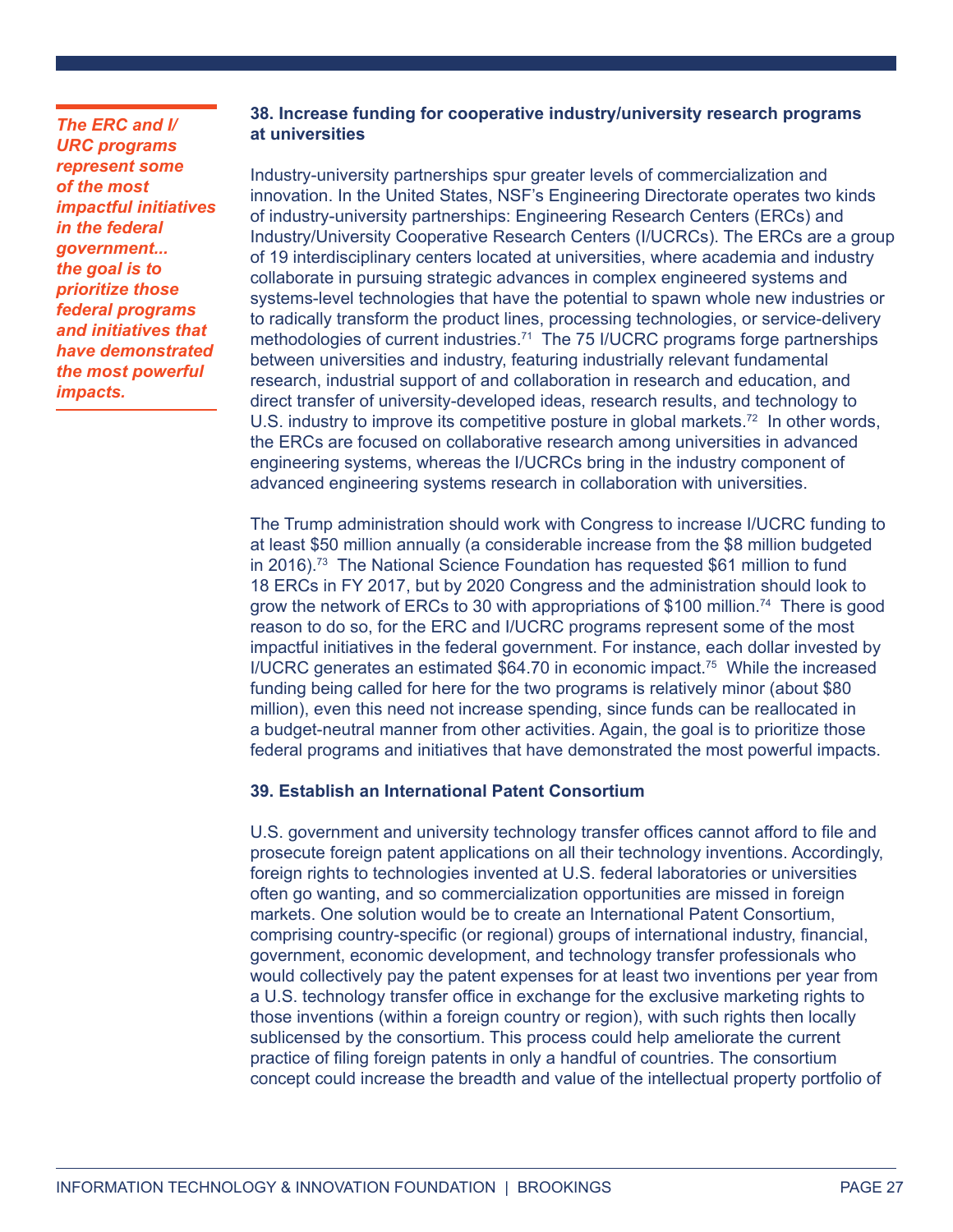U.S. government labs and provide their U.S. licensees (particularly small companies) with international marketing and distribution partners who could also provide complementary technology, equity, and international business experience.

#### **Summary**

Given mounting fiscal pressures, both the incoming Trump administration and Congress need to focus on improving the economic return on investment from existing infrastructure and resources. It is clearly time to elevate the importance attached to commercialization-oriented activities associated with federal R&D funding programs as well as raise commercialization's profile in the missions of federal laboratories and federally funded universities.

# **Promote high-growth, tech-based entrepreneurship**

One key step the federal government can take to boost the economy is to better support high-growth, tech-based startups because these firms play an important role in job creation and innovation. According to research by MIT economist Scott Stern, 75 percent of employment generated by startups can be attributed to just 5 percent of entrepreneurs.<sup>76</sup>

Moreover, the relationship between young firms and larger companies is an essential ingredient for innovation.<sup>77</sup> Large companies house much of the industry knowledge needed for finding new solutions, but they often have tightly controlled product lines and corporate governance structures that can make radical innovation difficult. At the same time, young firms lack the market intelligence to know exactly what solutions can be monetized, but they represent a disproportionate share of radical innovation and are often acquired by large companies better suited to market new ideas. Dense, regional clusters are important to the interplay between young and large firms because economic research shows that entrepreneurs and larger firms collaborate most when they are geographically close.<sup>78</sup>

Unfortunately, the job-creating capacity of high-growth entrepreneurial firms has declined over the last 15 years. Decker et al. find that before 2000 the fastest-growing young firms (those in the 90th percentile of all young firms) grew employment at a steady rate of just under 70 percent a year, but by 2012 that rate had declined to 55 percent.<sup>79</sup> The authors also find that the portion of young, highgrowth technology firms has declined since 2000, as Figure 2 shows.<sup>80</sup>

While startups once represented a wellspring of employment opportunities in new technology industries, today the flow is smaller. Therefore, supporting high-growth entrepreneurship should be a key pillar of the next administration's innovation policy priorities.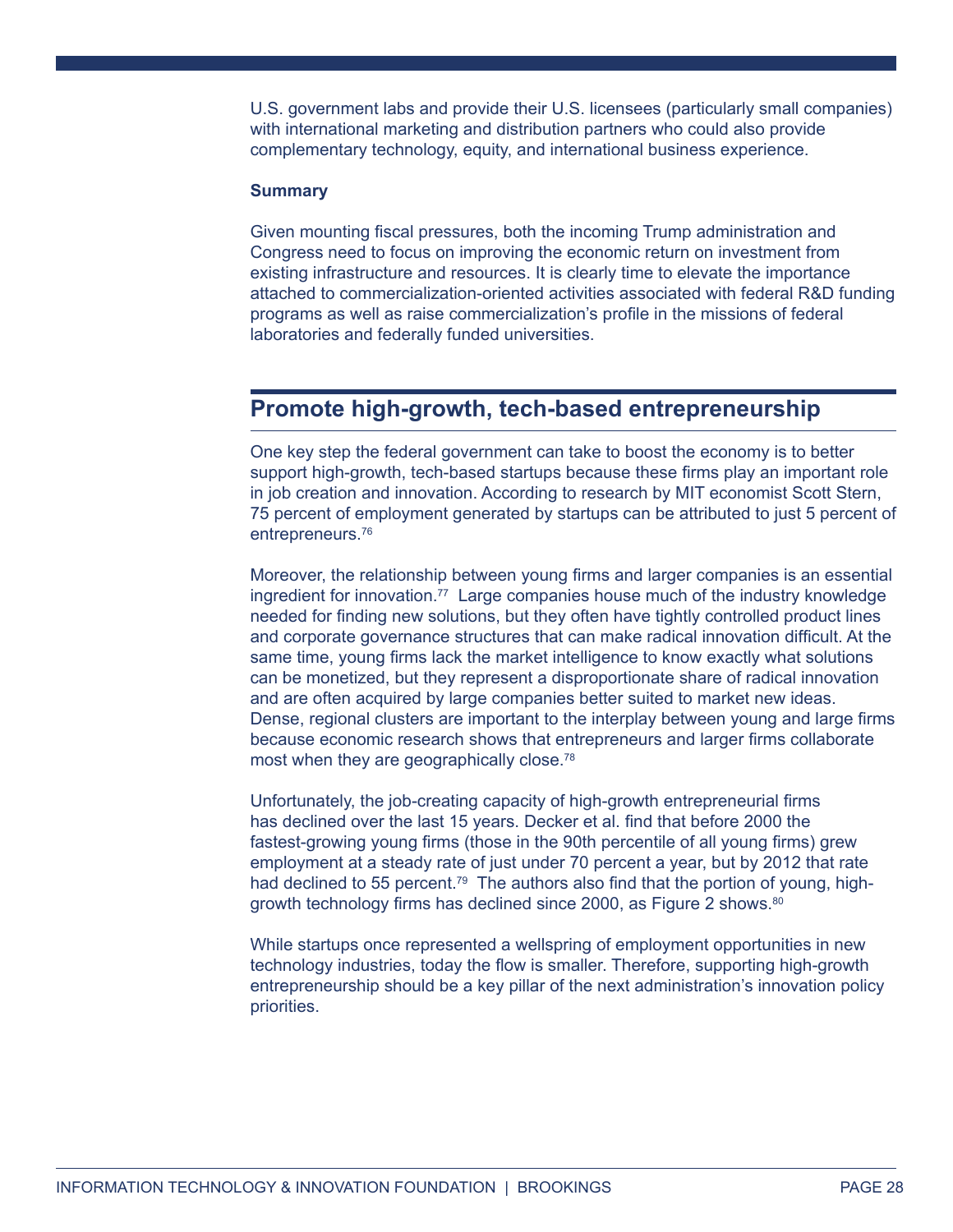



*Source: Decker et al,, "Where Has All the Skewness Gone? The Decline in High-Growth (Young) Firms in the U.S." (Cambridge, Mass.: National Bureau of Economic Research, 2016).* 

#### **40. Encourage student entrepreneurship**

The next administration should encourage universities to define an entrepreneurial leave policy for undergraduate and graduate students in which students could retain full-time student status for one to two years while launching their own companies. In the United States, for example, federal agencies supporting university research in science, technology, engineering, and mathematics (STEM) education should adopt a policy whereby any graduate or post-doctoral students on an assistantship, fellowship, or other form of federal support can petition for a no-cost one- to two-year extension of their status as they take "entrepreneurial leave." Another option would be to provide graduates an entrepreneurial student loan deferment when they are attempting to start a business. The deferment could be extended if certain metrics were being met, such as jobs created or venture capital raised.

#### **41. Help nascent high-growth startups secure needed capital**

In 1995, Silicon Valley accounted for 22.6 percent of U.S. venture capital, Los Angeles/Orange County 12.5 percent, Boston 9.9 percent, New York 6.4 percent, and all other areas of the United States 48.6 percent. Twenty years later, in 2015, Silicon Valley had more than doubled its share, to 46.4 percent, New York's share rose to 12.4 percent, Boston moved to 10.2 percent, and Los Angeles to 8.7 percent, while the share for the rest of the United States fell to 22.2 percent.<sup>81</sup> In other words, today just four regions of the United States account for 78 percent of all U.S. venture capital investment, while the remainder of the country fights over the remaining onefifth.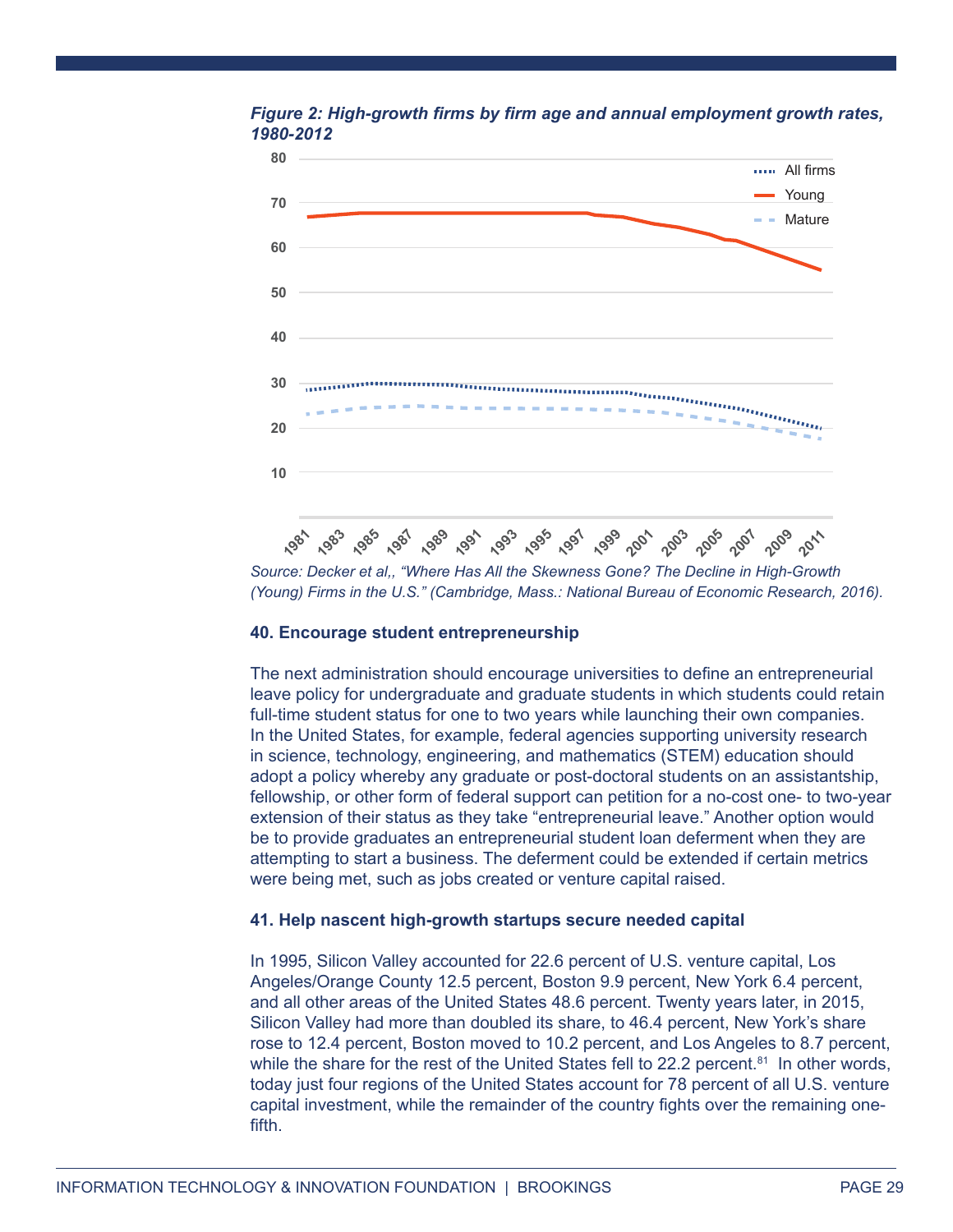Thus, a substantial number of promising young businesses scattered throughout all regions of the United States likely have difficulty securing capital, particularly venture capital, because most venture capital investment is concentrated on America's coasts. The Small Business Jobs Act of 2010 helped to address this problem; it created the State Small Business Credit Initiative (SSBCI), a \$1.5 billion fund designed to strengthen state programs that support lending to small businesses and small manufacturers.<sup>82</sup> The SSBCI gave states significant flexibility to design programs to meet local market conditions, with SSBCI supporting 152 small business programs from 2011 to 2015. Approximately 69 percent of the funding supported lending or credit support programs and 31 percent supported venture capital programs. From 2011 to 2015, SSBCI programs supported nearly \$8.4 billion in new capital in small business loans and investments.<sup>83</sup> In effect, SSBCI provides an opportunity for states to supplement existing venture capital programs, revitalize programs lacking sufficient state support, and create new programs where state managers perceive unmet needs in evolving entrepreneurial ecosystems. The SSBCI has made a positive impact in expanding high-potential businesses' access to credit, and so the next administration should reauthorize it and double its funding.

#### **42. Establish an entrepreneur-in-residence program with NIH**

While all federal funding agencies should support greater research-driven entrepreneurs, NIH is unique in that health care and life science startups are particularly difficult to grow—but often represent significant economic value when they do. Moreover, among all agencies, NIH distributes the largest share of federal funding to universities, many of which have only recently begun to seriously think about technology transfer through faculty and student-generated businesses. Universities and academic medical centers that receive funding from NIH often follow the narrow and traditional path to commercializing research that revolves around patenting and licensing. In the "classic" model of technology transfer, researchers at universities and medical centers apply for NIH and other federal funds to pursue basic science and patent their discoveries. The technology transfer office at the university/medical center then takes these patents and licenses their use to biotechnology and pharmaceutical firms for the development of products. While the classic model can be an appropriate vehicle for commercialization, it often lacks strong connections between firms and research organizations. Successfully scaling a life-sciences startup requires social and capital networks, mentorship, publicprivate partnerships, and access to both scientific and managerial talent. Developing, recruiting, and coordinating these disparate pieces of the medical entrepreneurial ecosystem is difficult but once achieved can spur new economic clusters, firms, and employment.

For years venture capital firms have run entrepreneur-in-residence (EIR) programs, where the firm hires proven entrepreneurs to review its patent portfolio and work with other star entrepreneurs to help them grow. By establishing an entrepreneurin-residence program at universities that receive NIH research funding, including basic and translational (DHHS already has an EIR program that serves a different purpose), the agency can help universities identify, support, and grow the research efforts best positioned to become high-growth companies.<sup>84</sup>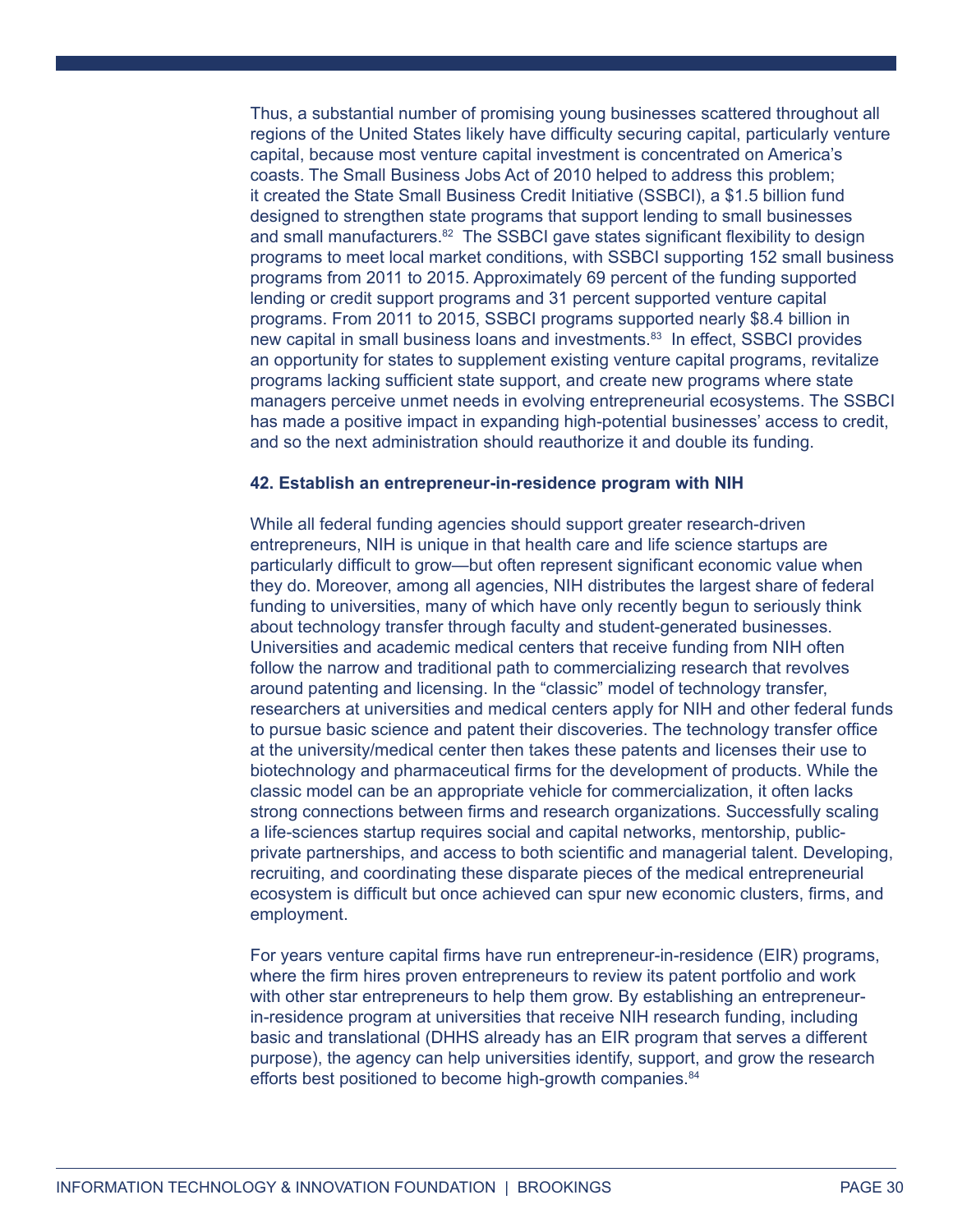#### **43. Implement immigration policies that advantage high-skill talent**

Talent has become the world's most sought-after commodity. Immigration plays an important role in contributing to a country's knowledge pool and creative potential by bringing in new perspectives and needed skills. As the report *Not Coming to*  America: Why the U.S. Is Falling Behind in the Global Race for Talent finds, at least nine nations—Australia, Canada, Chile, China, Germany, Ireland, Israel, Singapore, and the United Kingdom—have implemented innovative policies to attract foreign entrepreneurs and investors to their countries as part of a concerted effort to drive economic and employment growth. These countries "see immigration as an integral part of their national economic strategy—a factor in their prosperity as significant as education and infrastructure."85

America's immigration policies should adopt a more open approach toward highskill talent. One simple way to accomplish this is to grant more work visas to foreign students in American universities after they graduate. In the 2014-2015 school year approximately 975,000 foreign nationals were attending U.S. universities; 57 percent of the students were in STEM fields.<sup>86</sup> Extending a green card to foreignborn students graduating in STEM fields would provide a boost to the U.S. innovation economy. Accordingly, the United States should make it easier for talented individuals from foreign nations who receive a graduate degree in STEM fields to stay in the United States after graduation by making them eligible for permanent residency.

#### **44. Implement a research investor's visa**

The United States should create a research investors' visa for foreign individuals investing substantially in ongoing federally funded R&D activities at U.S. universities or federal laboratories.<sup>87</sup> Such a visa could make important contributions to U.S. economic and employment growth.

One reason a research investor's visa could have a particularly powerful economic effect is that it would specifically support the most R&D-intensive sectors of the U.S. economy that are best positioned to compete globally. A potential weakness of the immigrant entrepreneurs' visa is that it is impossible to know which entrepreneurial activities will grow to global scale and become a source of employment. By specifically focusing on high-value, scientifically focused startups, the new visa would better capture growth-oriented firms. For example, the Kauffman Foundation finds that a general startup visa program would create significantly fewer jobs, perhaps only one-third as many, as a program focused on high-technology or engineering startups.<sup>88</sup>

#### **Summary**

Political economists Peter Hall and David Soskice argue that the United States' entrepreneurship ecosystem is central to the country's ability to produce innovations that lead to new industries—automobiles, planes, electronics, software, etc.<sup>89</sup> While other countries such as Germany have strong industrial policies that allow legacy industries to remain competitive through technology adoption, radical innovation through new firms is a unique American strength. To continue to build on this, the next administration will need to create policies that better support high-growth tech-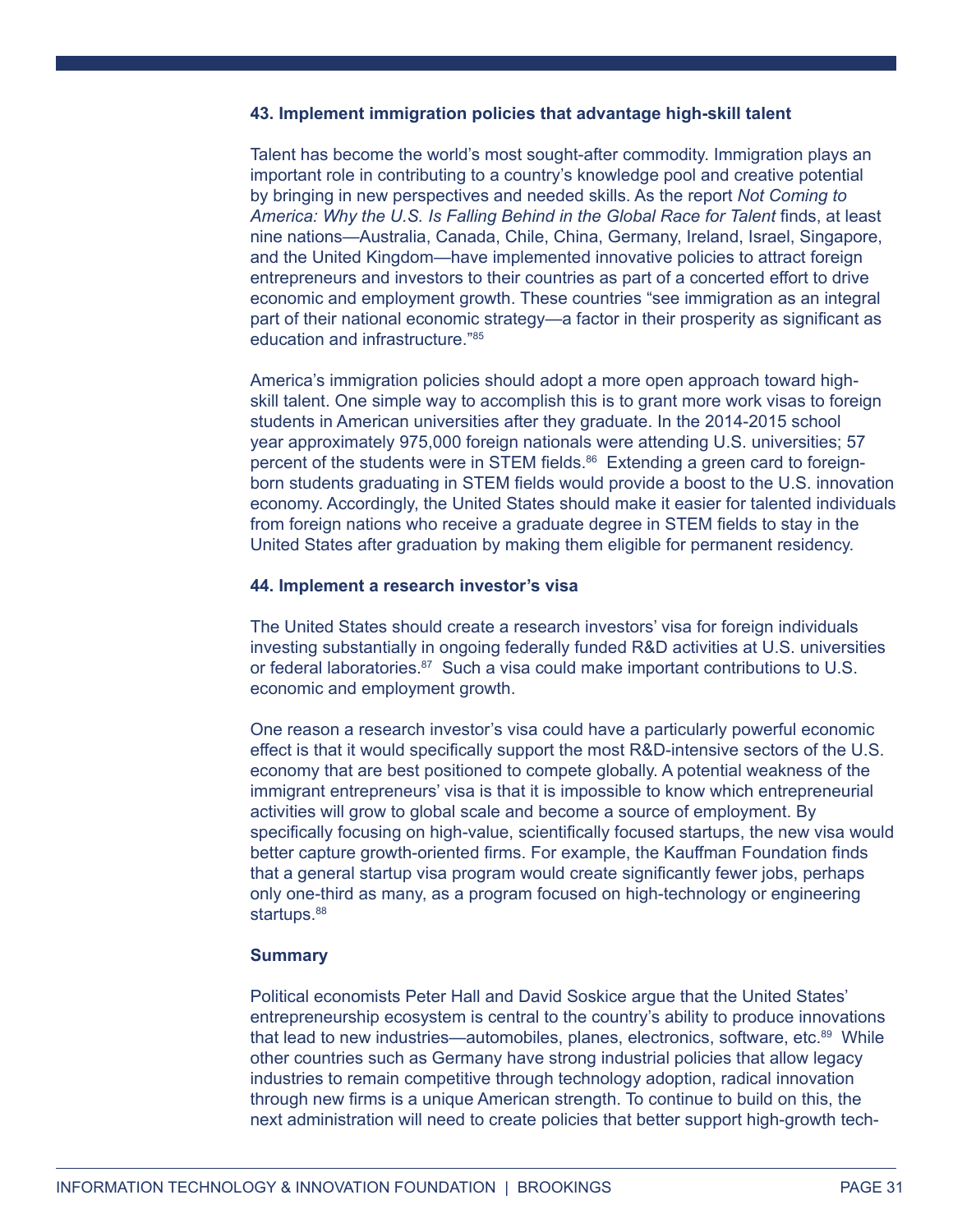based startups and attract foreign tech-based entrepreneurs while also incentivizing universities, federal labs, and other federally funded institutions to encourage entrepreneurship.

# **Stimulate private-sector innovation**

Leveraging federal R&D alone won't be enough to re-establish U.S. leadership in advanced manufacturing and technology sectors. Because over two-thirds of R&D is performed by the private sector, the administration must also incentivize and support private-sector R&D and create stronger linkages between public and private R&D. Supporting such R&D is crucial because it is a critical input to the private-sector innovations that drive long-term U.S. economic growth.

# *Figure 3: Investment in development as a share of GDP, industry and non-industry*



*Source: National Science Foundation, Science and Engineering Indicators, 2016* 1975 1977 1979 1981 1983 1985 1987 1989 1991 1993 1995 1997 1999 2001 2003 2005 2007 2009 2011 2013 2015

There are at least four reasons why the government should support private-sector innovation. First, without government incentives for R&D, worker training, and investments in new capital equipment, the private sector would underinvest in innovation because new technologies are often easily replicated and transferred between firms. This is particularly true as technology imitation occurs far more quickly today than in the past, due in part to the global base of technology competitors and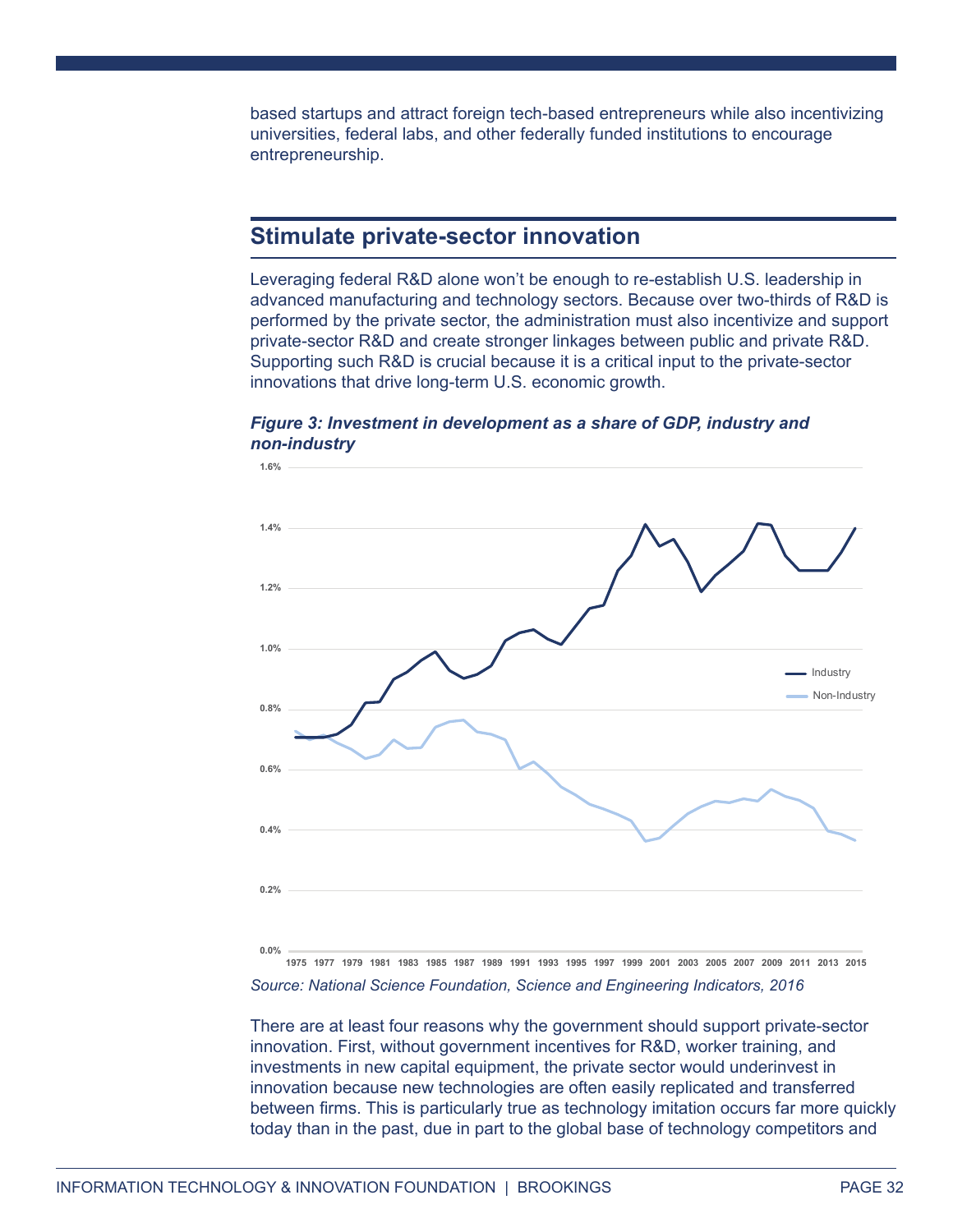the speed of reverse engineering. Consider the iPad, first released in March 2010. At the 2011 Consumer Electronics Show, close to a dozen competing tablets were on display.<sup>90</sup> Effects like these are why the economist Lorin Hitt finds that spillovers to other firms from firms' investments in information technology are "almost as large in size as the effect of their own investments."<sup>91</sup> This is good for the economy but badfor the innovative company that cannot reap the full market benefits of its technology.

Second, the gulf between federal and private-sector R&D is widening. Over the last half century, firms have moved away from investing in basic research and toward market-oriented development research; at the same time, the federal government has shifted its R&D portfolio toward basic science. Between 1965 and 2015, the share of federal R&D going to basic research increased from less than 10 percent to 25 percent.<sup>92</sup> Figure 3 shows that federal investment in development-oriented activities (i.e., the "D" in "R&D") as a share of GDP has trailed off significantly since the mid-1980s. The impact of these trends is that now federal research outcomes leave off far too early for corporate research centers to commercialize. To fix the problem, greater linking mechanisms are needed.

Third, economic research clearly shows that innovation-oriented tax credits work. Bloom, Griffith, and Van Reenen find that R&D tax credits stimulate \$1.10 for every dollar lost in tax revenue.<sup>93</sup> Coopers and Lybrand find higher benefits, of between \$1.30 and \$2.90.<sup>94</sup> Similarly, Klassen, Pittman, and Reed find that, for every one dollar of tax revenue lost, the R&D credit induces \$2.96 in private-sector R&D.<sup>95</sup>

Finally, the United States now lags far behind many other countries in innovationincentivizing tax policy. The United States invented the R&D tax credit in the early 1980s, and as late as 1992 ranked first globally in R&D tax incentive generosity. But today the United States ranks 27th.<sup>96</sup> While in 2015 Congress laudably made the R&D tax credit permanent, other countries have raced ahead, creating robust investment tax credits, bridging public and private R&D, and incentivizing workforce training and technology investments by the private sector.

To stimulate private sector innovation, the incoming administration should work with Congress on the following policies.

### **45. Implement innovation vouchers**

Innovation vouchers are low-cost tools for connecting startups with public research institutes or universities to incentivize R&D among young, innovative firms. The main goals of an innovation voucher are to enable knowledge transfers between startups and research institutes, support sectoral innovation in manufacturing, support innovation management and advisory services, speed commercialization of startup ideas, and focus research institutions on the commercial applications of their research. Several countries, including Austria, Belgium, Canada, Denmark, Germany, the Netherlands, Ireland, and Sweden, have begun using innovation vouchers to support R&D, innovation, and new product development in small businesses. With traditional voucher programs SMEs can typically receive a \$5,000-\$10,000 voucher for a cooperation project with a university, community college, or research institution for R&D assistance, technology feasibility studies, analysis of technology transfer,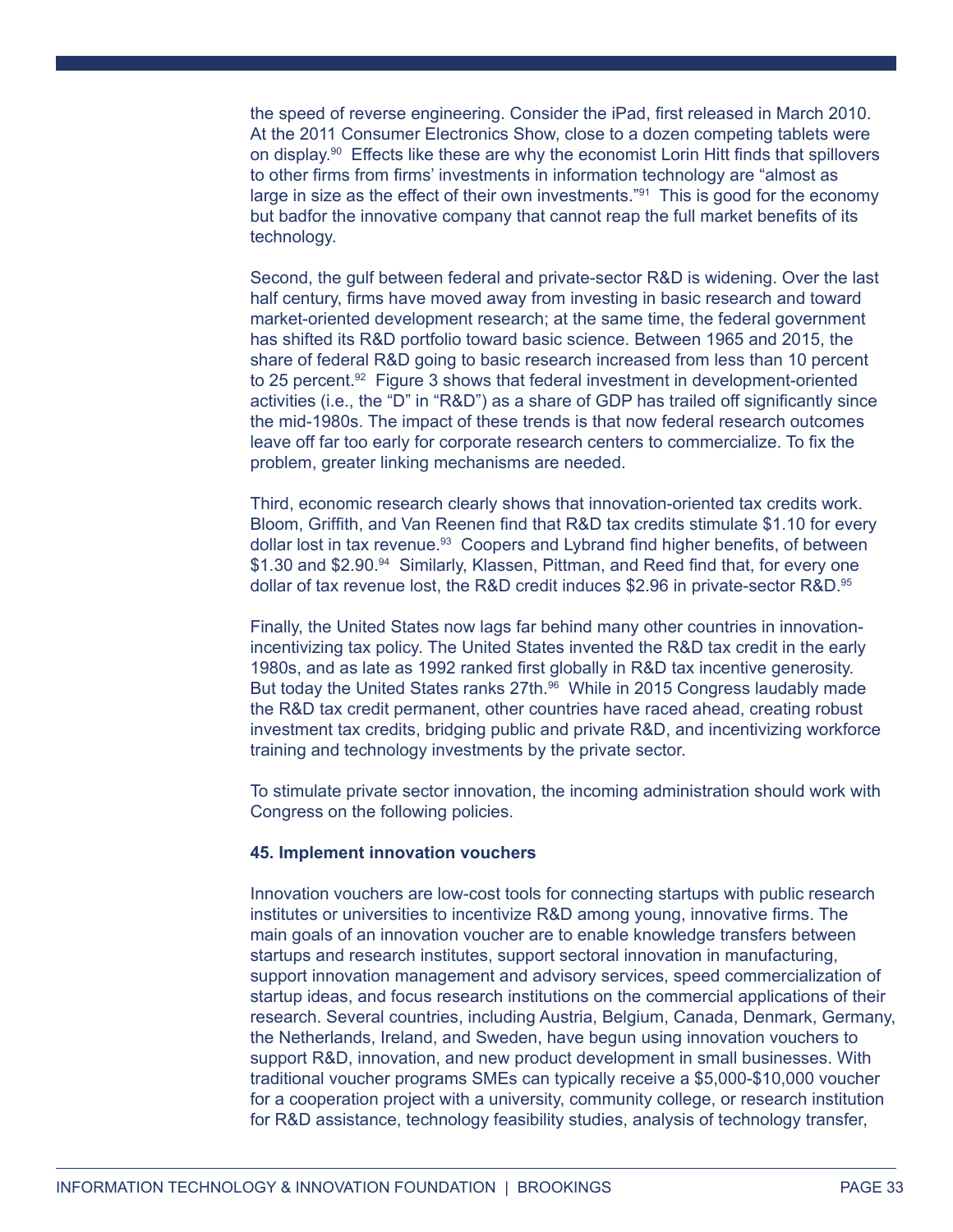or analysis of the innovation potential of a new technology. The voucher creates an incentive to bring SMEs and academia closer together and also empowers innovation at SMEs.

Several U.S. states, including New Mexico, Rhode Island, and Tennessee, are experimenting with innovation vouchers. For example, in 2015, Oak Ridge National lab established an innovation voucher program to enable technical assistance to SME manufacturers in Tennessee. Los Alamos and Sandia national laboratories in New Mexico operate a similar program.<sup>97</sup> And the Energy Efficiency and Renewable Energy office within DoE has created a pilot innovation voucher for its national laboratories. Congress should extend vouchers to entire federal lab system by authorizing \$50 million to the National Institute of Standards and Technology to fund a program operated by select states that agree to match the funding dollar for dollar (perhaps through tax credits to national labs within their borders). As a potential source of funds to keep the initiative revenue-neutral, one option would be to reallocate 0.5 percent of the laboratories' current budgets to fund the vouchers. $98$ 

#### **46. Incentivize "megafunds" around high-risk research and development**

In 1960, private-sector R&D was split one-third to research and two-thirds to development. Today, only one-fifth of firm R&D goes to research. One reason companies are moving away from basic and applied research is because of the risk involved in financing. In drug development, for example, it often takes years or decades and hundreds of millions of dollars to produce a profitable product. Individual companies and even venture capitalists often lack the appetite for such long-term, high-risk investments.

This risk could be mitigated through large portfolios that aggregate and manage risk. Mutual funds, pension funds, and 401(k) retirement accounts work this way, and MIT economist Andrew Lo has proposed extending this idea by establishing "megafunds" that utilize financial engineering techniques to fund R&D in long-term, high-risk, high-payoff areas such as drug discovery for cancer or orphan diseases.<sup>99</sup> However, to date, no such megafunds have been created by the market. The government incentives required for the creation of these funds could include one or more approaches from four broad categories: research and investment data streams; clear rules for private foundation program-related megafund investments; federal credit support; and tax incentives for funds investing in technologies with high societal impact (for example through the establishment of schedules and values of basis point step-ups and penalties).

To promote the creation of R&D megafunds, the Trump administration should establish an office within the Department of Commerce to develop and implement the needed incentives and oversight. The office would be tasked with establishing the rules for the funds and coordinating with federal agencies and the private sector to identify the technical areas of national interest where private-sector engagement is needed and the incentives required. The office should work with researchers, industry, and regulators to develop data-reporting and transparency standards that promote the translation of research to the market, provide better understanding of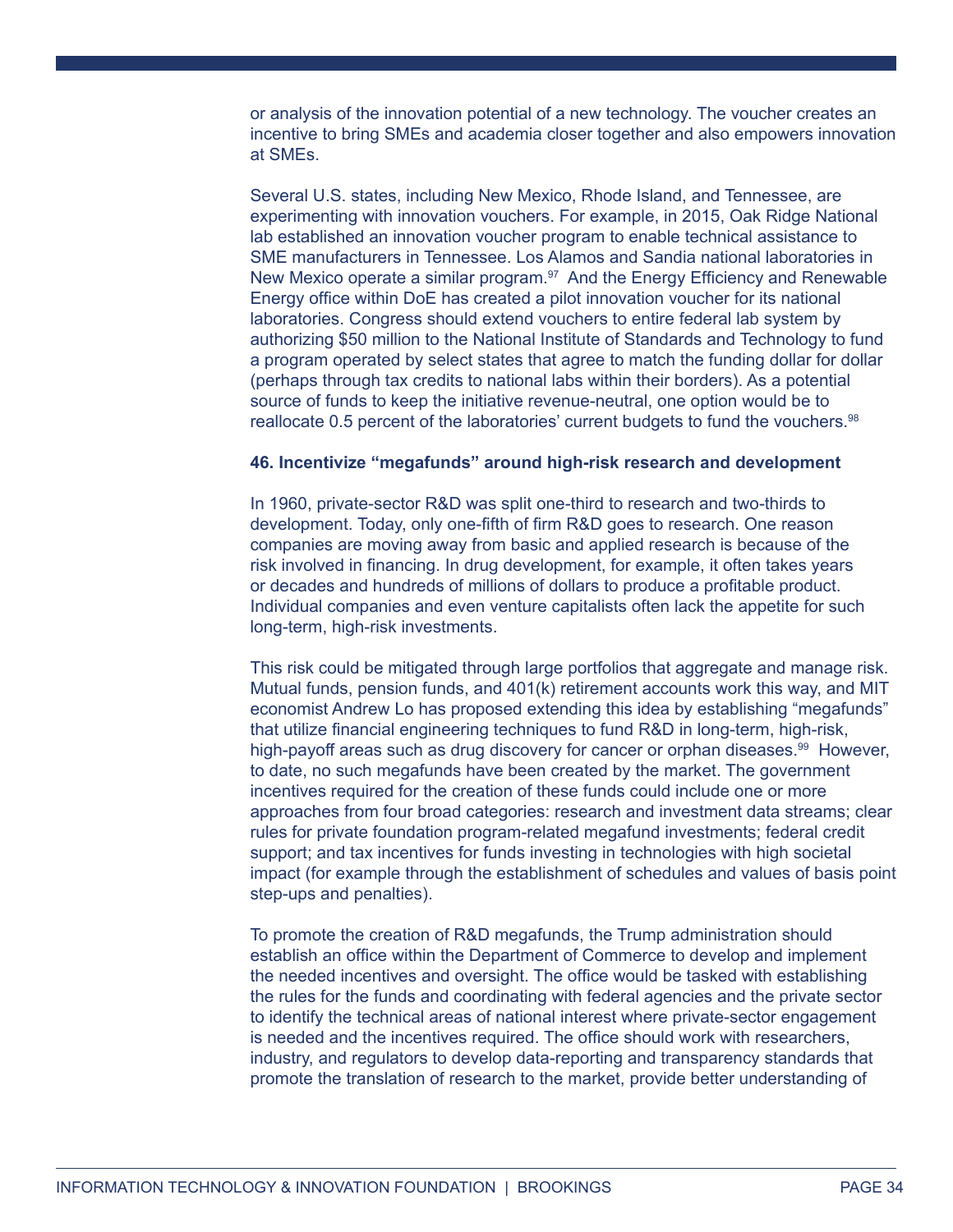the societal benefits of research and an efficient data stream for regulation, and coordinate with federal funding agencies to enforce the provision and collection of such data.

#### **47. Increase R&D tax credit generosity**

R&D tax incentives are one of the most effective policy instruments in spurring a nation's private-sector R&D investment. Almost all scholarly studies conducted since the early 1990s find R&D tax incentives to be both effective and efficient. Studies of the U.S. credit find even greater benefits, with the research-investment-to-tax-cost ratio falling between 1.3 and  $2.9^{100}$  Yet France and Spain offer R&D tax credits over five times more generous than those of the United States, and even Brazil, China, and India have exceeded the United States in R&D tax credit generosity. Ideally, the United States should increase the rate of the Alternative Simplified Credit from 14 to 24 percent. ITIF has calculated that expanding the R&D tax credit would pay for itself in added revenues from growth after 15 years.<sup>101</sup>

### **48. Ensure that small and medium-sized enterprises are familiar with available R&D tax credits**

It is important that America's SMEs take full advantage of tax incentives, whether for R&D or investment in new machinery and equipment. Congress passed the PATH Act in December 2015 to expand small businesses' access to the R&D credit by permitting them to claim the credit against their employment taxes or against their alternative minimum tax. But not enough small businesses are aware that this legislation greatly expands their access to the credit. Accordingly, Congress should pass the Support Small Business R&D Act, which would require the Small Business Administration and the Internal Revenue Service to expand knowledge sharing and training on these instruments and provide a report to Congress on their progress.

# **49. Implement an innovation box to spur enterprises' efforts to commercialize technologies**

A growing number of nations have put in place tax incentives to spur the commercialization of R&D, not just the conduct of R&D. These patent box —also called "innovation box"—incentives allow corporate income from the sale of patented products (or in some countries from innovation-based products) to be taxed at a significantly lower rate than other income.<sup>102</sup> A number of nations—including Belgium, China, France, Ireland, Luxembourg, the Netherlands, Spain, Switzerland, and the United Kingdom—have established patent boxes. The United Kingdom implemented its policy in 2013 with a tax rate of 10 percent on income generated from patented products, compared to the standard rate of 28 percent. France's patent box reduces corporate income tax from 34 percent to 15 percent on qualifying income.

A patent box that reduces the corporate tax rate on revenue from qualifying intellectual property, coupled with an incentive for corresponding R&D and production to be located in the United States, would provide firms with a much stronger incentive to innovate and to produce in the United States. The Innovation Promotion Act of 2015 calls for creating an innovation box that allows companies to claim an effective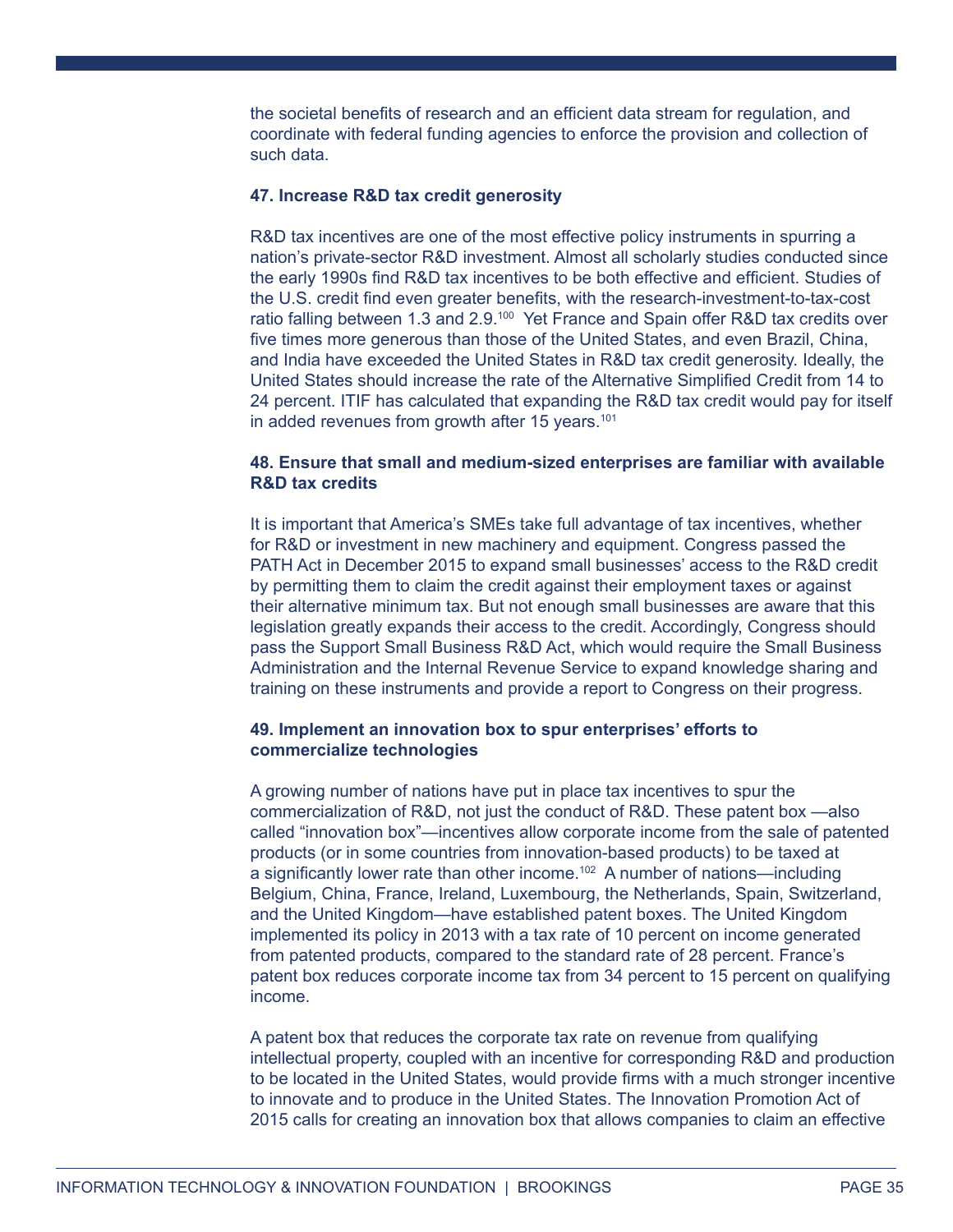10.15 percent tax rate for income derived from a wide range of qualifying intellectual property, including patents, inventions, formulas, processes, and designs and patterns, as well as other types of intellectual property, such as copyrighted computer software. Innovation boxes have received bipartisan support in the Senate.<sup>103</sup> The incoming administration should work with Congress to develop legislation to implement an innovation box for the United States.

# **50. Revise the tax code to support innovation by research-intensive, prerevenue companies**

The primary mechanism in the tax code to facilitate innovation is the R&D tax credit, but the credit is less useful for pre-revenue companies because it requires tax liability, which requires income. In other words, the tax credit is designed more for established innovators, not so much for research-intensive, pre-revenue companies that are trying to develop new technologies such as medical devices or biopharmaceutical drugs. These are extremely R&D-intensive companies, which tend to invest 75 percent or more of their expenditures in R&D.

Firms in this position often find it difficult to raise the capital needed to get them through the long development phase until they are near enough to profitability to conduct an initial public offering or be attractive to a prospective buyer. The PATH Act (Protecting Americans From Tax Hikes) of 2015 made the R&D tax credit refundable for small businesses (i.e., it allowed small businesses to take the credit against their payroll taxes). But two additional tax reform proposals could further address these challenges.

The first proposal would amend Section 469 of the tax code to permit passive investors to take advantage of the net operating losses and research tax credits of companies in which they invest.<sup>104</sup> (The Tax Reform Act of 1986 severely limited this ability because it was seen as a way for high-income individuals to reduce their taxes by investing in operations that were never meant to be profitable.) Under this reform, investors could immediately use their share of net operating losses, as well as any credits for research and development. The percentage of losses or credits that could be passed through would be limited to the portion of investment that was specifically targeted for qualified research activities as determined for purposes of the research and development tax credit. In order to qualify, a company would have to devote at least half of its expenses to research and development. The company would also have to have fewer than 250 employees and less than \$150 million in assets. A recent study by Ernst & Young estimates that this change would increase investment in such companies by \$9.2 billion, allowing them to create  $47,000$  jobs.<sup>105</sup> The proposal is currently contained in both the Start-Up Jobs and Innovation Act (S. 341) and the COMPETE Act (S. 537).

The second change would make it easier for small companies to carry net operating losses forward even as they continue to attract new investors. Small, researchintensive companies often go through several rounds of financing as they rack up expenses while getting nearer to their goal of profitability. Unfortunately, Section 382 of the tax code prevents companies from carrying net operating losses forward if they undergo an ownership change. This rule eliminates an attraction to investors. It also means that the company will start paying taxes on its revenue long before its total revenues exceed it total expenses. Under the proposed change, Section 382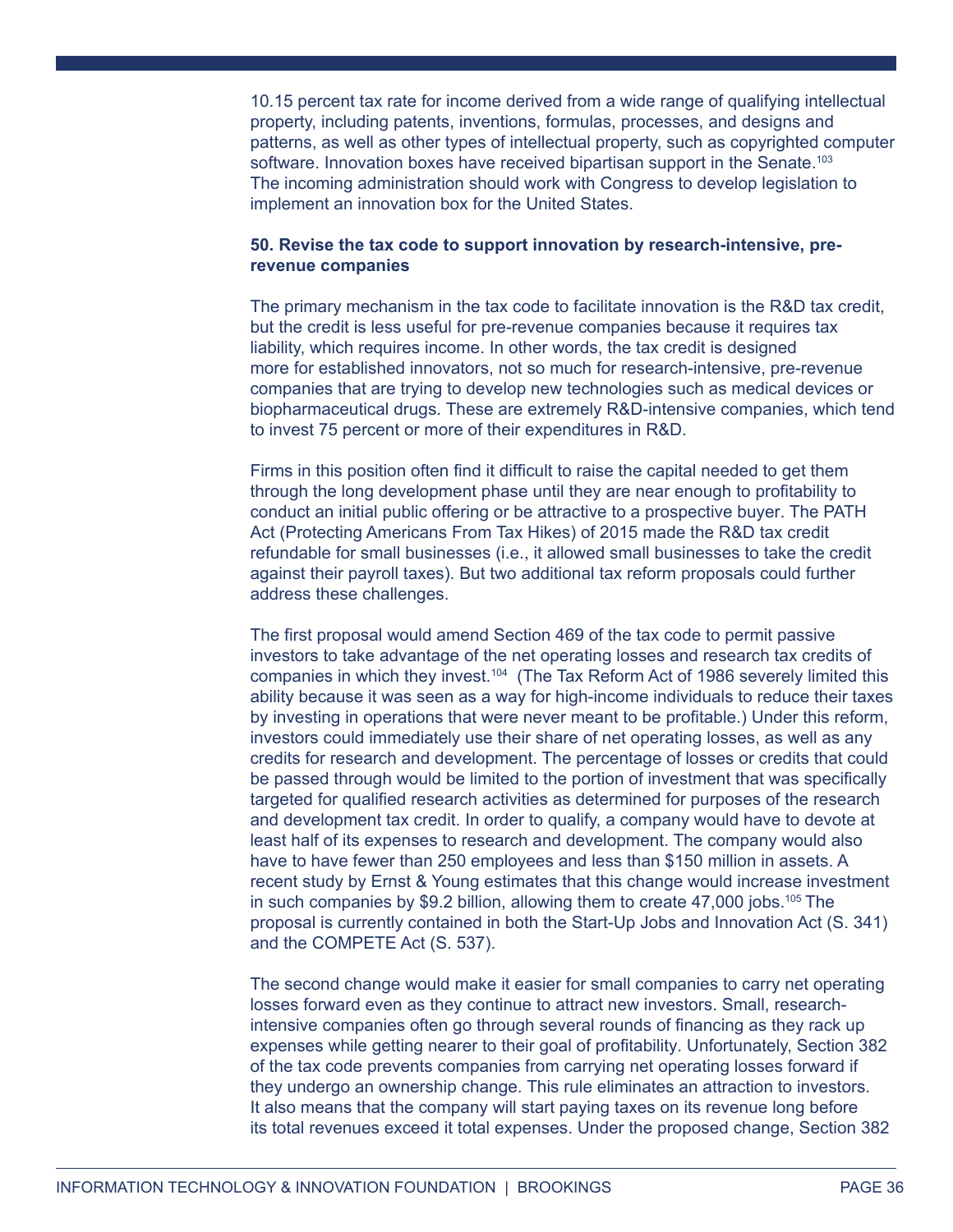would not apply to net operating losses generated by qualifying research and development activities conducted by a small business. The Ernst & Young analysis estimated that this change would increase direct investment in these companies by \$4.9 billion and boost their employment by 25,000 jobs.<sup>106</sup>

# **Summary**

Coming out of World War II the United States was the first country to make research and development a national priority. At the time the federal government accounted for over 50 percent of global R&D, public and private. Today, the federal government accounts for 8 percent of global R&D investment. While robust, U.S. federal investments in science represent a shrinking portion of technology development. In order for the United States to remain competitive, firms must find a country to be an attractive location to innovate. The incoming administration should use the tax system and other policy levers to ensure the United States remains the top destination of enterprise R&D.

# **Conclusion: The American economy in 2025 and beyond**

There will be no shortage of pressing issues for the Trump administration to focus on in its first 100 days. But none will affect as many Americans for as long a period as stagnant economic growth. Indeed, the trajectory of the American economy in 2025 and beyond begins on January 1, 2017. Without a multi-decade turnaround of the U.S. economy, neither party will be able to achieve its other economic priorities. In the absence of consistent economic success, those on the left will find the social safety net overburdened and underfunded, while those on the right will find public coffers too diminished to lower taxes. At the same time, American families will continue to be squeezed.

The first step toward fixing America's economy is correctly diagnosing the problem. It is not automation or globalization. Rather, the United States has a productivity and innovation problem. Both are lacking, and that's problematic when productivity growth is the fundamental source of economic growth and when innovation drives productivity. Upon entering the White House, President Obama was faced with the 2008 financial crisis and was able to leverage the moment to pass the American Recovery and Reinvestment Act, investing \$787 billion in the economy. Bold action will likewise be needed from the incoming Trump administration, and the policy proposals outlined here provide a template to maximize the levels of technology transfer, commercialization, and innovation that will drive America's economy robustly forward into the future.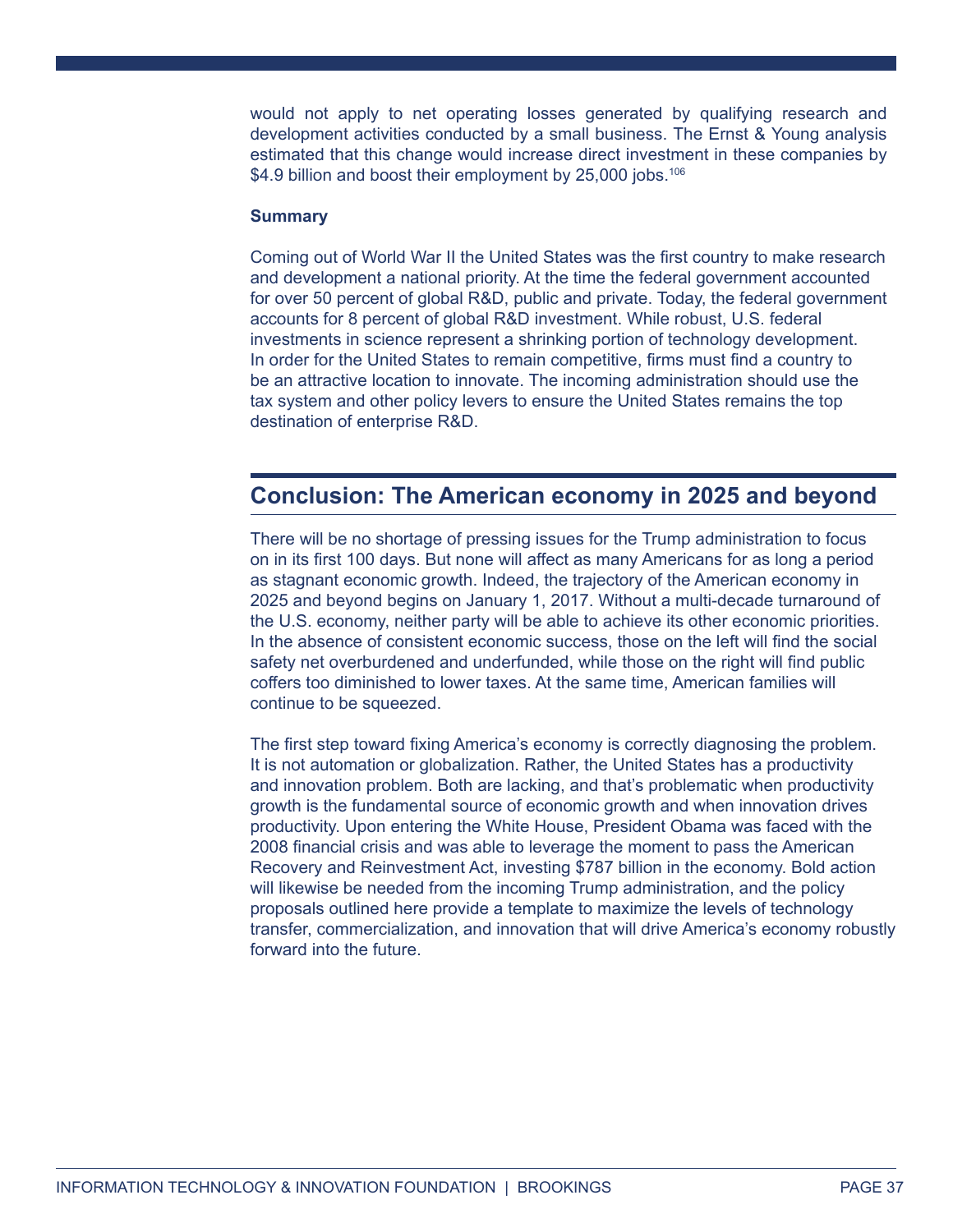# **Endnotes**

- 1. Executive Office of the President National Science and Technology Council Advanced Manufacturing National Program Office, N*ational Network for Manufacturing Innovation Program: Annual Report* (Executive Office of the President, February 2016), https://www.manufacturing.gov/ files/2016/02/2015-NNMI-Annual-Report.pdf.
- 2. Robert D. Atkinson, "Leveraging the U.S. Science and Technology Enterprise," written testimony to the U.S. Senate Committee on Commerce, Science, and Transportation, 2016, p. 1, http://www2.itif. org/2016-senate-competes-act-testimony.pdf.
- 3. Gregory Tassey, "Why the U.S. Needs a New, Tech-Driven Growth Strategy" (Washington: Information Technology and Innovation Foundation, February 2016), https://itif.org/ publications/2016/02/01/why-us-needs-new-tech-driven-growth-strategy.
- 4. Martin Neil Baily and Nicholas Montalban, "Why Is US Productivity Growth So Slow? Possible Explanations and Policy Responses," Working Paper # 22 (Washington: Brookings Institution Hutchins Center on Fiscal and Monetary Policy, 2016), https://www.brookings.edu/wp-content/ uploads/2016/09/wp22\_baily-montalbano\_final3.pdf.
- 5. Robert D. Atkinson. "Think Like an Enterprise: Why Nations Need Comprehensive Productivity Strategies," (Washington: Information Technology & Innovation Foundation, 2016), http://www2.itif. org/2016-think-like-an-enterprise.pdf?\_ga=1.167003194.568129823.1475259628.
- 6. Information Technology and Innovation Foundation, "As Productivity Continues to Lag, ITIF Reiterates Call for Wholesale Shift in Economic Policy Focus," news release, August 9, 2016, https://itif.org/publications/2016/08/09/productivity-continues-lag-itif-reiterates-call-wholesale-shifteconomic.
- 7. U.S. Census Bureau, Foreign Trade Division, "Trade in Goods With Advance Technology Products" (1989-2016), https://www.census.gov/foreign-trade/balance/c0007.html.
- 8. John Wu, Adams Nager, Joseph Chuzhin, *High-Tech Nation: How Technological Innovation Shapes America's 435 Congressional Districts* (Information Technology and Innovation Foundation, November 2016), http://www2.itif.org/technation-2016-report.pdf?\_ga=1.139274675.1806060799.1 471894729.
- 9. See, for example, Mark Muro and Bruce Katz, "The New Cluster Moment: How Regional Innovation Clusters Can Foster the Next Economy" (Washington: Brookings Institution, 2010). See also S. Rosenthal and W. Strange, "Evidence on the Nature and Sources of Agglomeration Economies," in J.V. Henderson and J.F. Thisse, eds., *Handbook of Regional and Urban Economics*, Vol. 4 (Amsterdam, North-Holland: 2004); MaryAnn Feldman and David Audretsch, "Innovation in Cities: Science-Based Diversity, Specialization, and Localized Competition," European Economic Review 43 (1999): 409–29; and Gregory Tassey, "Competing in Advanced Manufacturing: The Need for Improved Growth Models and Policies" Journal of Economic Perspectives 28, No. 1 (Winter 2014): 27-48, http://pubs.aeaweb.org/doi/pdfplus/10.1257/jep.28.1.27.
- 10. S. Rosenthal and W. Strange, "Geography, Industrial Organization, and Agglomeration," Review of Economics and Statistics, 85, no. 2 (2003): 377-93. Similarly, Arzaghi and Henderson study ad agencies in Manhattan and show knowledge spillovers and the value of networking with nearby firms are substantial but the benefits dissipate extremely rapidly. The strongest effects are when firms are within 0-250 meters and decline by 80 percent when two firms are 500 meters apart. See: Mohammad Arzaghi and J. Vernon Henderson, "Networking off Madison Avenue" Review of Economic Studies 75, No. 4 (2008): 1011-1038, https://ideas.repec.org/a/oup/restud/ v75y2008i4p1011-1038.html.
- 11. Atkinson, *Leveraging the U.S. Science and Technology Enterprise*, p. 2.
- 12. Bronwyn H. Hall, Jacques Mairesse, and Pierre Mohnen, "Measuring the Returns to R&D," Working Paper No. 15622 (Cambridge, Mass.: National Bureau of Economic Research, 2009), http://www. nber.org/papers/w15622.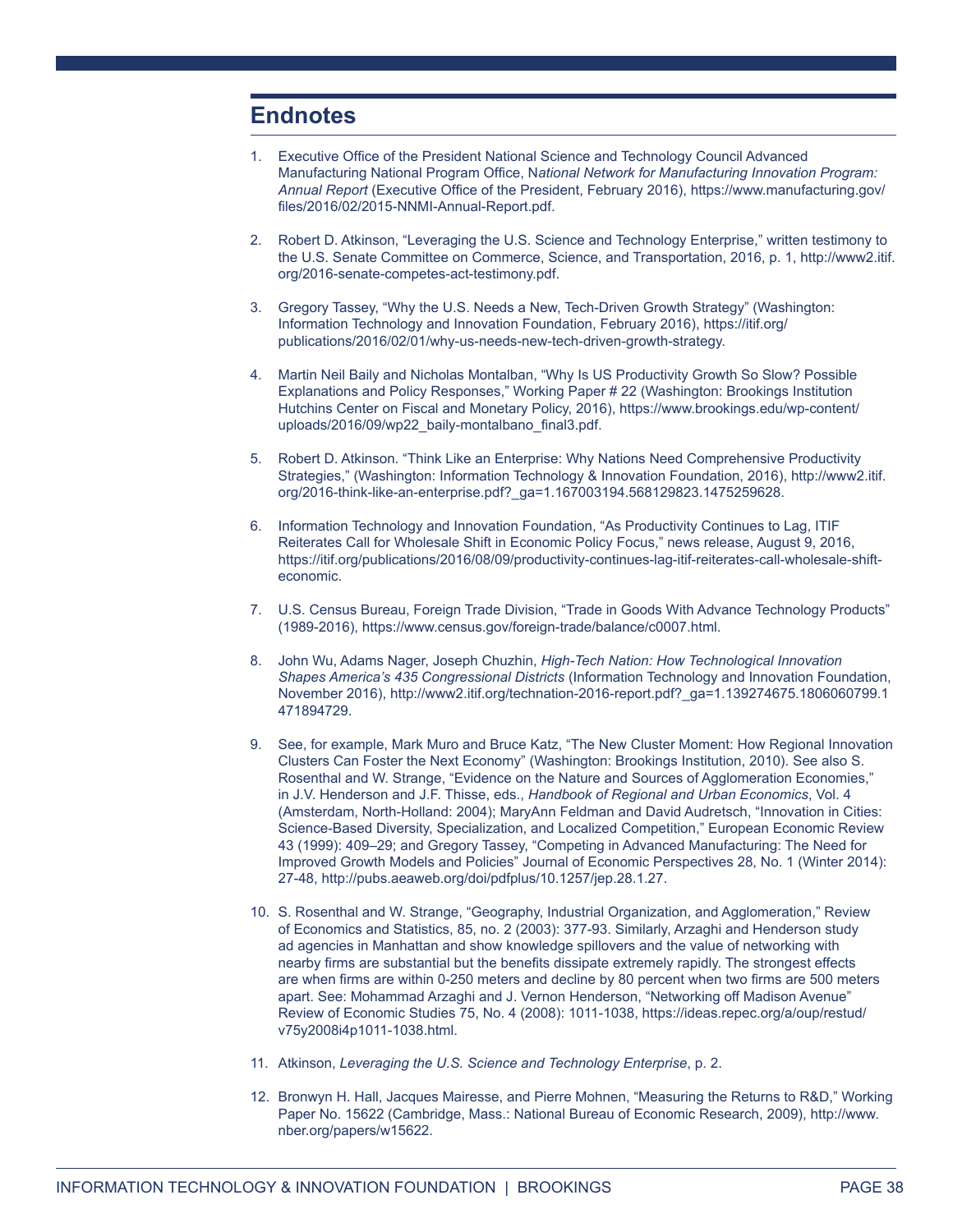- 13. U.S. Department of Defense, "National Economic Impacts from DoD License Agreements With U.S. Industry: 2000-2014," (2016).
- 14. Smart Growth America, "Core Values: Why American Companies Are Moving Downtown" (Washington, 2015), https://www.smartgrowthamerica.org/app/legacy/documents/core-values.pdf.
- 15. Bruce Katz and Julie Wagner, "The Rise of Innovation Districts: A New Geography of Innovation in America" (Washington: Brookings Institution, 2014), https://www.brookings.edu/essay/rise-ofinnovation-districts/.
- 16. Scott Andes, "Hidden in Plain Sight: The Oversized Impact of Downtown Universities" (Washington: Brookings, 2016, forthcoming).
- 17. New Mexico Small Business Assistance Program, http://www.nmsbaprogram.org/.
- 18. Cyclotron Road, "About Us," http://www.cyclotronroad.org/; Joseff Kolman, "Summary of Federal, State, University, and Private Programs for Supporting Emerging Technology" (Washington, DC: Massachusetts Institute of Technology Washington, DC Office, July 2015), http://dc.mit.edu/sites/ default/files/doc/MIT%20Innov%20Orchard%20Summary%20of%20Federal,%20State,%20 University,%20and%20Private%20Programs%20for%20Emerging%20Technologies%207.10.2015. docx.
- 19. NIH's Clinical and Translational Science awards are geared towards cross-institution collaboration and have broadly been successful and offer a good example how NIH can extend pre-competitive, collaborative opportunities across its programs.
- 20. A significant amount of funding for the federal labs already comes from outside of DoE. At the federal level in FY 2011, the labs received just under \$3 billion from the Department of Homeland Security, the National Institute of Standards and Technology, the Centers for Disease Control and Prevention, the intelligence community, the Department of Defense, and NASA. On the other hand, some labs—such as NREL and SLAC—receive over 90 percent of their funding from their funding steward. See National Academy of Public Administration, "Positioning DOE's Labs for the Future."
- 21. Pumps & Pipes, http://www.pumpsandpipes.com/index.html#rj-who-we-are.
- 22. Stephen J. Ezell and Robert D. Atkinson, "25 Recommendations for the 2013 America COMPETES Act Reauthorization" (Washington: Information Technology and Innovation Foundation, 2013), p. 17, http://www2.itif.org/2013-twenty-five-policy-recs-competes-act.pdf.
- 23. U.S. Economic Development Administration, "Regional Innovation Clusters Initiative Overview" (2010), http://www.eda.gov/AboutEDA/RIC/.
- 24. Atkinson, *Leveraging the U.S. Science and Technology Enterprise,* p. 4.
- 25. University of Minnesota Duluth Natural Resources Research Institute, "History," http://www.nrri.umn. edu/about/discover-nrri/history.
- 26. Ben Franklin Technology Partners of Central & Northern Pennsylvania, cnp.benfranklin.org.
- 27. Joshua New and Daniel Castro, "Why Countries Need National Strategies for the Internet of Things" (Washington: Center for Data Innovation, 2015), p. 14, http://www2.datainnovation.org/2015 national-iot-strategies.pdf.
- 28. Makerspace, "What's a Makerspace?" http://spaces.makerspace.com/.
- 29. "National Fab Lab Network Act of 2015," H.R.1622, 114th Cong. (2015- 2016), https://www.congress.gov/bill/114th-congress/house-bill/1622/ actions?q=%7B%22search%22%3A%5B%22hr+1622%22%5D%7D&resultIndex=1.
- 30. Stephen Ezell, "'Fab Lab' Bill Would Stimulate Manufacturing Innovation," *The Innovation Files*, April 29, 2013, http://www.innovationfiles.org/fab-lab-bill-would-stimulate-manufacturing-innovation/.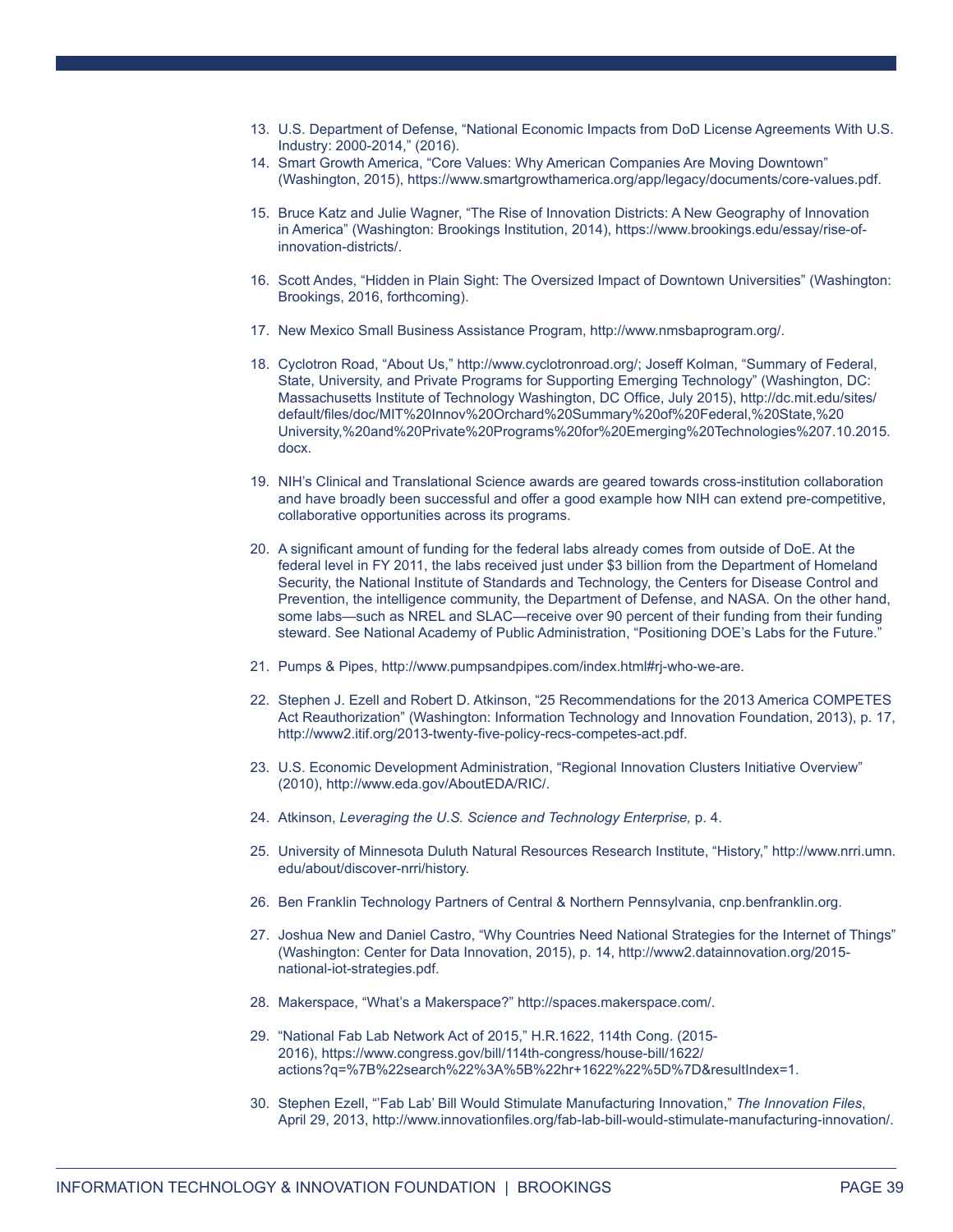- 31. Robert D. Atkinson and Stephen J. Ezell, "Innovation Economics: The Race for Global Advantage" (New Haven, Conn.: Yale University Press, 2012).
- 32. Robert D. Atkinson, "The Morrill Act at 150 Years: We Need a New Morrill Act for the 21st Century," *The Innovation Files*, July 12, 2012, http://www.innovationfiles.org/the-morrill-act-at-150-years-weneed-a-new-morrill-act-for-the-21st-century/.
- 33. Stephen J. Ezell, Frank Spring, and Katarzyna Bitka, "The Global Flourishing of National Innovation Foundations" (Washington: Information Technology and Innovation Foundation, 2015), http://www2. itif.org/2015-flourishing-national-innovation.pdf.
- 34. Robert D. Atkinson and Stephen J. Ezell, "Cut to Invest: Support the Designation of 20 U.S. Manufacturing Universities" (Washington: Brookings Institution and Information Technology and Innovation Foundation, 2013), http://www.brookings.edu/research/papers/2013/01/14-federalismseries-manufacturing-universities.
- 35. Sponsored in the U.S. Senate by Senator Coons (D-DE) along with Senators Ayotte (R-NH), Gillibrand (D-NY), Graham (R-SC), and Baldwin (D-WI), and mirrored by House legislation introduced by Representatives Etsy (D-CT) and Collins (R-NY).
- 36. David M. Hart, Stephen J. Ezell, and Robert D. Atkinson, "Why America Needs a National Network for Manufacturing Innovation" (Washington: Information Technology and Innovation Foundation, 2012), https://itif.org/publications/2012/12/11/why-america-needs-national-network-manufacturinginnovation.
- 37. Ezell and Atkinson, "25 Recommendations for the 2013 America COMPETES Act Reauthorization," p. 22.
- 38. Justin Talbot Zorn and Sridhar Kota, "Engineering an Economic Recovery," *The Huffington Post*  (blog), January 11, 2013, http://www.huffingtonpost.com/justin-zorn/manufacturing-economicrecovery\_b\_2662720.html.
- 39. Ibid.
- 40. Robert D. Atkinson and Howard Wial, "Boosting Productivity, Innovation, and Growth Through a National Innovation Foundation" (Washington: Information Technology and Innovation Foundation, 2008), http://www.itif.org/files/NIF.pdf.
- 41. Stuart Benjamin and Arti Rae, "Structuring U.S. Innovation Policy: Creating a White House Office of Innovation Policy" (Washington: Information Technology and Innovation Foundation, 2009), http:// www.itif.org/files/WhiteHouse\_Innovation.pdf.
- 42. Department of Defense, "National Economic Impacts From DoD License Agreements With U.S. Industry: 2000-2014, (2016).
- 43. Ibid.
- 44. Scott Andes, "Maximizing the Local Economic Impact of Federal R&D" (Washington: Brookings Institution, 2016).
- 45. Timothy A. Walton, "Securing the Third Offset Strategy: Priorities for Next US Secretary of Defense" (Washington: Center for Strategic and Budgetary Assessments, 2016), http://csbaonline.org/about/ news/securing-the-third-offset-strategy-priorities-for-next-us-secretary-of-defe.
- 46. Oak Ridge National Laboratory, "AMO Announces Funding Opportunity for Low-Cost, Energy-Efficient Manufacturing and Recycling of Advanced Fiber-Reinforced Composites," *Innovations in Manufacturing,* February 26, 2014, http://web.ornl.gov/sci/manufacturing/nnmi/.
- 47. Scott Andes, Mark Muro, and Matthew Stepp, "Going Local: Connecting the National Labs to their Regions to Maximize Innovation and Growth" (Brookings and Information Technology and Innovation Foundation, September 2014), https://www.brookings.edu/wp-content/uploads/2016/06/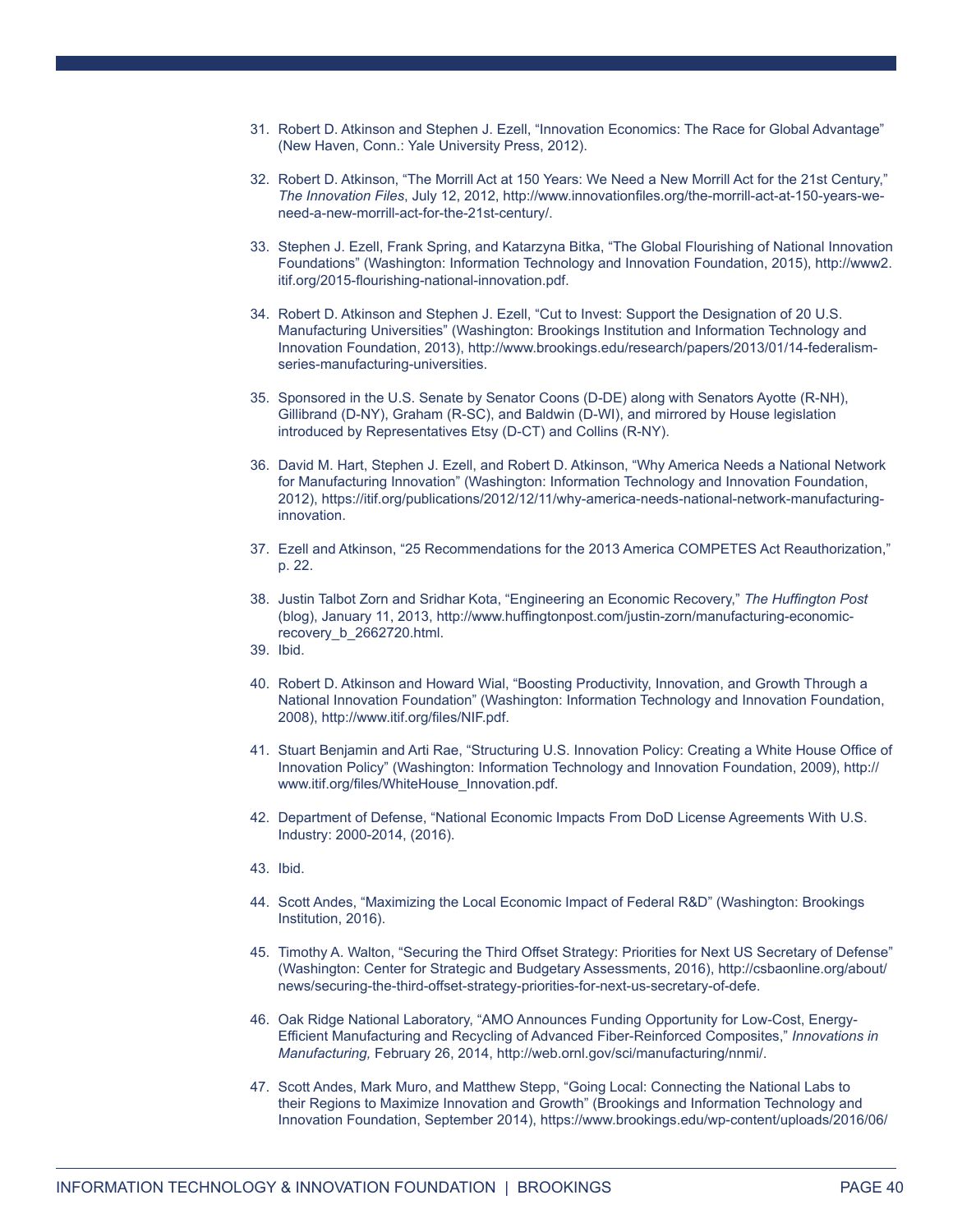BMPP\_DOE\_Brief.pdf.

- 48. Louis G. Tornatzky and Elaine C. Rideout, "Innovation U 2.0: Reinventing University Roles in a Knowledge Economy" (2014), http://ssti.org/report-archive/innovationu20.pdf.
- 49. Matthew Stepp, Sean Pool, Nick Loris, and Jack Spencer, "Turning the Page: Reimagining the Federal Labs in the 21st Century Innovation Economy" (Washington: Information Technology and Innovation Foundation, Center for American Progress, and The Heritage Foundation, 2013): pp. 23, 45, 53, http://www2.itif.org/2013-turning-the-page.pdf?\_ga=1.172902691.1806060799.1471894729.
- 50. Ibid., p. 54.
- 51. Ezell and Atkinson, "25 Recommendations for the 2013 America COMPETES Act Reauthorization," p. 14.
- 52. Ibid.
- 53. Similar legislation is proposed in Section 8 of the Startup Act 3.0 titled "Accelerating Commercialization of Taxpayer Funded Research." See Representative Michael Grimm, "H.R.714– Startup Act 3.0," Congress.gov, https://www.congress.gov/bill/113th-congress/house-bill/714/ text#toc-HFE43E635A9674068882957133E8E662C.
- 54. European Research Council, "Proof of Concept Grants," https://erc.europa.eu/proof-concept.
- 55. Gretchen Vogel, "Europe Nudges Top Scientists to Market," Science, March 25, 2011, http://www. sciencemag.org/news/2011/03/europe-nudges-top-scientists-market.
- 56. Wallace H. Coulter Foundation, "Translational Research" (Miami, Fla., 2016), www.whcf.org/ partnership-award/overview.
- 57. Department of Health and Human Services, "National Institute of Health Evaluation and Commercialization Hub (REACH) Awards" (2014), http://grants.nih.gov/grants/guide/rfa-files/RFA-OD-14-005.html.
- 58. Fred Block and Matthew Keller, "Where Do Innovations Come From? Transformations in the U.S. National Innovation System, 1970-2006" (Washington: Information Technology and Innovation Foundation, 2008), http://www.itif.org/files/Where\_do\_innovations\_come\_from.pdf.
- 59. National Advisory Council on Entrepreneurship (NACIE), "Letter to The Honorable Penny Pritzker Offering Recommendations to Improve the Outcomes of the SBIR/STTR Programs" (March 4, 2016).
- 60. "Support Startup Businesses Act of 2016," S.2751, 114th Cong. (2015-2016), https://www.congress. gov/bill/114th-congress/senate-bill/2751/text?format=txt.
- 61. NACIE, "Letter to Pritzker on Improving SBIR/STTR Outcomes," https://www.eda.gov/oie/files/nacie/ meetings/20160303-SBIR-STTR-Recommendations-NACIE.pdf.
- 62. Ibid.
- 63. Ibid.
- 64. Ibid.
- 65. "FAST Deployment Act of 2010," S. 4047, 111th Cong. (2010), http://www.gpo.gov/fdsys/pkg/BILLS-111s4047is/pdf/BILLS-111s4047is.pdf.
- 66. Ezell and Atkinson, "25 Recommendations for the 2013 America COMPETES Act Reauthorization," p. 23.
- 67. Jukka Haapamäki and Ulla Mäkeläinen, "Universities 2006" (Helsinki: Finnish Ministry of Education,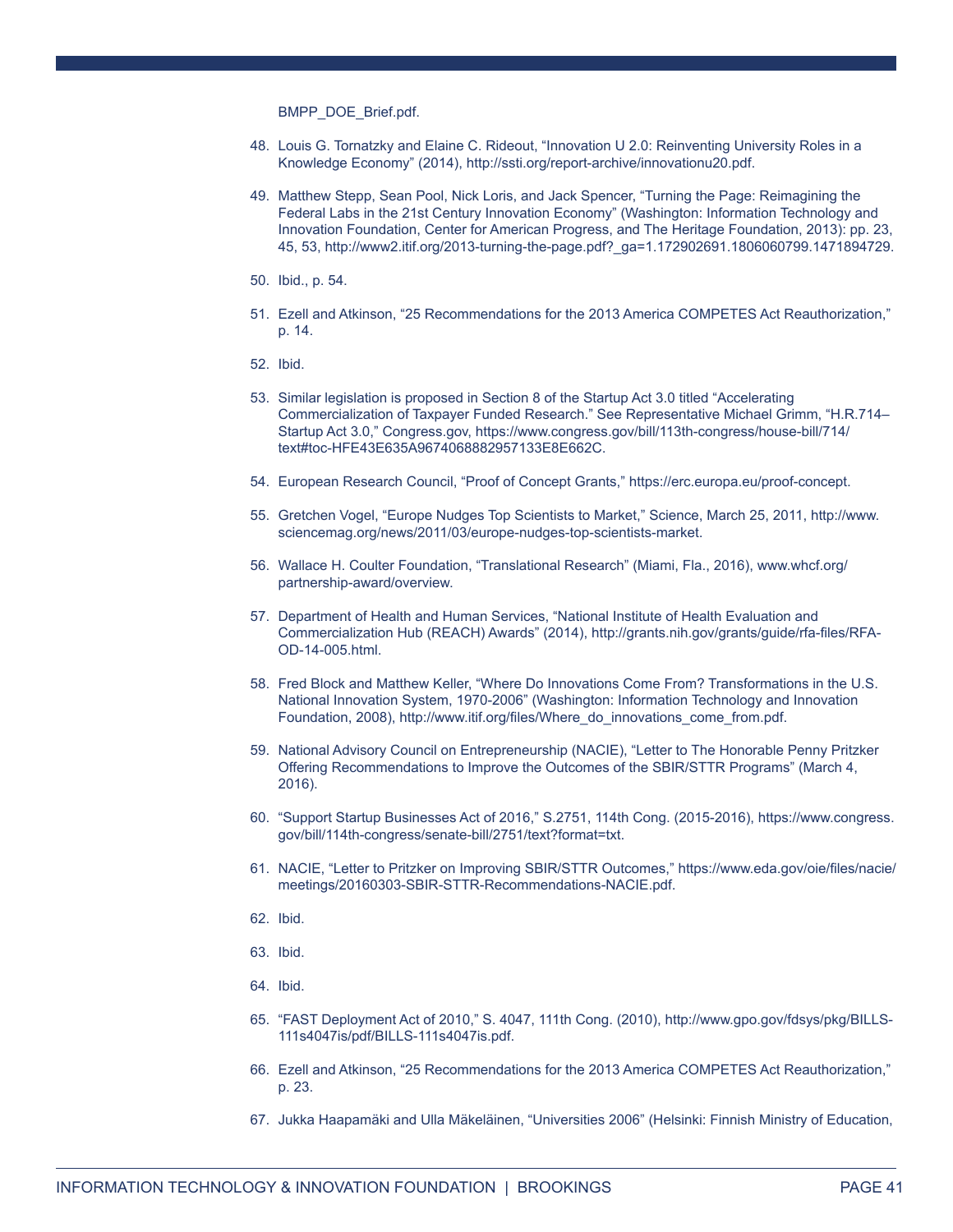2007), pp. 23-24, http://www.minedu.fi/export/sites/default/OPM/Julkaisut/2007/liitteet/opm19.pdf.

- 68. Matthew Stepp and Robert D. Atkinson, "Creating a Collaborative R&D Tax Credit" (Washington: Information Technology and Innovation Foundation, 2011), http://www.itif.org/files/2011-creatingr&d-credit.pdf.
- 69. Paul R. Sanberg et al., "Changing the Academic Culture: Valuing Patents and Commercialization Toward Tenure and Career Advancement" (Cambridge, Mass.: Proceedings of the National Academy of Sciences, 2014), http://www.pnas.org/content/111/18/6542.long.
- 70. The 109th Senate considered versions of HR.4297 (Thomas, [R-CA]), S.14 (Stabenow [D-MI]), S.2199 (Domenici [R-NM]), and S.2357 (Kennedy [D-MA]). S.2357 would institute a flat credit for payments to qualified research consortia.
- 71. Engineering Research Centers Association, "About the ERCs," http://www.erc-assoc.org/.
- 72. National Science Foundation, "I/UCRC Model Partnerships," http://www.nsf.gov/eng/iip/iucrc/ program.jsp.
- 73. National Science Foundation, "NSF FY 2017 Budget Request: Directorate for Computer and Information Science and Engineering (CISE)," p. 22, https://www.nsf.gov/about/budget/fy2017/ pdf/18\_fy2017.pdf.
- 74. National Science Foundation, "NSF FY 2017 Budget Request: National Science Foundation Centers," https://www.nsf.gov/about/budget/fy2017/pdf/46\_fy2017.pdf.
- 75. Denis O. Gray, Drew Rivers, and George Vermont, "Measuring the Economic Impact of the NSF Industry/University Cooperative Research Center Program: A Feasibility Study" (Arlington, Va.: I/UCRC, 2011), p. 28, http://www.min.uc.edu/me/news\_folder/files/EconImpact\_IUCRCMtg\_ June9.2011(final).pdf.
- 76. Jorge Guzman and Scott Stern, "Nowcasting and Placecasting Entrepreneurial Quality and Performance," Working Paper No. 20954 (Cambridge, Mass.: National Bureau of Economic Research, 2015), http://www.nber.org/papers/w20954.
- 77. John Hagedoorn and Nadine Roijakkers, "Small Entrepreneurial Firms and Large Companies in Inter-Firm R&D Networks: The International Biotechnology Industry," in M.A. Hitt et al., eds., *Strategic Entrepreneurship* (Cambridge, Mass.: Blackwell, 2002).
- 78. Gerald Carlino and William Kerr, "Agglomeration and Innovation," *Harvard Business School Entrepreneurial Management Working Paper*, No. 15-007 (Cambridge, Mass., 2014).
- 79. Ryan Decker, John Haltiwanger, Ron Jarmin, and Javier Miranda, "Where Has All the Skewness Gone? The Decline in High-Growth (Young) Firms in the U.S." Working Paper No. 21776 (Cambridge, Mass.: National Bureau of Economic Research, 2016), http://www.nber.org/papers/ w21776.
- 80. Decker et al.'s identified industry groups draw heavily from the information sector but also from the information technology industries in the manufacturing sector and from scientific industries in the services sector.
- 81. Center for Regional Economic Competitiveness and Cromwell Schmisseur, "Program Evaluation of the US Department of Treasury State Small Business Credit Initiative" (2016), p. 62, https://www. treasury.gov/resource-center/sb-programs/Documents/SSBCI\_pe2016\_Full\_Report.pdf.
- 82. U.S. Department of the Treasury, "State Small Business Credit Initiative (SSBCI)," https://www. treasury.gov/resource-center/sb-programs/Pages/ssbci.aspx.
- 83. Center for Regional Economic Competitiveness and Cromwell Schmisseur, "Program Evaluation," p. 1.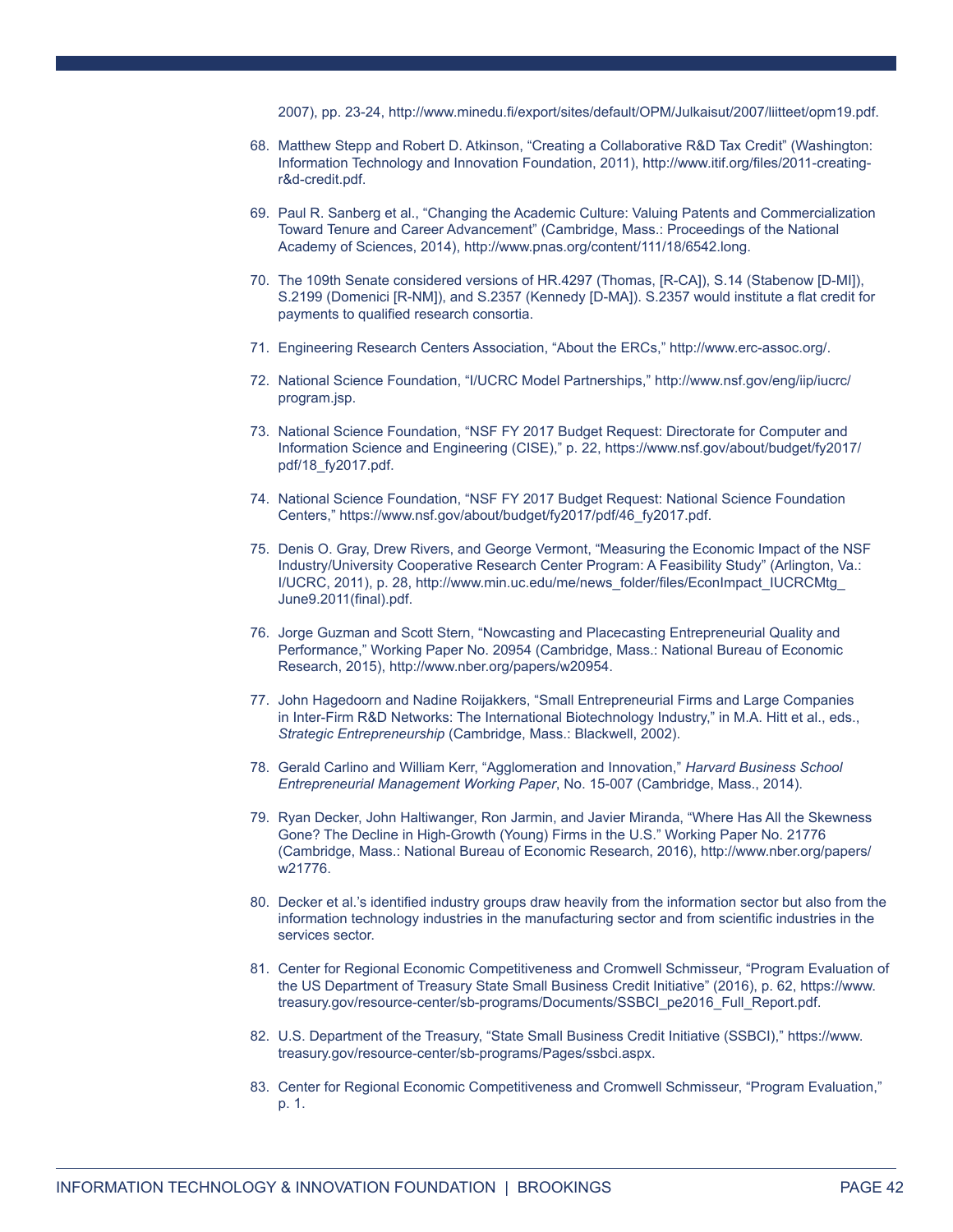- 84. Scott Andes, "Maximizing the Local Economic Impact of Federal R&D" (Washington: Brookings Institution, 2016).
- 85. Partnership for a New American Economy and Partnership for New York City, "Not Coming to America: Why the U.S Is Falling Behind in the Global Race for Talent," (2012), http://www. renewoureconomy.org/sites/all/themes/pnae/not-coming-to-america.pdf.
- 86. Allie Bidwell, "Foreign Brain Drain a Call for Immigration Reform, Some Say," U.S. News and World Report, May 7, 2014, http://www.usnews.com/news/articles/2014/05/07/report-33-percent-ofinternational-students-in-stem-fields.
- 87. Stephen Ezell, "A Research Investor's Visa Would Spur U.S. Economic and Employment Growth," *The Innovation Files* (blog), April 30, 2013, http://www.innovationfiles.org/a-research-investors-visawould-spur-u-s-economic-and-employment-growth/#sthash.LODnPuEu.dpuf.
- 88. Dane Stangler and Jared Konczal, "Give Me Your Entrepreneurs, Your Innovators: Estimating the Employment Impact of a Startup Visa" (Kansas City, Mo.: Ewing Marion Kauffman Foundation, 2013), http://www.kauffman.org/~/media/kauffman\_org/research%20reports%20and%20 covers/2013/02/startup\_visa\_impact\_final.pdf.
- 89. Peter Hall and David Soskice, *Varieties of Capitalism: The Institutional Foundations of Comparative Advantage,* (Oxford: Oxford University Press, 2001).
- 90. Bianca Bosker, "Best Products of CES 2011: The Coolest Gadgets from The Consumer Electronics Show," Huffington Post (blog), May 25, 2011.
- 91. Lorin Hitt and Prasanna Tambe, "Measuring Spillovers From Information Technology Investments," *Proceedings of the 27th International Conference on Information Systems*, Milwaukee, Wis., 2006, p. 1793.
- 92. The National Science Foundation, Science and Engineering Indicators, 2016.
- 93. Nicholas Bloom and Rachel Griffith, "The Internationalization of R&D," Fiscal Studies 22, no. 3 (2001), 337–55.
- 94. Coopers & Lybrand, "Economic Benefits of the R&D Tax Credit" (New York, 1998).
- 95. Kenneth J. Klassen, Jeffery A. Pittman, Margaret P. Reed, and Steve Fortin, "A Cross-National Comparison of R&D Expenditure Decisions: Tax Incentives and Financial Constraints," Contemporary Accounting Research 21, no. 3 (2004), 639–80.
- 96. Luke Stewart, Jacek Warda, and Robert Atkinson, "We're #27!: The United States Lags Far Behind in R&D Tax Incentive Generosity" (Washington: Information Technology and Innovation Foundation, 2012).
- 97. New Mexico Small Business Assistance Program, http://www.nmsbaprogram.org/.
- 98. Stephen J. Ezell and Robert D. Atkinson, "Fifty Ways to Leave Your Competitiveness Woes Behind: A National Traded Sector Competiveness Strategy" (Washington: Information Technology and Innovation Foundation, 2011): 20-21, http://www2.itif.org/2012-fifty-ways-competitiveness-woesbehind.pdf.
- 99. Jose-Maria Fernandez, Roger Stein, and Andrew Lo, "Commercialization Biomedical Research Through Securitization Techniques," *Nature Biotechnology* 30 (2012).
- 100.The U.S. tax credit has been heavily studied. For example, the former U.S. Congressional Office of Technology Assessment concluded that, "For every dollar lost in tax revenue, the R&D tax credit produces a dollar increase in reported R&D spending, on the margin." See Bronwyn Hall, "The Effectiveness of Research and Experimental Tax Credits: Critical Literature Review and Research Design" (Washington: Office of Technology Assessment, 1995), http://emlab.berkeley.edu/~bhhall/ papers/BHH95%20OTArtax.pdf. See also Coopers & Lybrand, Economic Benefits of the R&D Tax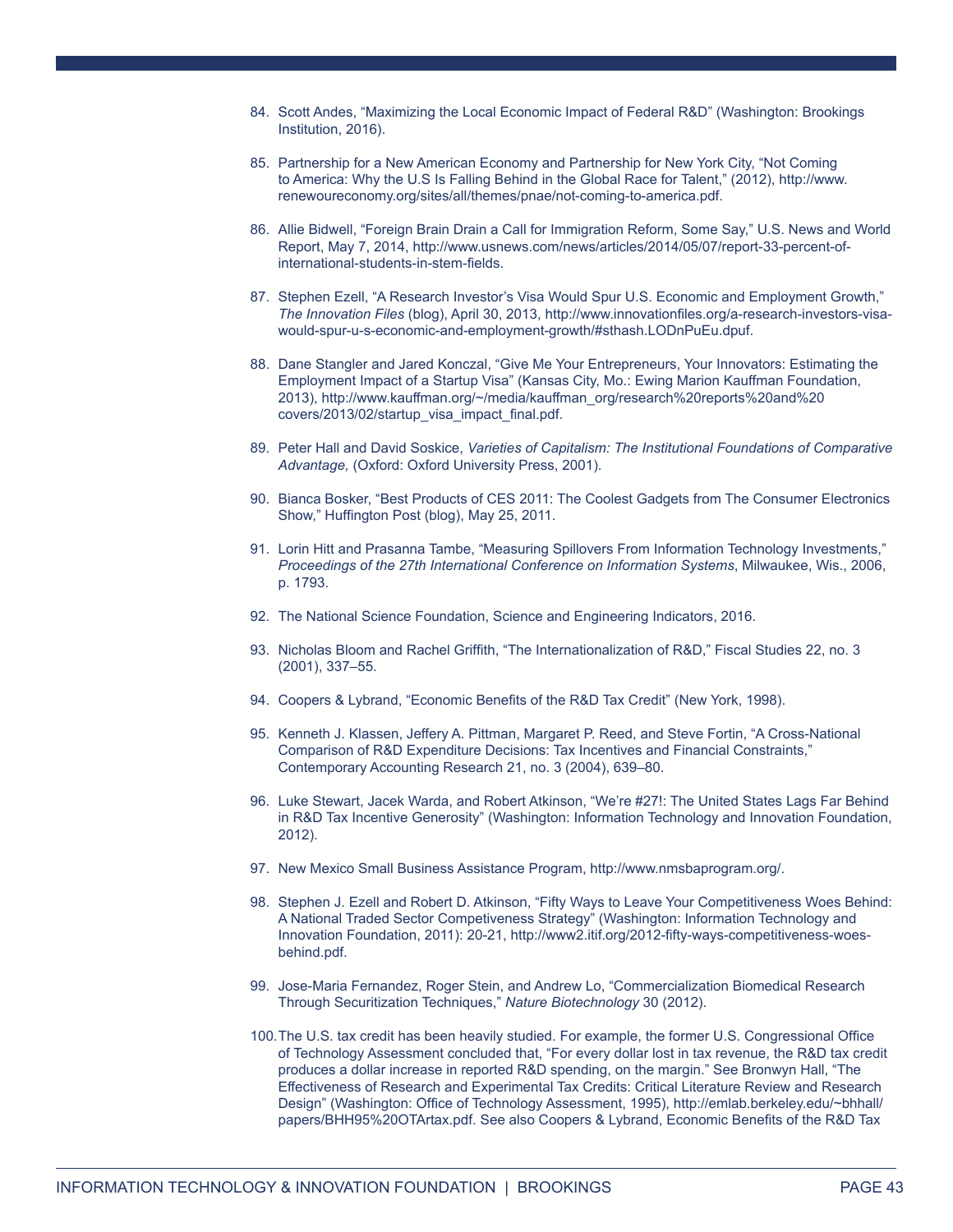Credit (New York, 1998).

- 101.Information Technology and Innovation Foundation, "Winning the Race Memo: Corporate Taxes" (2012), http://www2.itif.org/2012-wtr-taxes.pdf?\_ga=1.202252433.1806060799.1471894729.
- 102.Robert D. Atkinson and Scott Andes, "Patent Boxes: Innovation in Tax Policy and Tax Policy for Innovation," (Washington: Information Technology and Innovation Foundation, 2011), http://www.itif. org/files/2011-patent-box-final.pdf.
- 103.See Stephen J. Ezell, "'Innovation Box' Proposal Would Stimulate U.S. R&D and Innovation," *The Innovation Files,* July 31, 2015, http://www.innovationfiles.org/innovation-box-proposalwould-stimulate-u-s-rd-and-innovation/, and United States Senate Committee on Finance. "The International Tax Bipartisan Tax Working Group: Final Report," July 7, 2015, http://www.finance. senate.gov/imo/media/doc/The%20International%20Tax%20Bipartisan%20Tax%20Working%20 Group%20Report.pdf.
- 104.Joe Kennedy, "Tax Proposals Attempt to Bridge the "Valley of Death" for Small Research Firms," *The Innovation Files*, March 24, 2015, http://www.innovationfiles.org/tax-proposals-attempt-tobridge-the-valley-of-death-for-small-research-firms/.
- 105.Ernst & Young, *Economic Impact of Tax Proposals Affecting Research-Intensive Start-Up Businesses and Qualified Small Business Companies* (Washington: Ernst & Young, July 2013), http://smallbusinessinnovators.org/userfiles/ey%20csbi%20report%20economic%20impact%20 of%20tax%20proposals%20for%20start-ups.pdf.

106.Ibid